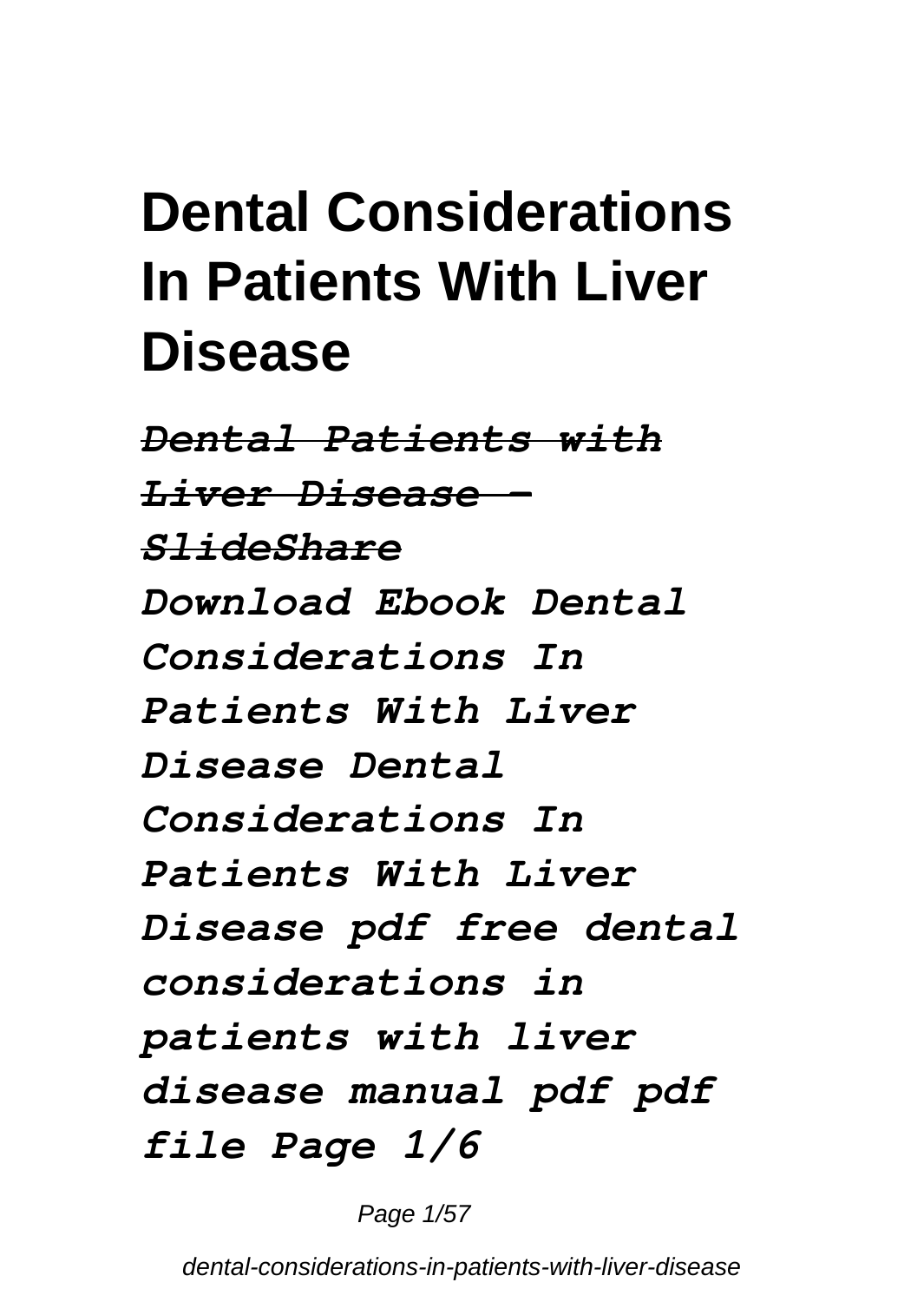*Dental Treatment Considerations - Myasthenia Gravis Dental considerations in the patient with Wilson's disease Dental Considerations in Patients with Down Syndrome How to present dental treatment plans and why*

*this presentation is so important!Patient Management | Communication \u0026 Interpersonal Skills | NBDE Part II Breakfast Session | Diabetes Mellitus - Dental* Page 2/57

dental-considerations-in-patients-with-liver-disease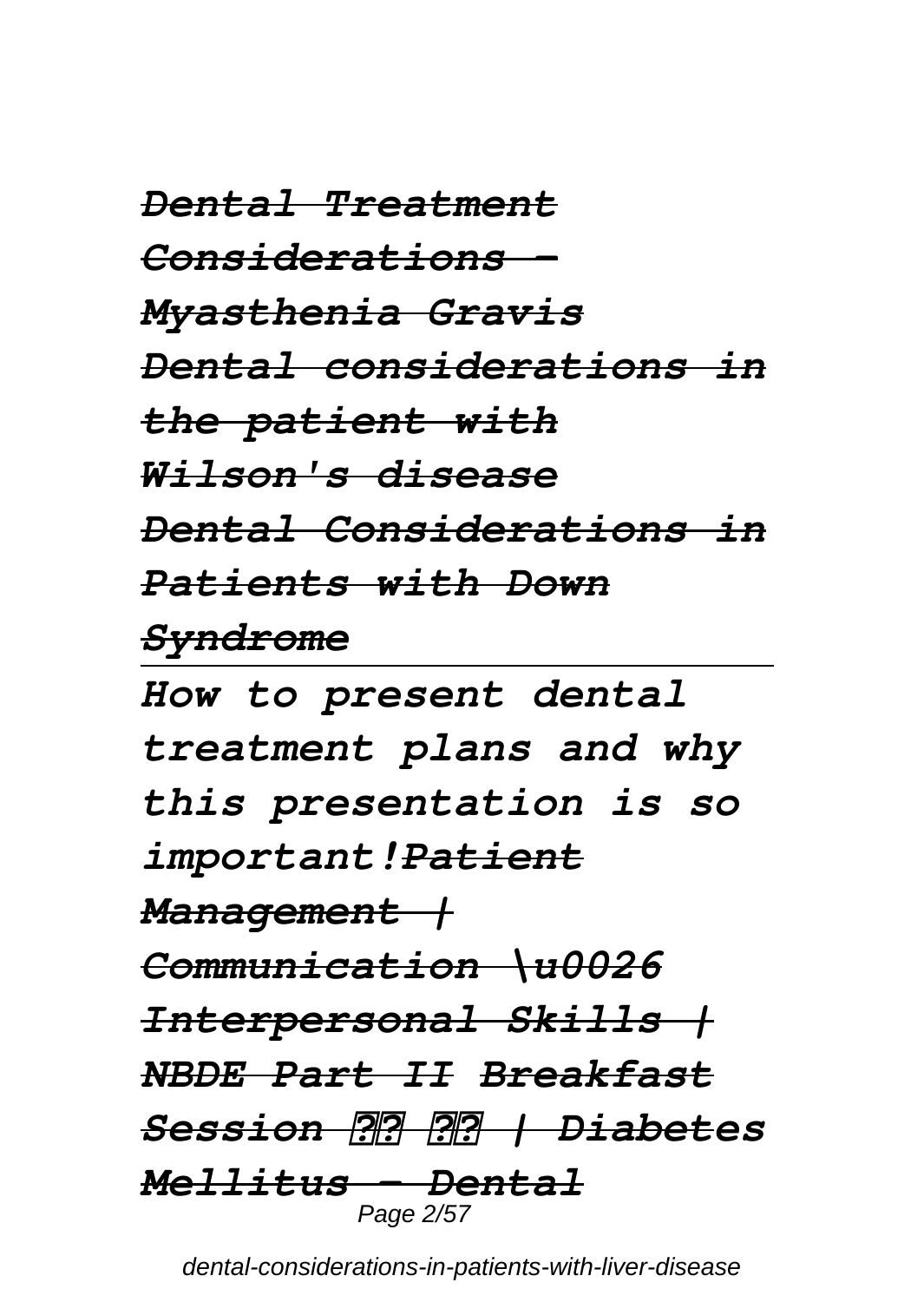*Considerations | Textbook Discussion Patient Management | Evidence-Based Dentistry | NBDE Part II Do's \u0026 Don'ts | COVID-19 Pandemic | Dental Considerations Prosthodontics | Complete Dentures - Phonetics | NBDE Part II Patient Management | Epidemiology | NBDE Part II Why do patients postpone dental treatment? Dental Patient Marketing | 2020 Proven System Prosthodontics | Gypsum* Page 3/57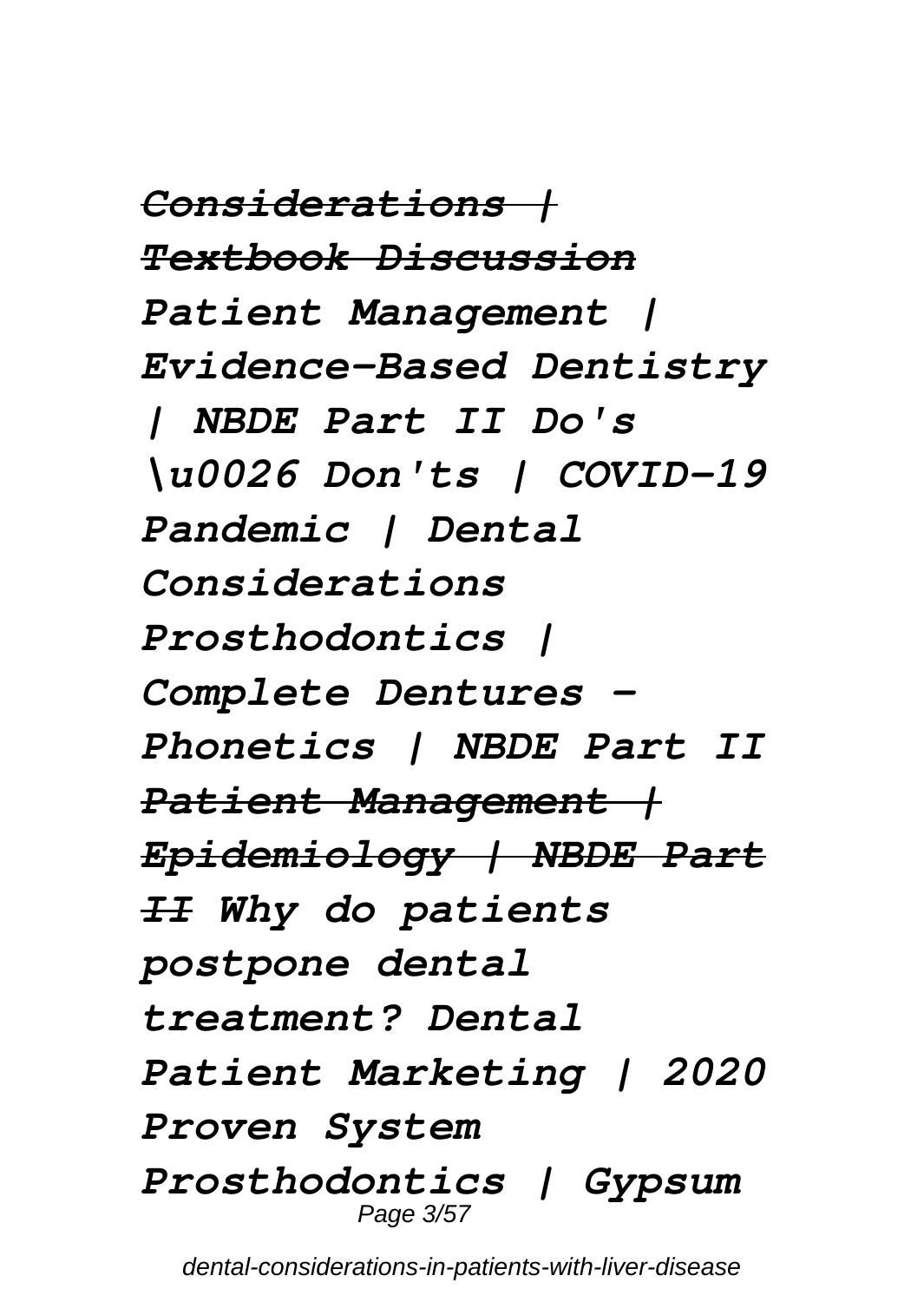*Materials | NBDE Part II Dental Care for Children and Adults with DD: Special Considerations Dental Trauma Mini-Course - Part 1 - Introduction Dentists Reveal Secrets About Teeth Cleanings How to Build, Market, and Grow Your Dental Practice How I take Occlusal Dental Photographs on my patients - Dental Tutorial Diabetes ( dental management of medically compromised patients) 3 Things Patients Want From Their* Page 4/57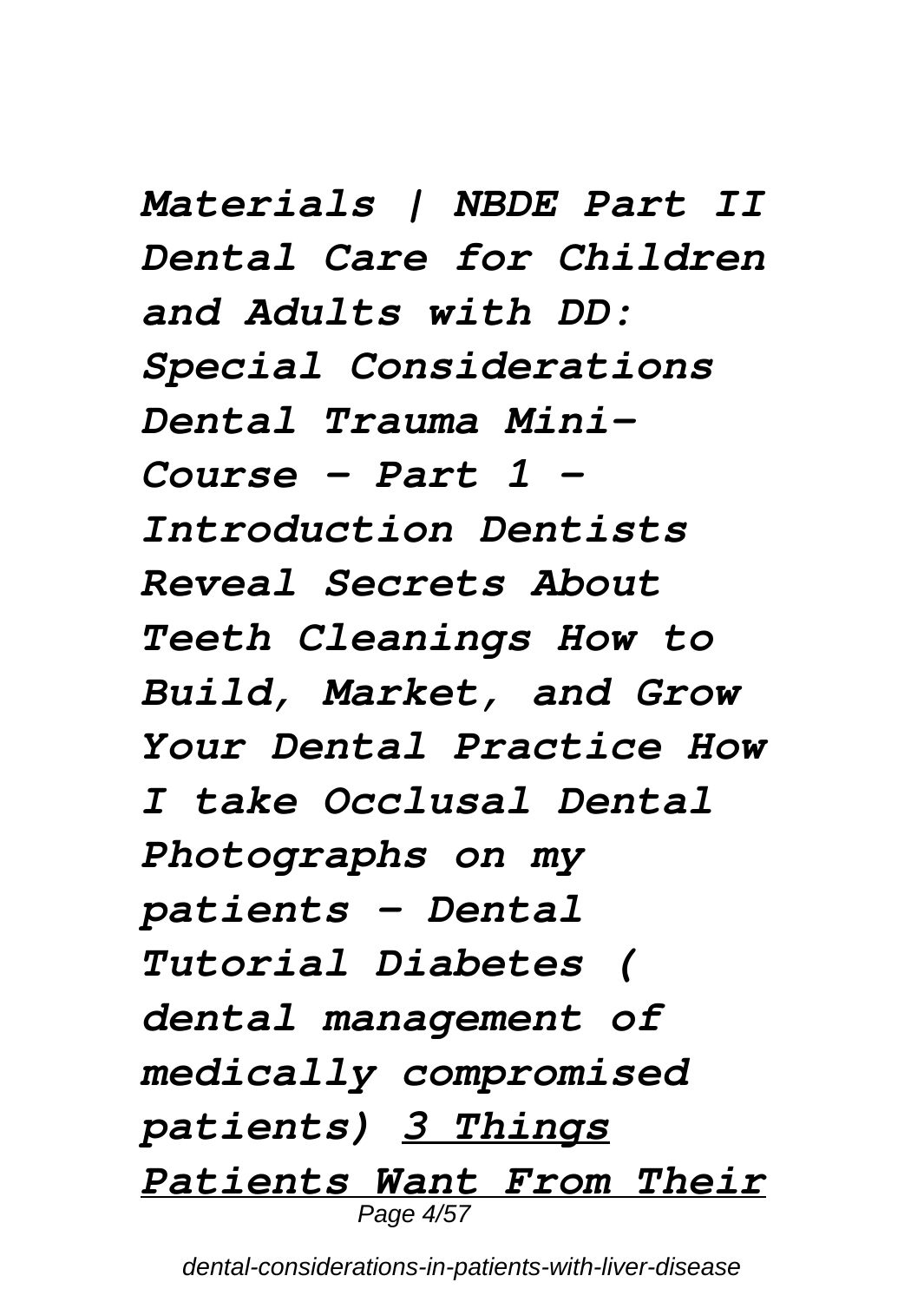*Dentist Effective Dental Patient Communication Dental Medical Emergencies Diabetes 3 Ways to Boost Treatment Acceptance | Dental Practice Management Tip! 4 Secrets all Dentists should know - Dental Practice Management Secrets By Major Dr Pravin Prathip J Dental management of diabetes patients I - Dr Ashank Mishra MCQs on Medically Compromised Dental Patients - General Dentistry Prometric Viva Questions/Dentistry/Mana* Page 5/57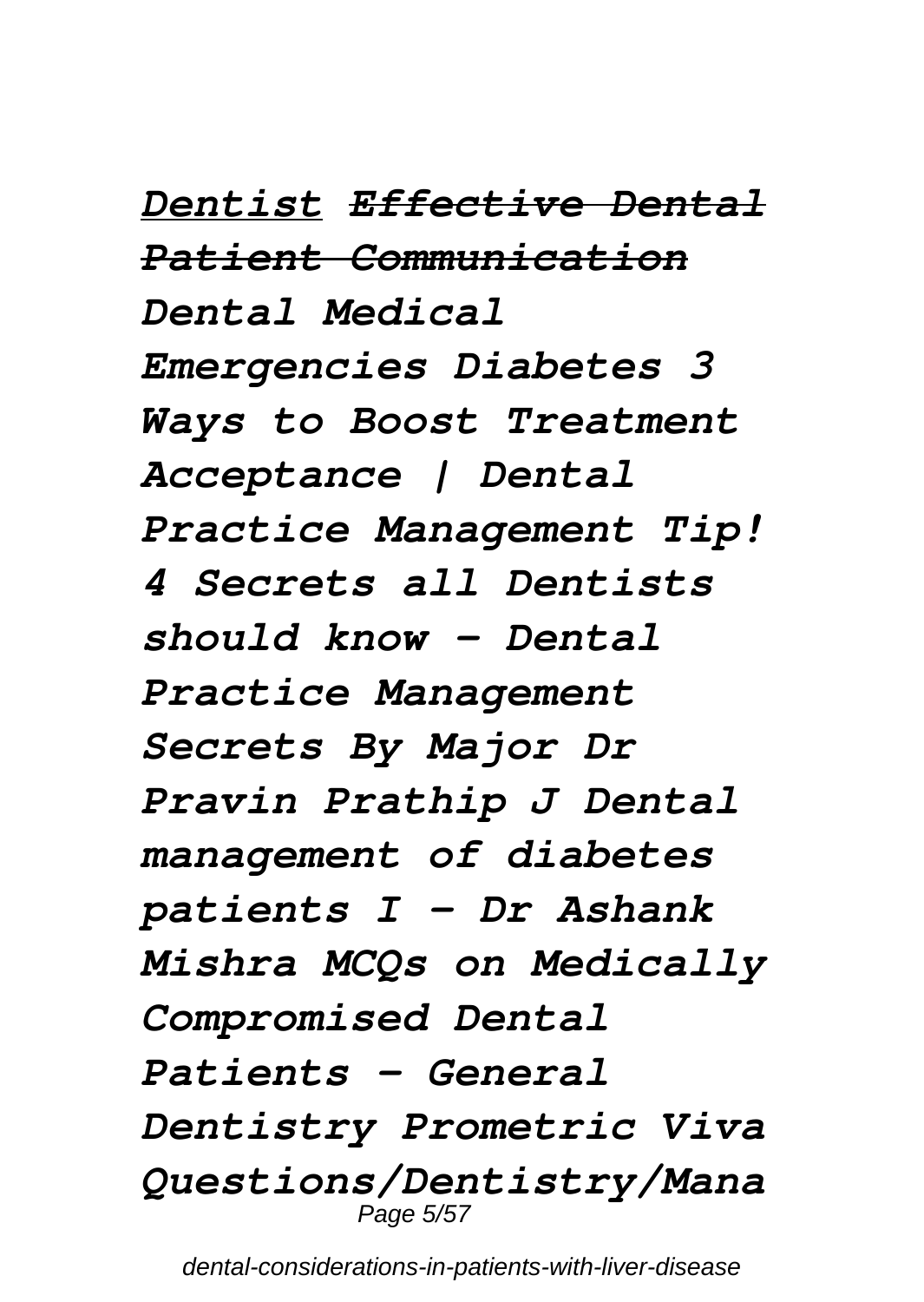*gement Of A Renal Disease Patient In Dental Office-2 Oral Surgery | Medical Emergencies | NBDE Part II Drugs safe for pregnant dental patients Why Some Patients Think That Dentists \"Overdiagnose\" | Dental Practice Management Tip The Best Book for Dentists Who Want to Build, Market, and Grow Their Practice Smiles Dental Group Edmonton Dental Considerations In Patients With Working with the* Page 6/57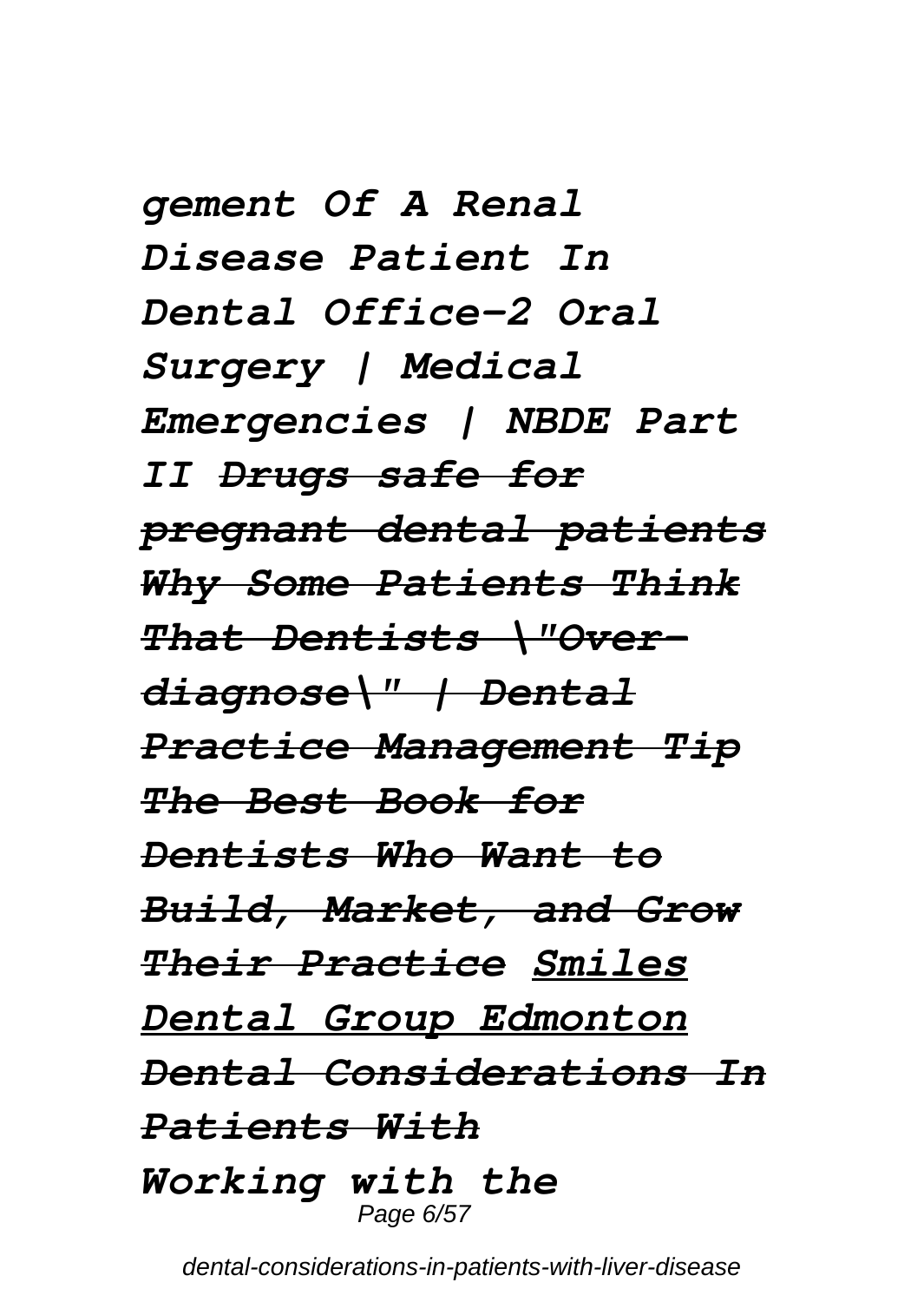*physician, nutritionist and dental hygienist, the dentist can maintain the patient's oral health and possibly improve the patient's metabolic control of diabetes. In consultation with the patient's physician, the dentist can discuss the indications and contraindications of medications for the treatment of oral complications in patients with systemic complications resulting from diabetes.* Page 7/57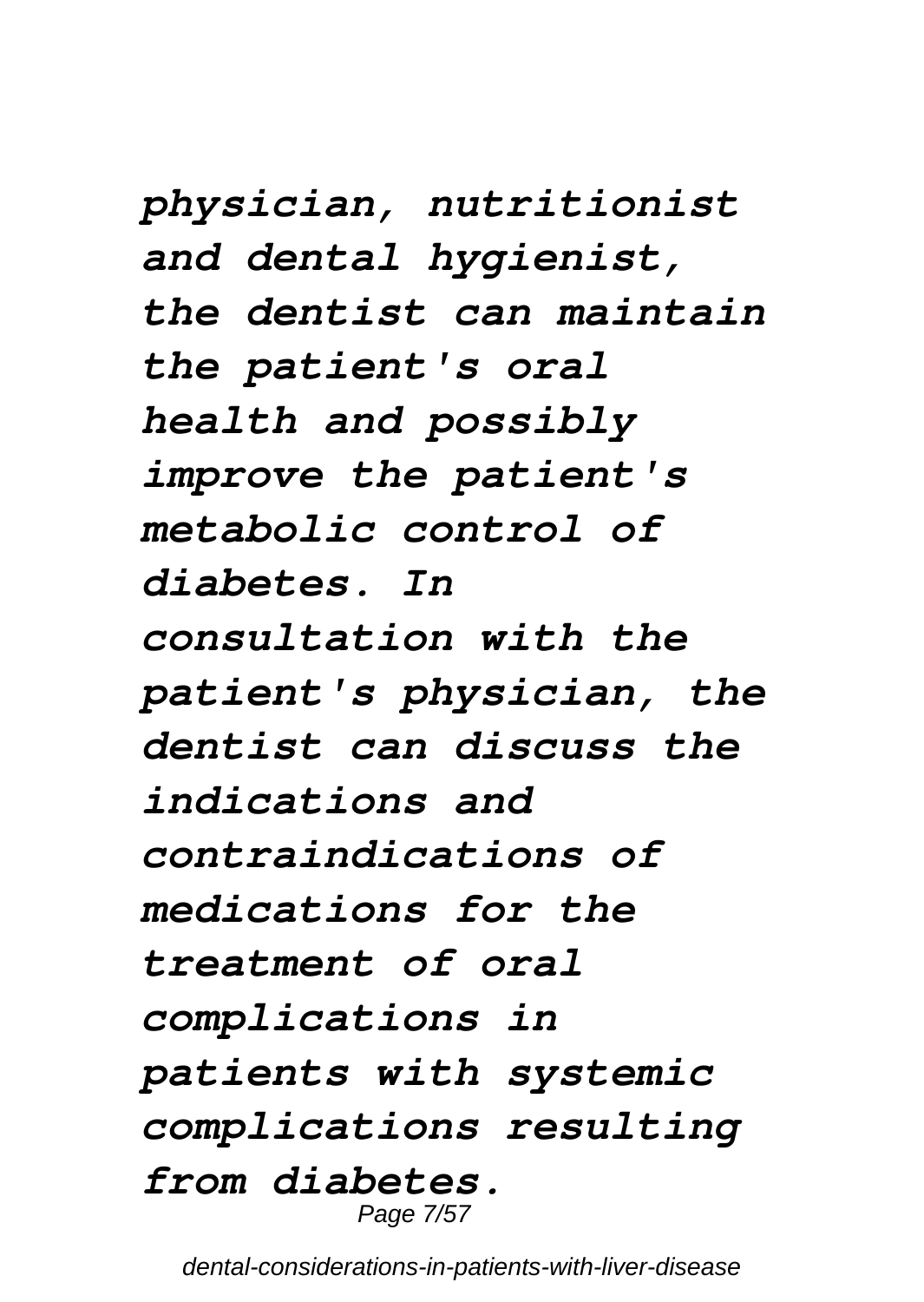*Dental considerations for the treatment of patients with ... Such patients require special consideration with regard to when and which dental treatment is appropriate and what precautions are required. Alertness to potential oral adverse drug reactions enables referral of patient's to his physician or cardiologist. Cardiovascular drugs are also known to have mild to potentially fatal* Page 8/57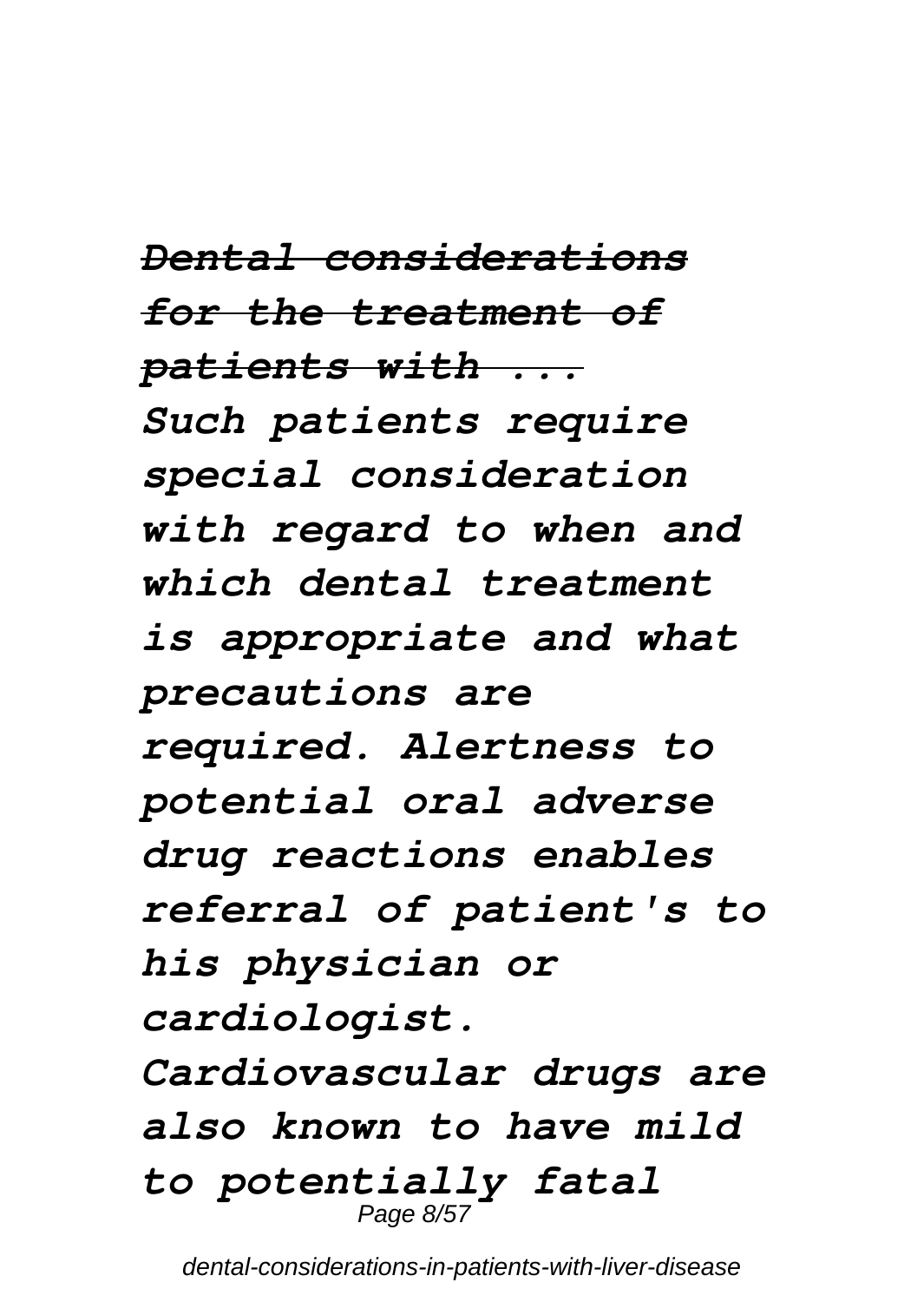*drug interactions.*

*Dental considerations in cardiovascular patients: A ...*

*Sometimes, having the conversation with the patient can defuse the situation and the patient may accept that their behaviour was inappropriate. Terminating relationship with a patient It is entirely understandable that following a difficult interaction one of the first considerations is* Page 9/57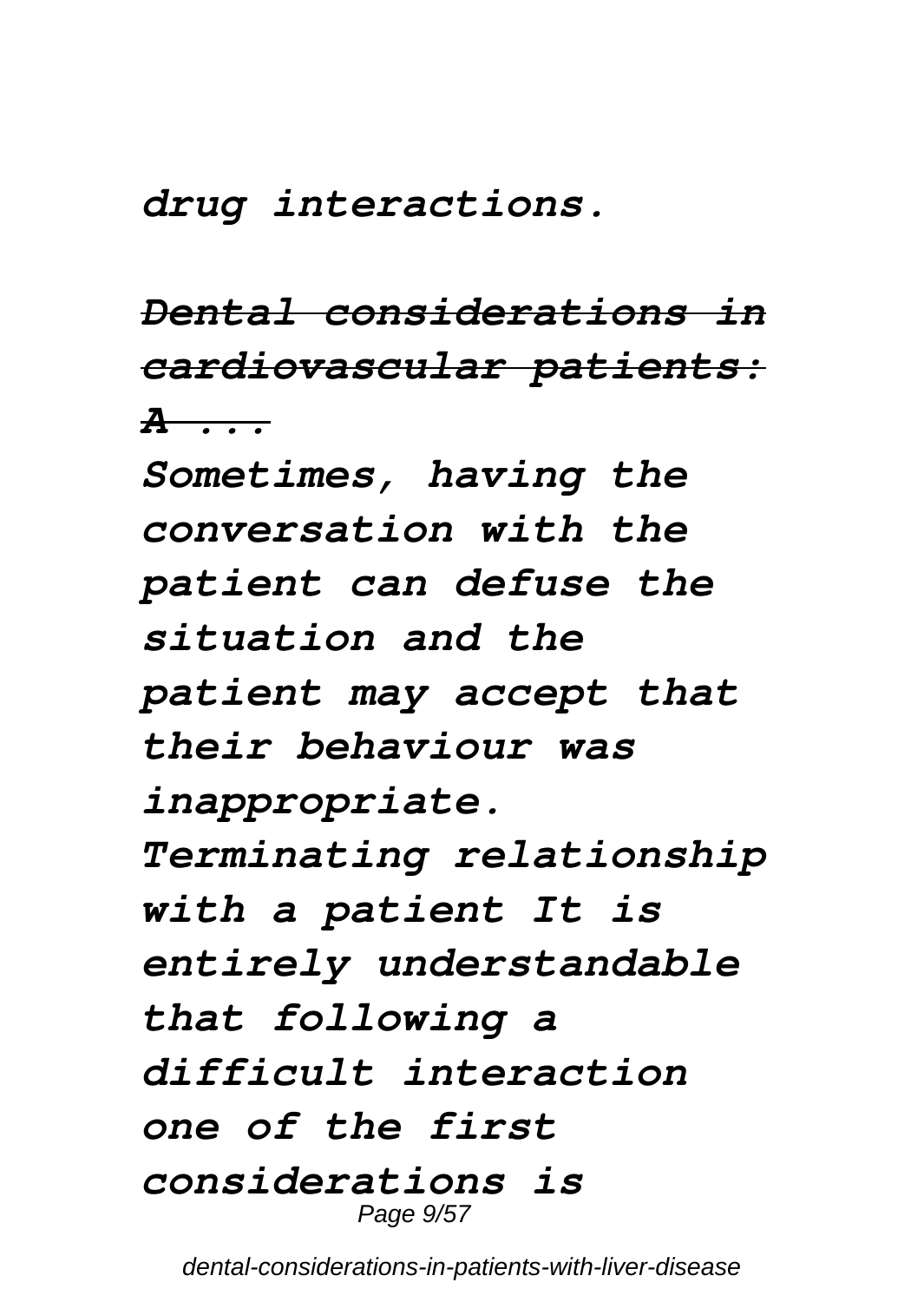*whether or not to remove the patient from the practice list.*

*Dealing with a difficult patient - Home - Dental Protection Request PDF | Dental considerations in patients with heart disease | Cardiovascular diseases are one of the main causes of death in the developed world, and represent the first cause of mortality ...*

#### *Dental considerations in patients with heart* Page 10/57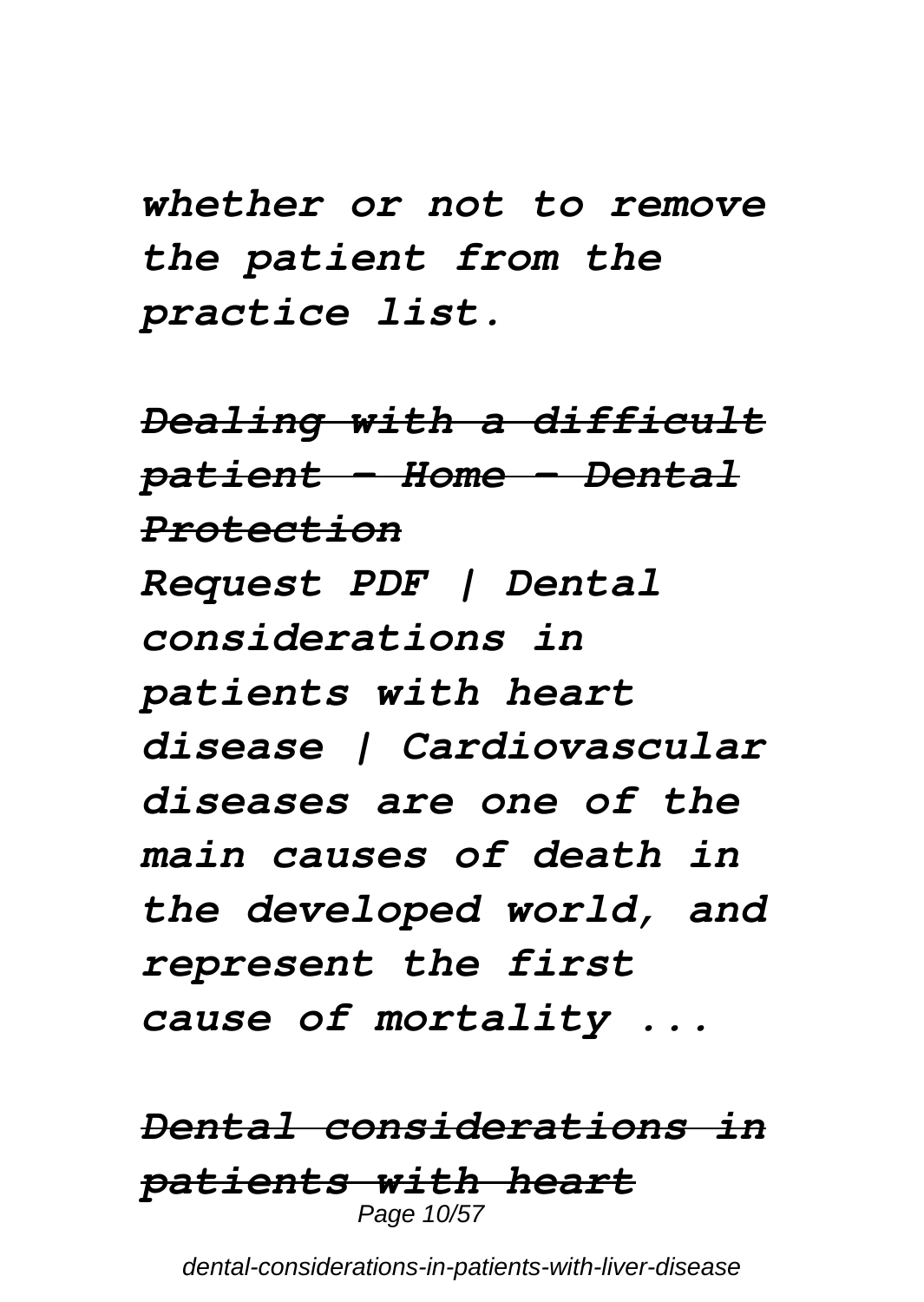*disease ...*

*Patients often visit the dental clinic with respiratory problems already diagnosed by other specialists. The dental professional therefore must provide correct dental care in the context of such a...*

*Dental considerations in patients with respiratory ... Dental considerations in the patient with Wilson's disease Oral Surg Oral Med Oral Pathol Oral Radiol* Page 11/57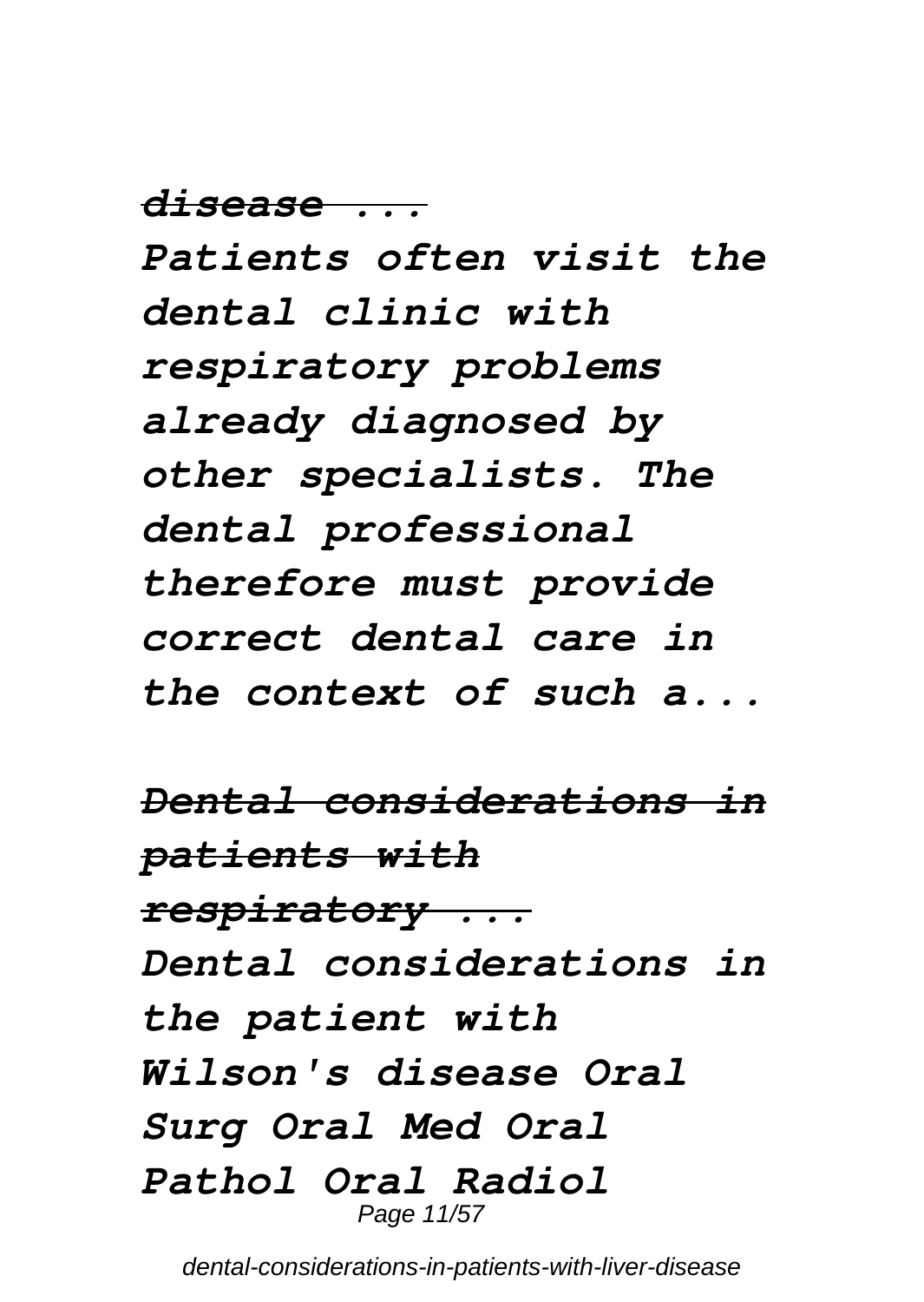*Endod. 2011 Jan;111(1):20-3. doi: 10 .1016/j.tripleo.2010.09. 008. Authors Vidya K Lohe 1 , Ravindra P Kadu, Shirish S Degwekar, Rahul R Bhowate, Anil K Wanjari, Suwarna B Dangore. Affiliation 1 Department of ...*

*Dental considerations in the patient with Wilson's disease An increase in the rate of dental caries has been reported in young patients with diabetes* Page 12/57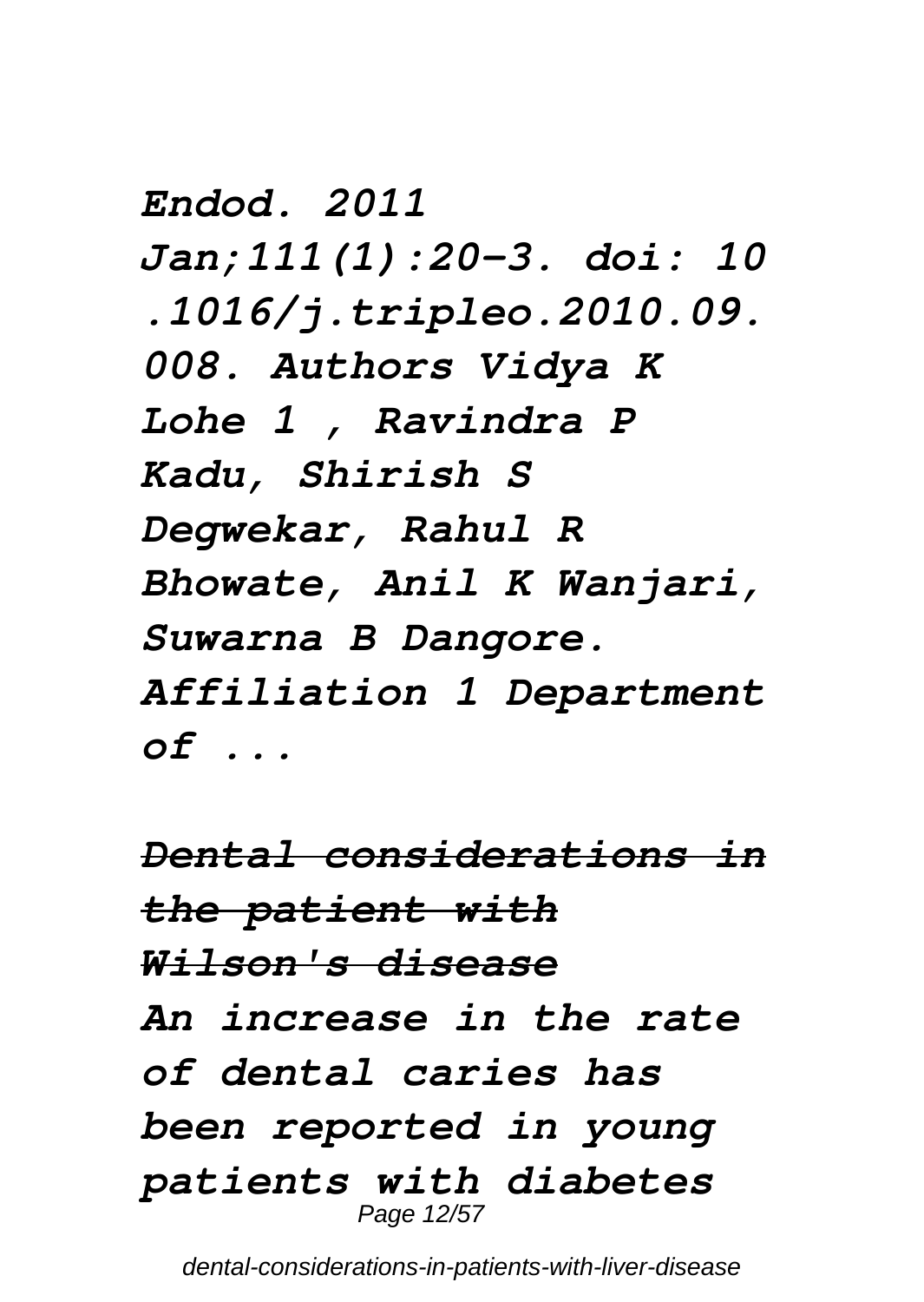*and may relate to salivary dysfunction. 34 One study showed that patients with diabetes did not have a higher coronal or root-surface caries rate than patients without diabetes, independent of glycemic control. 35 Nonetheless, an association existed between older adults with diabetes and active caries ...*

*Dental considerations for the treatment of patients with ...* Page 13/57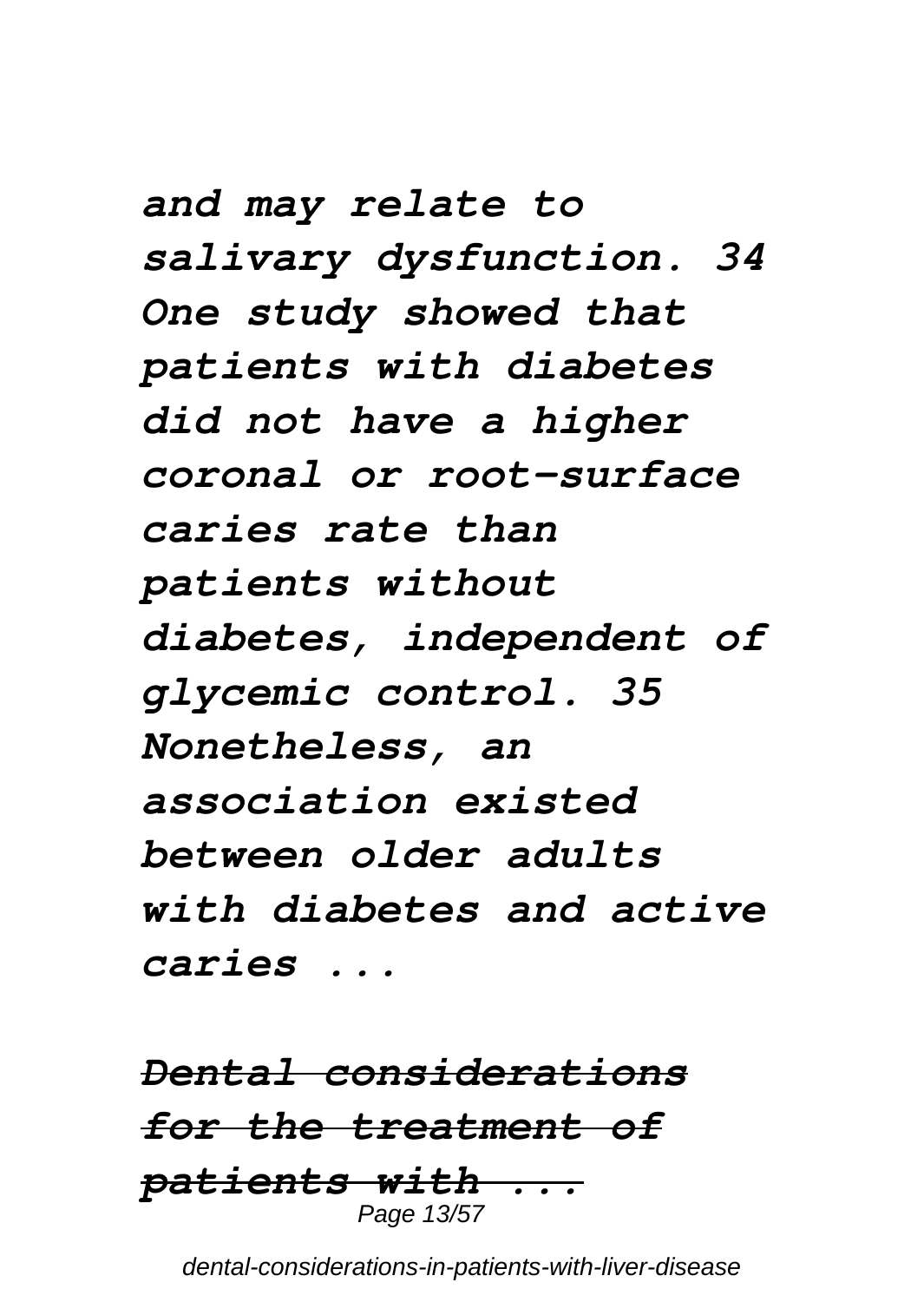*An important consideration among dental professionals is the risk of percutaneous transmission through punctures or cuts with instruments infected from HBV-positive patients, or absorption through the mucosal surfaces (eyes, oral cavity). Trans- mission through saliva can occur as a result of absorption from mucosal surfaces (2).*

*Dental considerations in patients with liver* Page 14/57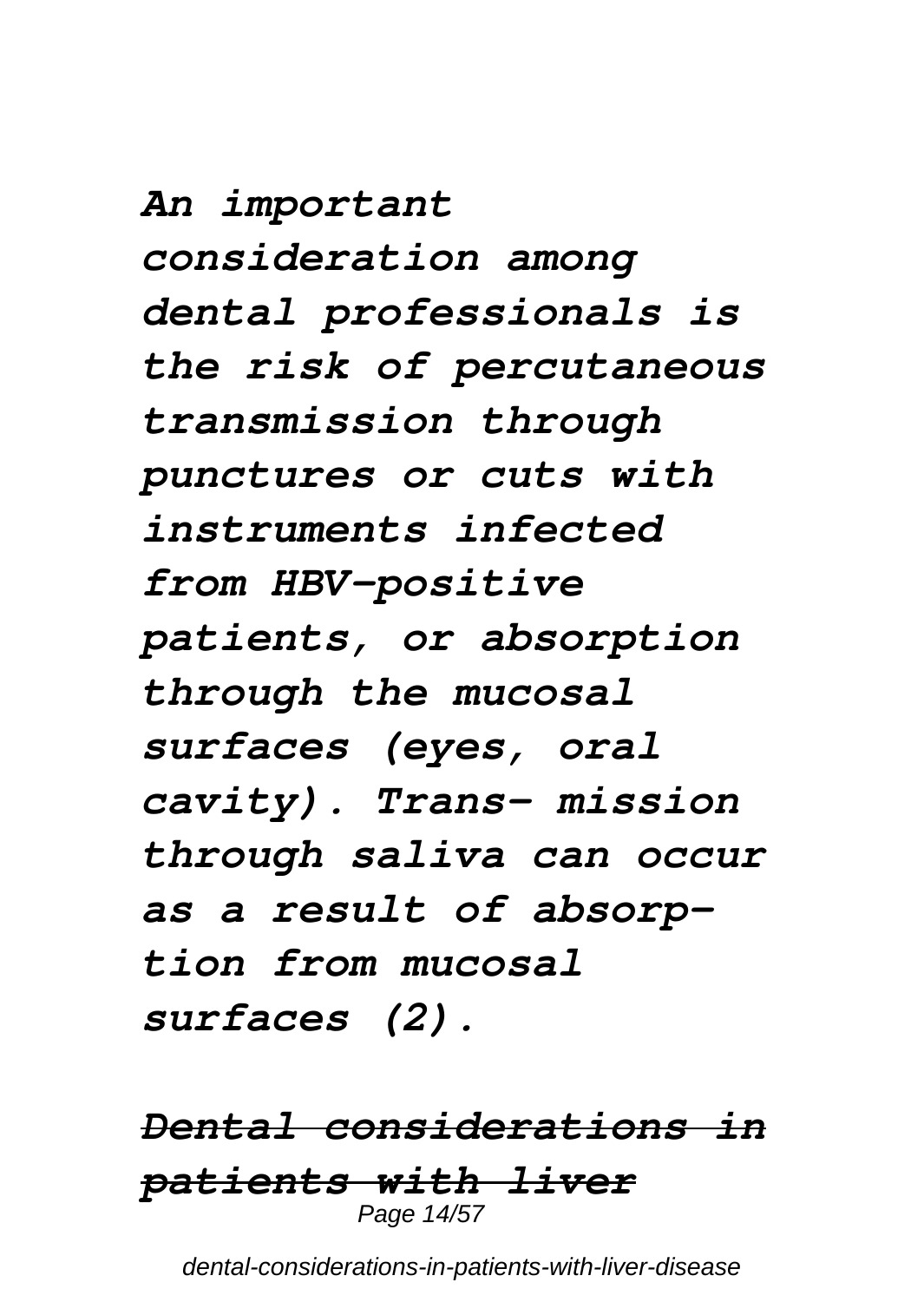*disease*

*Patients with COPD may experience worsening of res-piratory function during dental treatment; a number of precautions are therefore recommended. Specifically, it is advisable to treat the patient in the vertical position. The way in which rubber dams are*

*used should also be modified in some cases, since the patients may complain*

#### *Dental considerations in* Page 15/57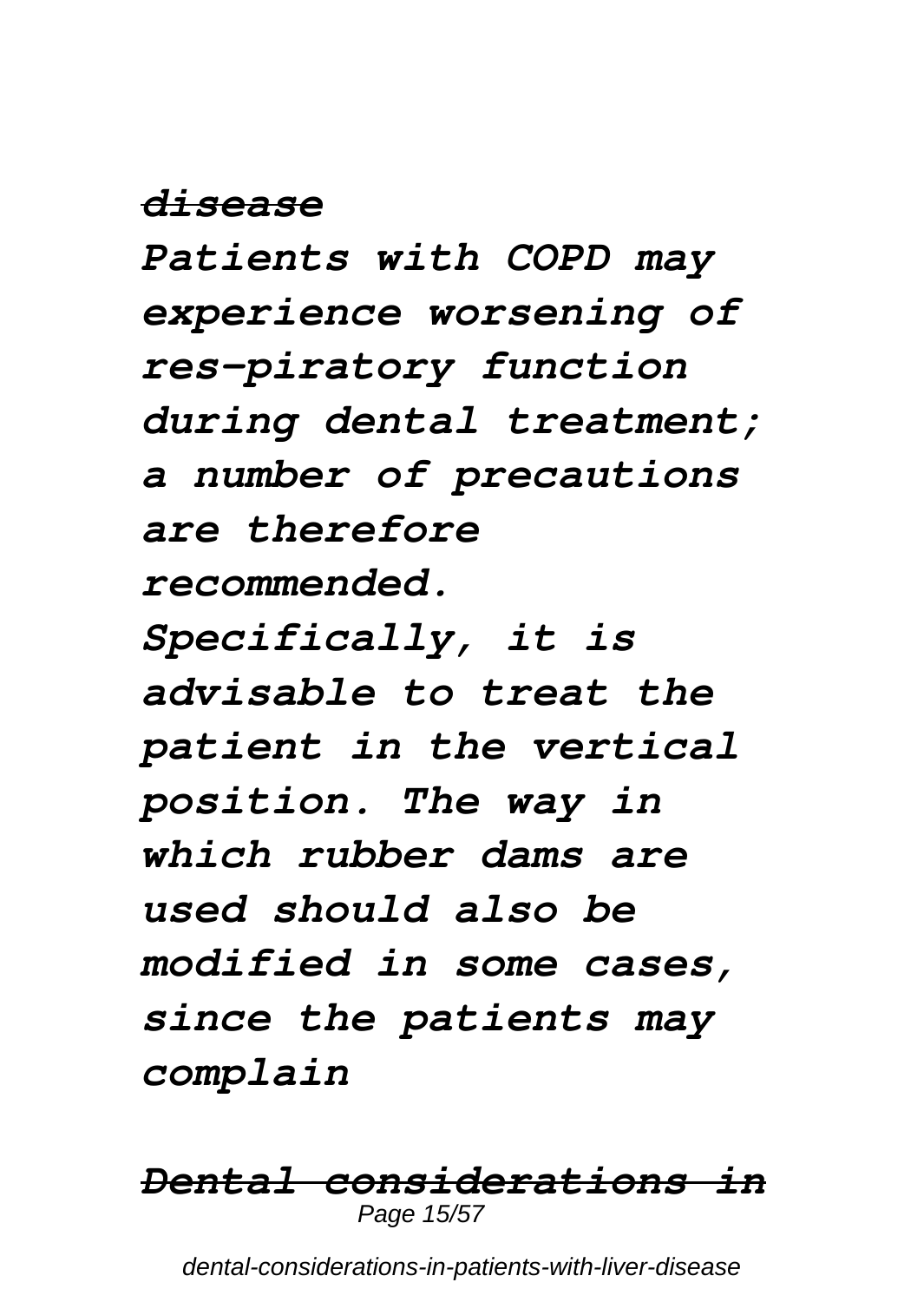*patients with respiratory problems This increased risk of infection and the underlying reason for the organ's removal both may affect the provision of dental care. This article reviews the structure and function of the spleen, conditions that may require its removal or cause its dysfunction, and provides considerations for dentists who care for asplenic patients.*

Page 16/57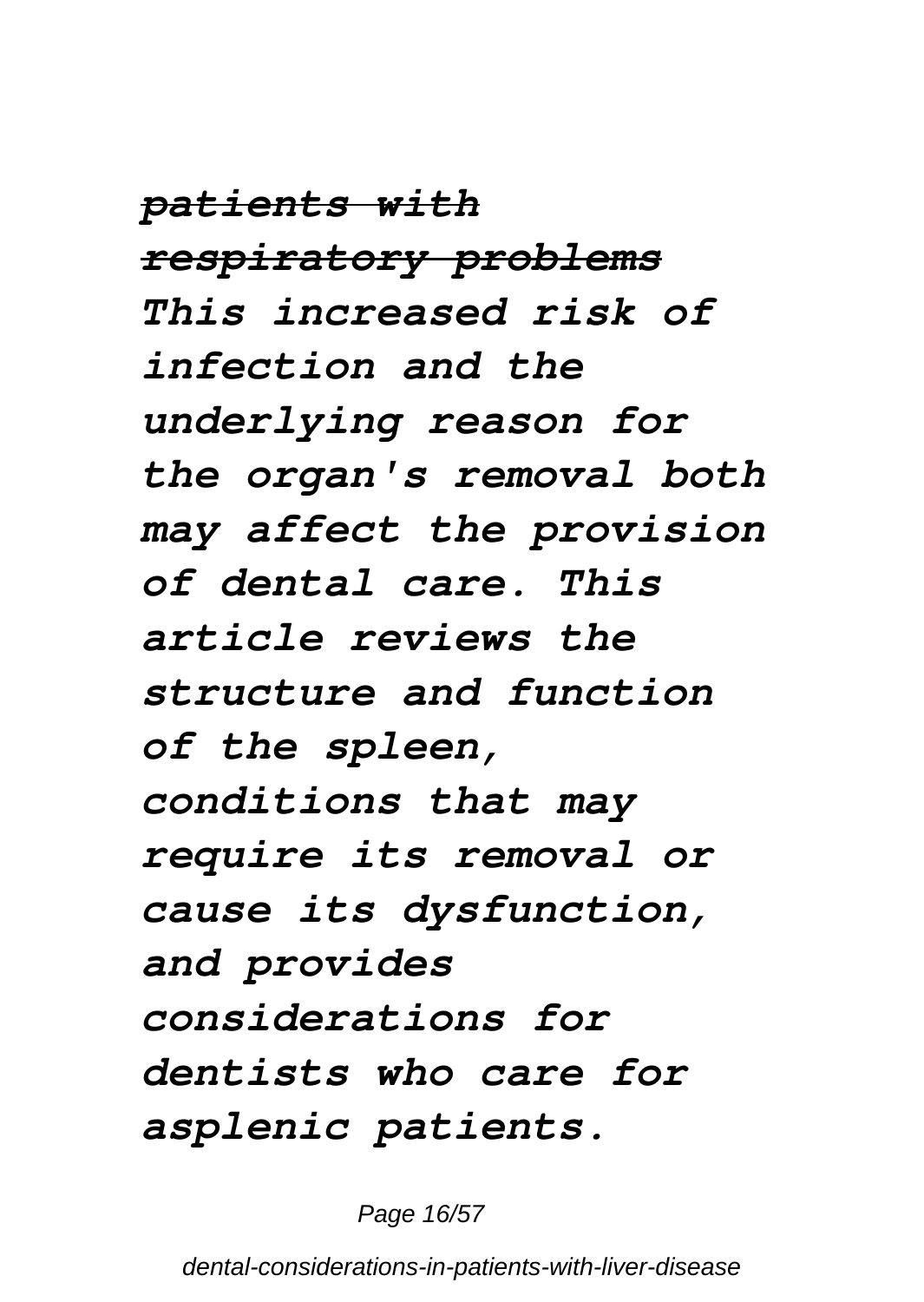*Dental considerations in asplenic patients DENTAL MANAGEMENT Anxiety associated with dental treatment causes increase in BP. Preoperative reassurance and sedation . Early morning appointments of short duration Adequate anesthesia /analgesia . Long term NSAIDS are best avoided. Patients with hypertension can be treated with adrenaline in the ratio of 1:80,000.*

#### *Dental Consideration in* Page 17/57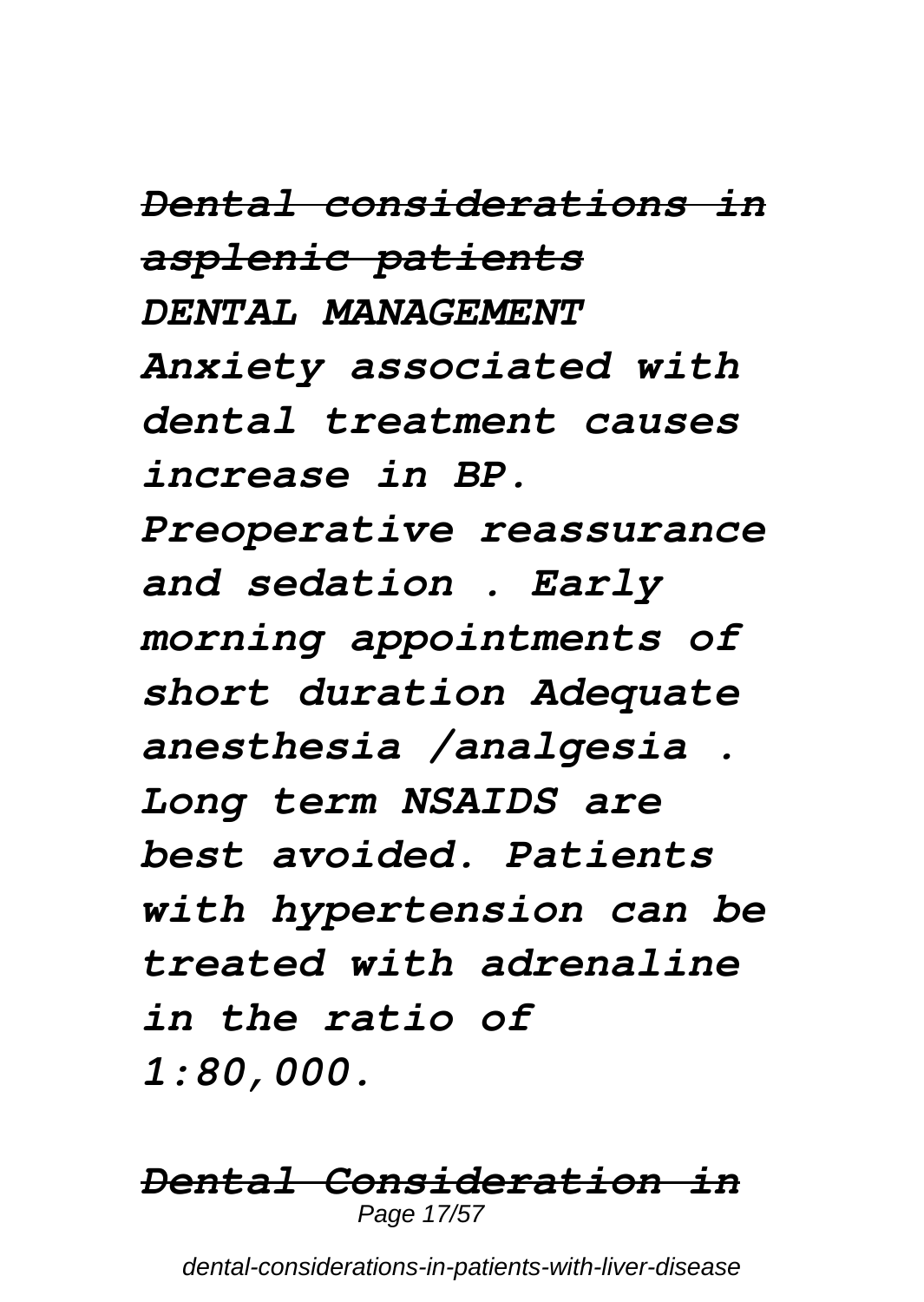*Cardiac Patients | Intelligent Dental The dentist should be aware of this condition and be part of a multidisciplinary team for comprehensive management to aid in the diagnosis, maintenance of oral hygiene, and prevention of dental caries and gingival diseases, as we cannot afford poor oral hygiene in these cases considering the other complications which can be associated with dental treatment.* Page 18/57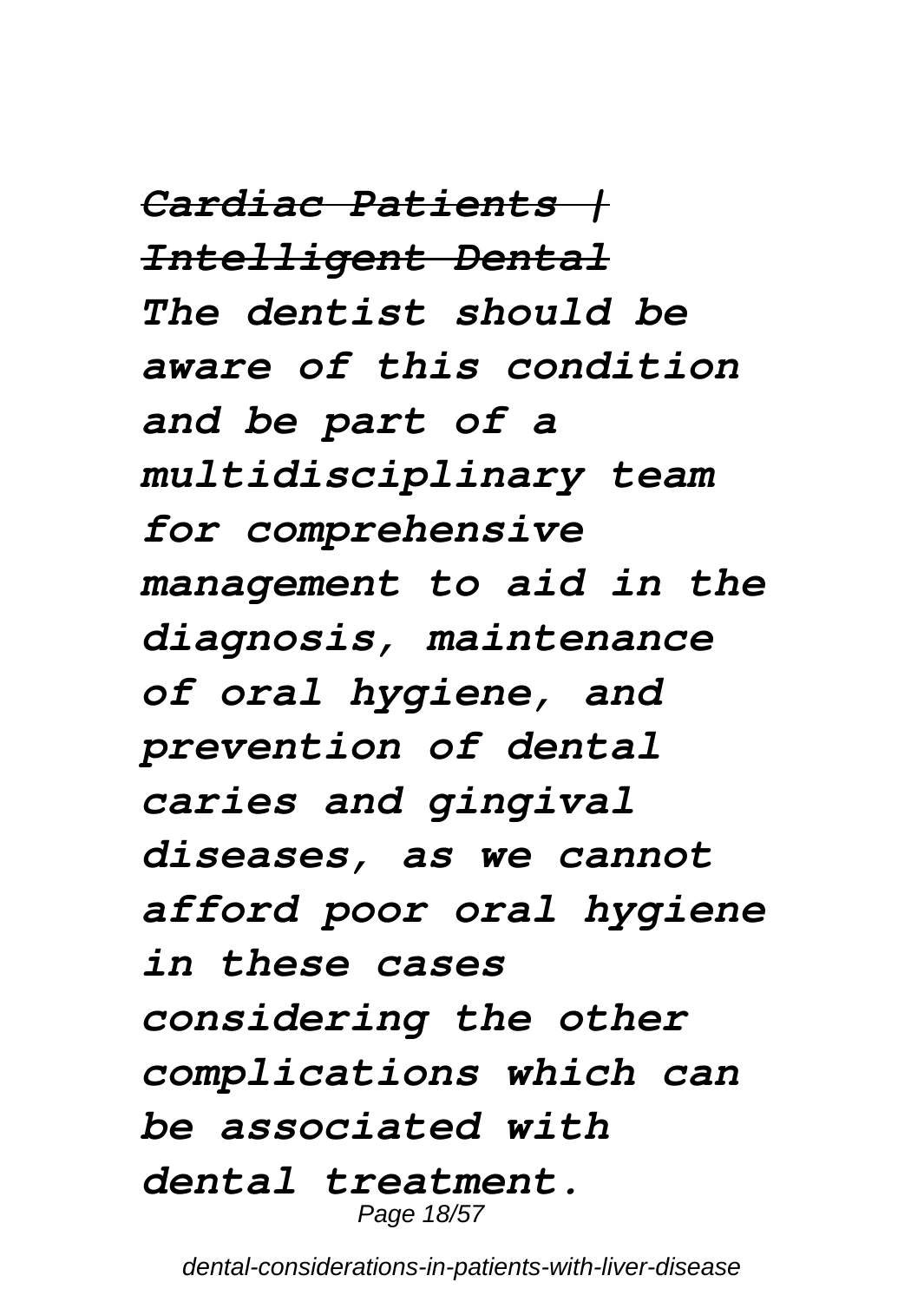*Dental considerations in a paediatric patient with Diamond ... Prior to dental procedures, certain considerations should be evaluated. Patients with hypothyroidism may have lack of hemostasis and are at increased risk for infection due to decreased metabolic activity in fibroblasts. The possibility of delayed healing time is important to consider to prevent infection. Patients who have* Page 19/57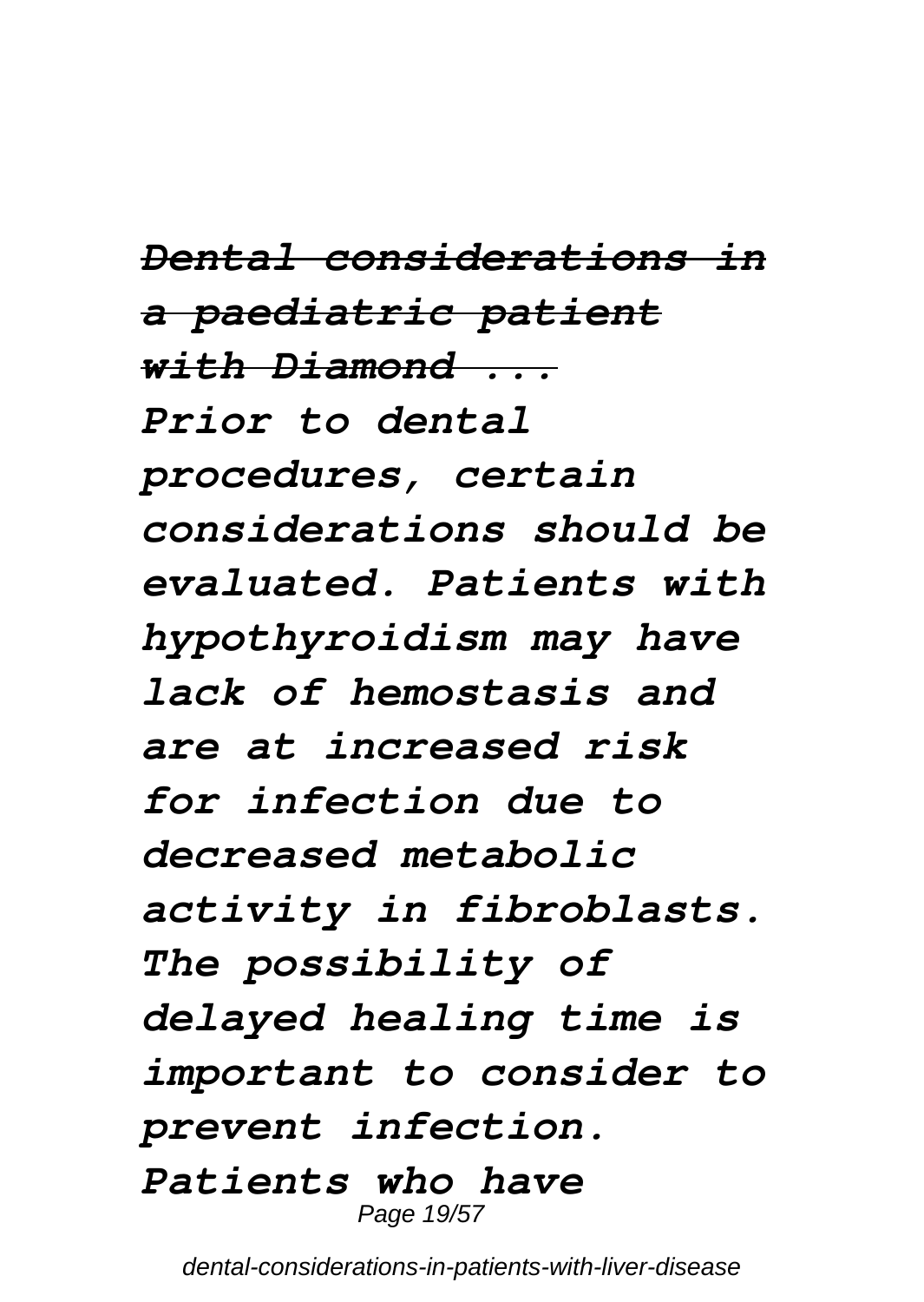*hypothyroidism are also at risk for heart disease. Hyperthyroidism*

*How dental hygienists can help patients with thyroid ...*

*Oral infections and/or stress of anticipating or undergoing dental treatment may precipitate or worsen myasthenic symptoms. Short-duration morning appointments may minimize fatigue and take advantage of the typically greater muscle strength experienced by* Page 20/57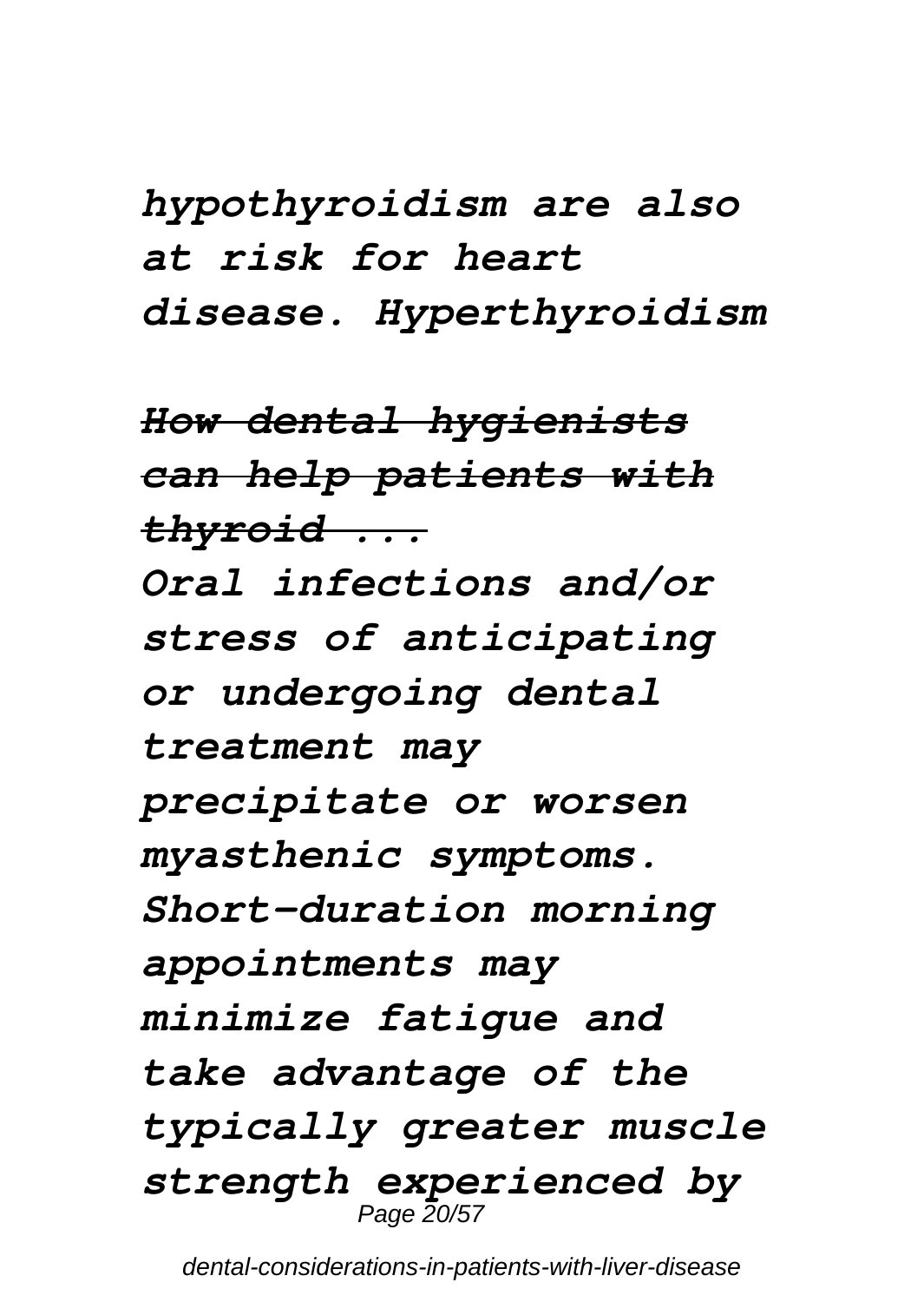*most people with MG during the morning hours.*

*Dental Treatment Considerations - Myasthenia Gravis Dental Patients with Liver Disease 1. Medical considerations of Patients with Liver Disease Dr. , DDS Periodontology Resident UTHSC October 7, 2013 2. What is the liver? • The liver is a large organ, and occupies the upper right quadrant of the abdomen.*

Page 21/57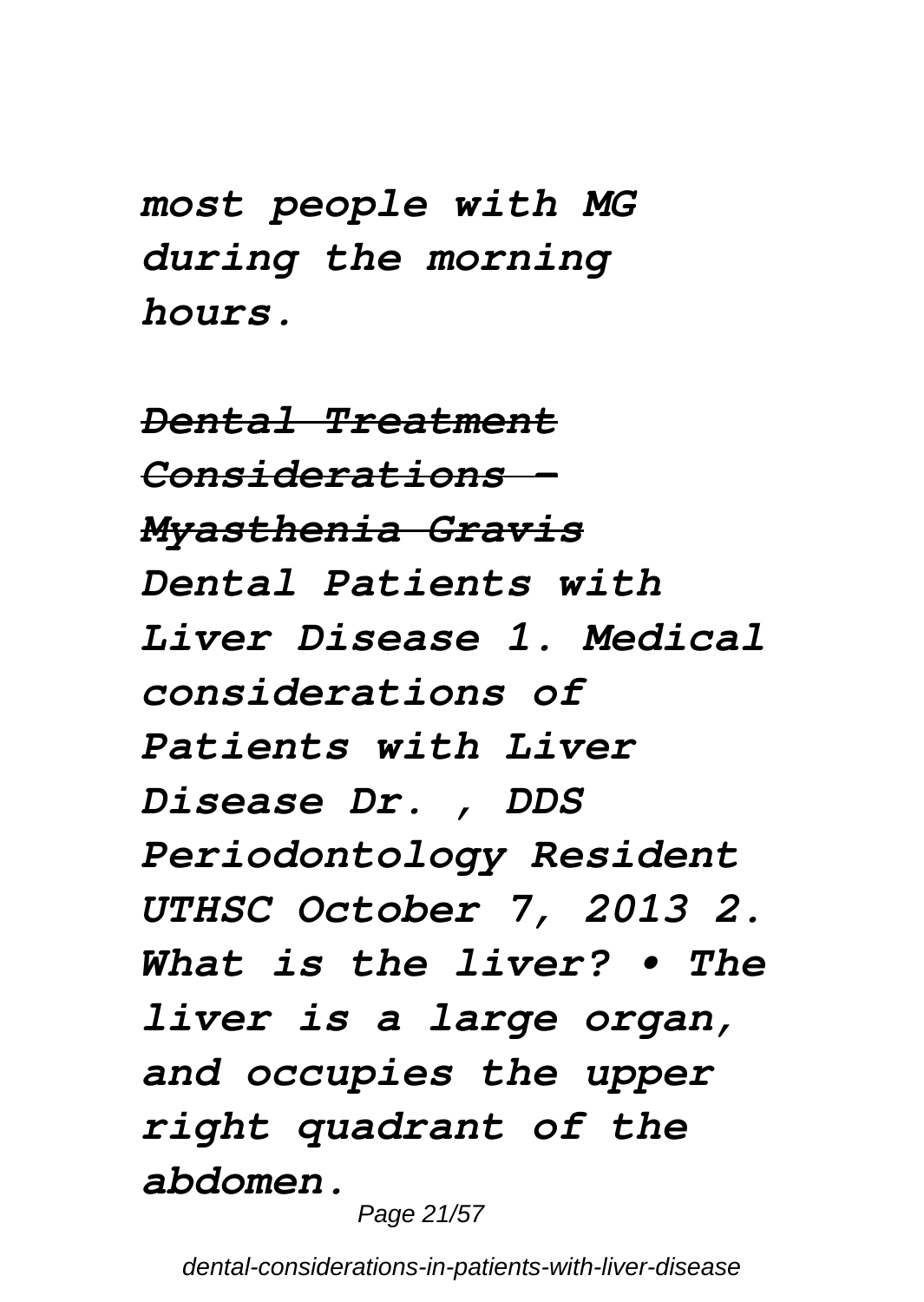*Dental Patients with Liver Disease - SlideShare Considerations for different oral problems. Dental extractions . There are two concerns with regard to dental extractions of individuals with EDS – risk of endocarditis and excessive postextraction bleeding. Risk of endocarditis . When teeth are extracted, bacteria from the gums pass into the bloodstream.* Page 22/57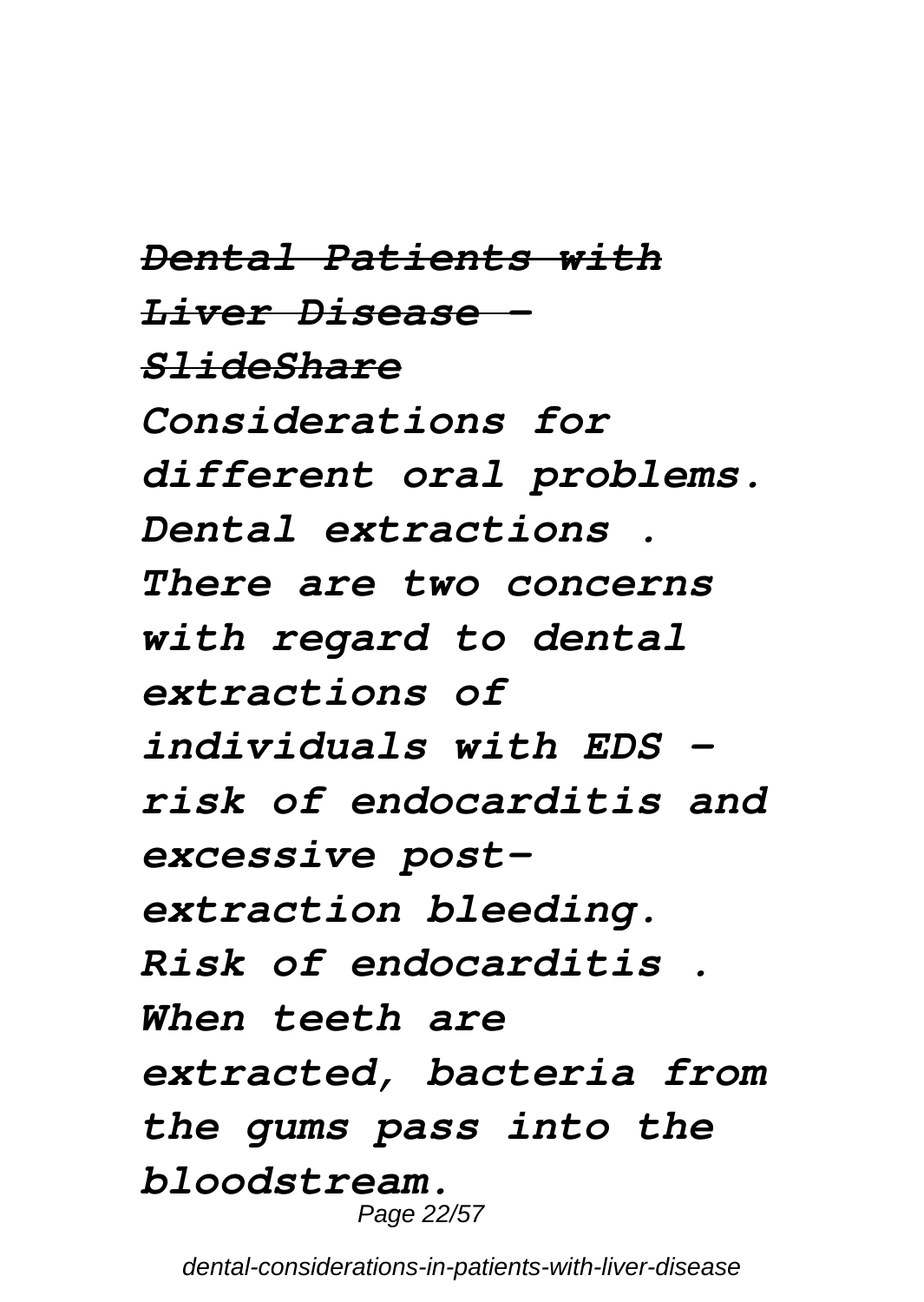*Oral and dental implications of the Ehlers-Danlos ... Download Ebook Dental Considerations In Patients With Liver Disease Dental Considerations In Patients With Liver Disease pdf free dental considerations in patients with liver disease manual pdf pdf file Page 1/6*

*Dental Considerations In Patients With Liver Disease*

Page 23/57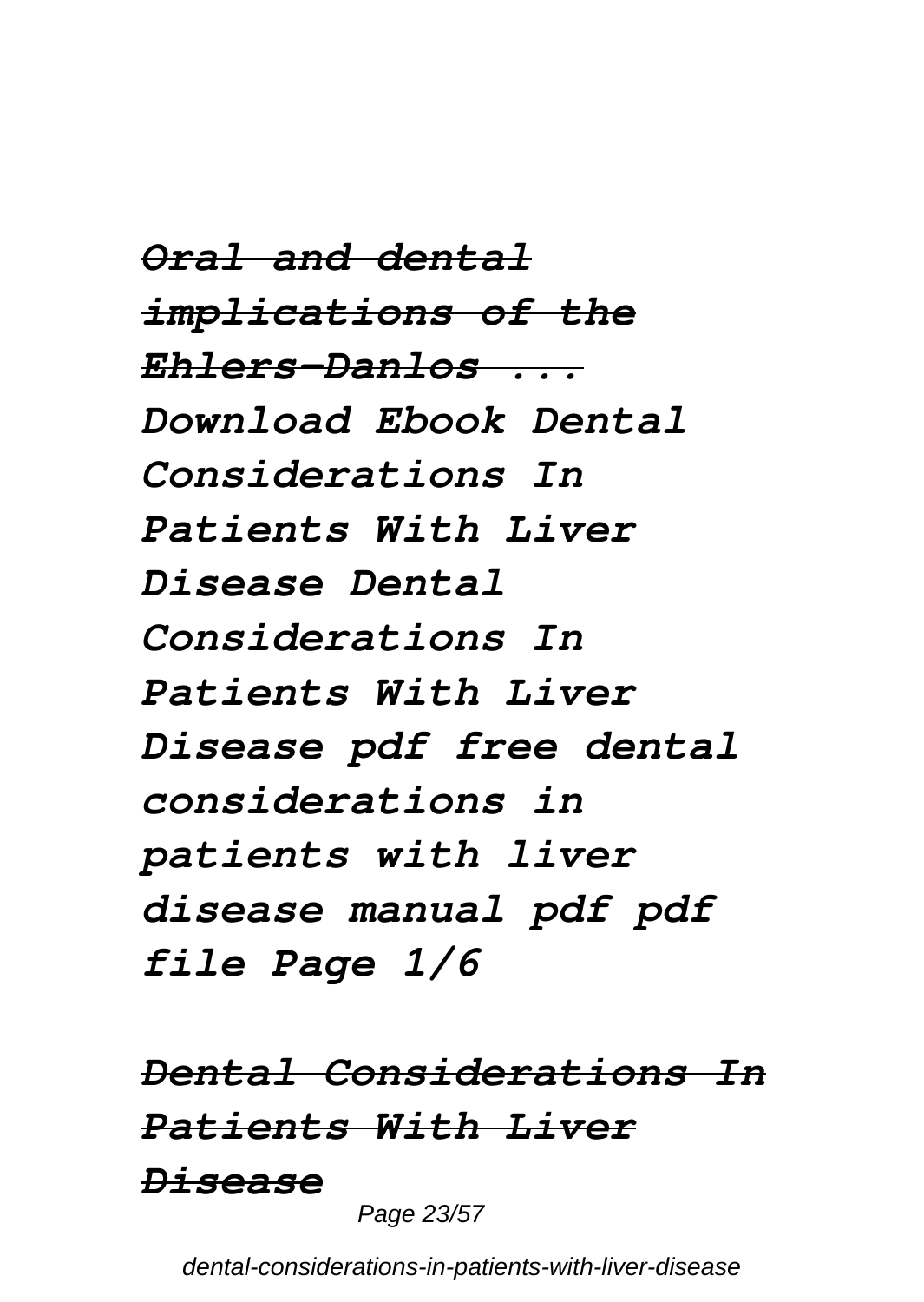*Endodontic*

*Considerations in*

*Patients with Cardiac Arrhythmias. Patients with cardiac arrhythmias are at greater risk for more serious cardiac complications including cardiac arrest. Most patients presenting for dental treatment will know they have an arrhythmia and will be taking controlling medication such as procainamide, quinidine, or propranolol.*

#### *Endodontics in* Page 24/57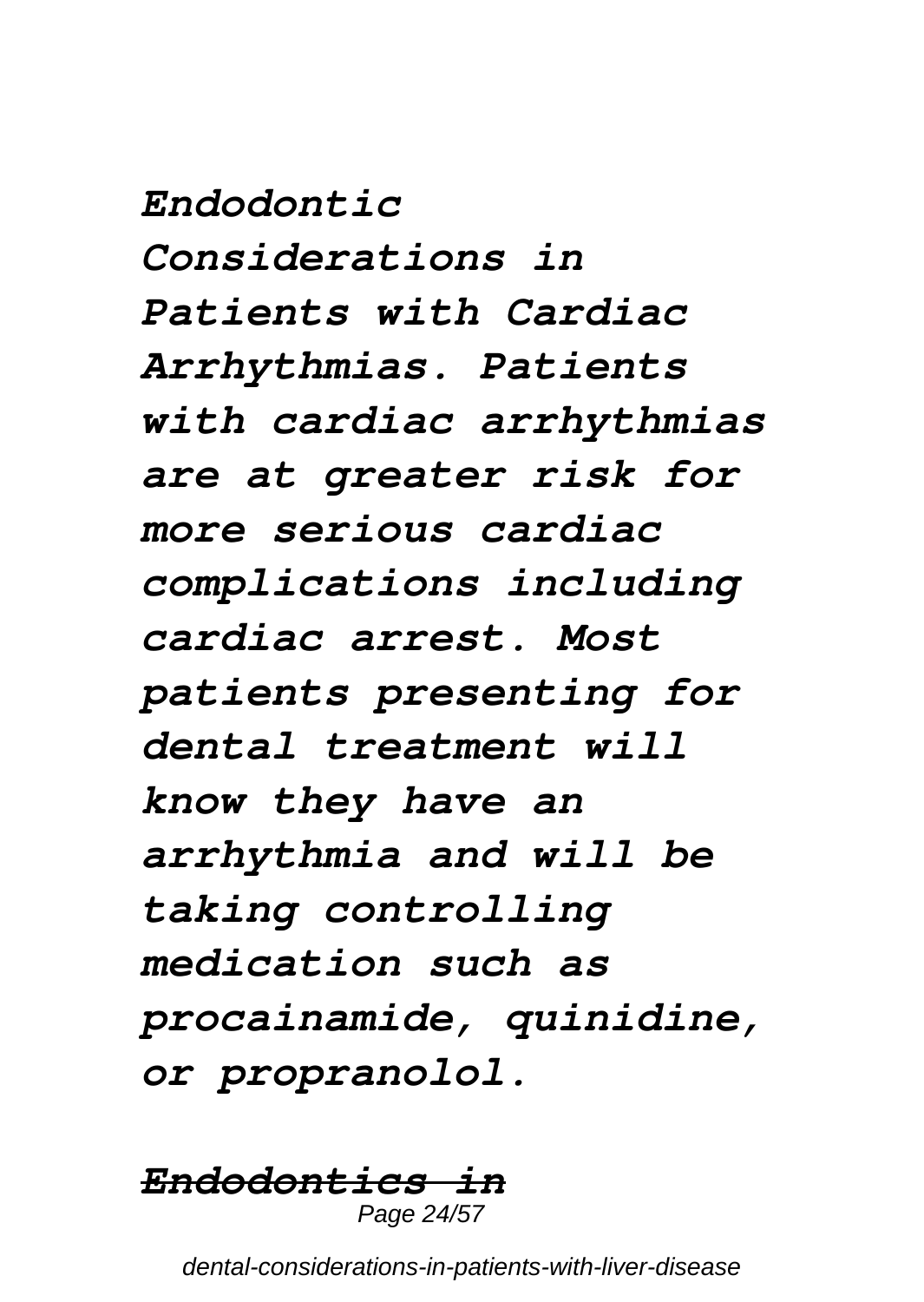*Systemically Compromised Patients ...*

*4.5. Special Considerations about Dental Treatment in HSCT Patients. The considerations of the dental treatment in the pre-, immediate post-, and late post-HSCT are summarized in Table 6. The American Academy of Pediatric Dentistry recommends that dental treatment is made dependent on each phase of HSCT. In the preconditioning phase, all dental treatment* Page 25/57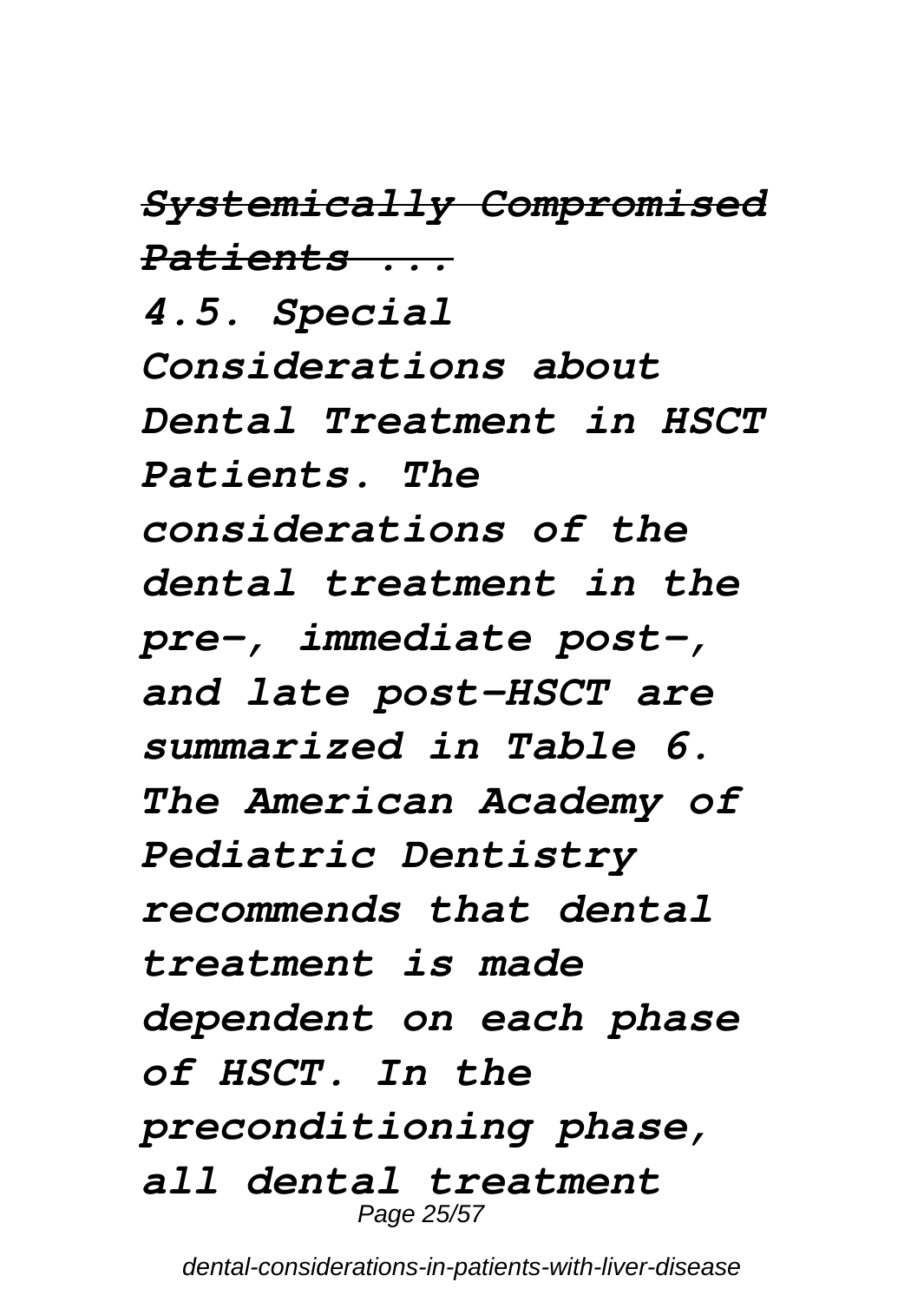*should be completed before the patient becomes immunosuppressive.*

#### *Dental considerations in patients with heart disease ...*

*Oral infections and/or stress of anticipating or undergoing dental treatment may precipitate or worsen myasthenic symptoms. Shortduration morning appointments may minimize fatigue and take advantage of the typically greater muscle strength experienced by most people with MG during the morning hours.*

*Prior to dental procedures, certain considerations should be evaluated. Patients with* Page 26/57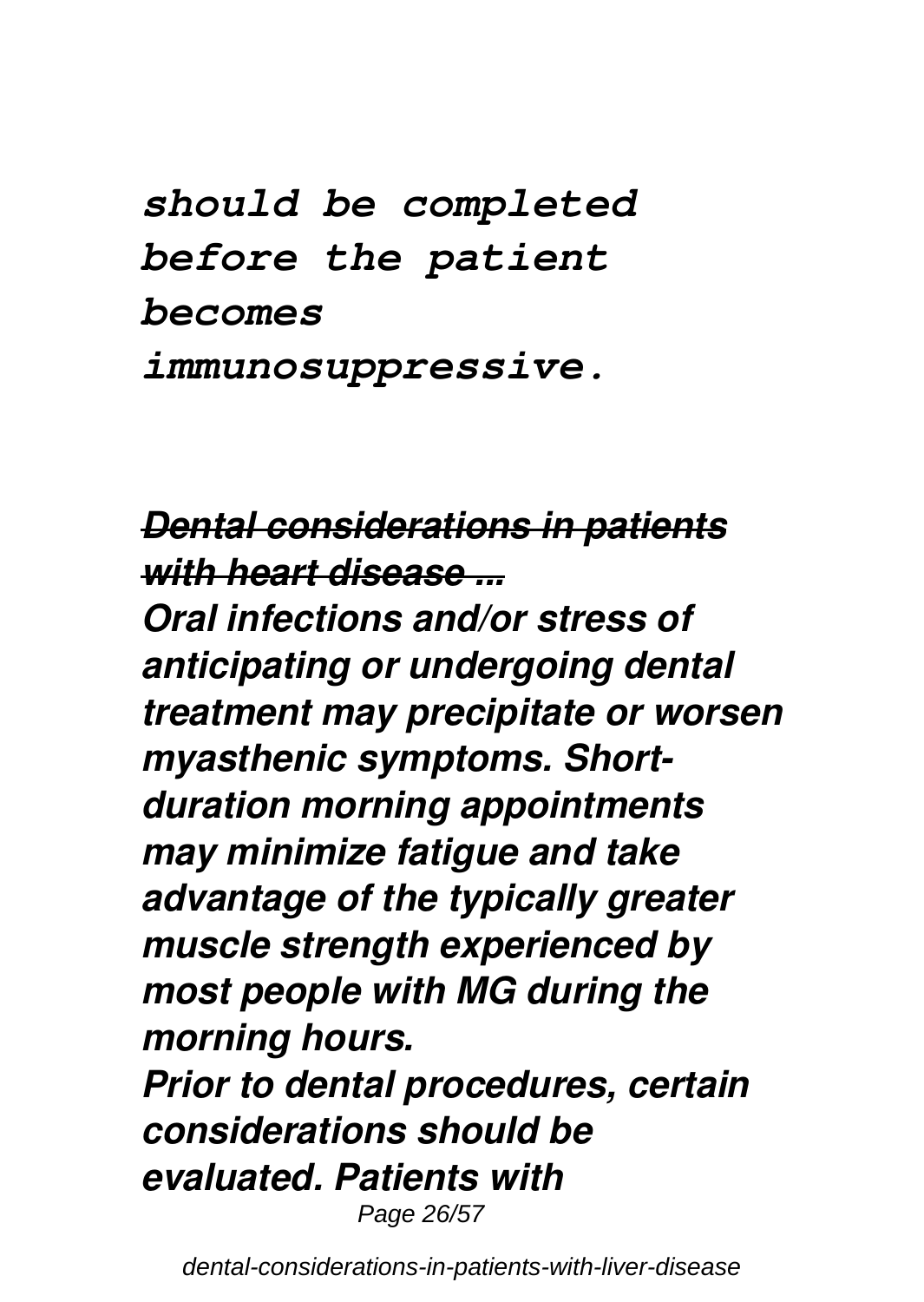*hypothyroidism may have lack of hemostasis and are at increased risk for infection due to decreased metabolic activity in fibroblasts. The possibility of delayed healing time is important to consider to prevent infection. Patients who have hypothyroidism are also at risk for heart disease.*

*Hyperthyroidism*

*Patients often visit the dental clinic with respiratory problems already diagnosed by other specialists. The dental professional therefore must provide correct dental care in the context of such a...*

## **Dental considerations in the patient with Wilson's disease Oral Surg Oral Med Oral Pathol Oral**

Page 27/57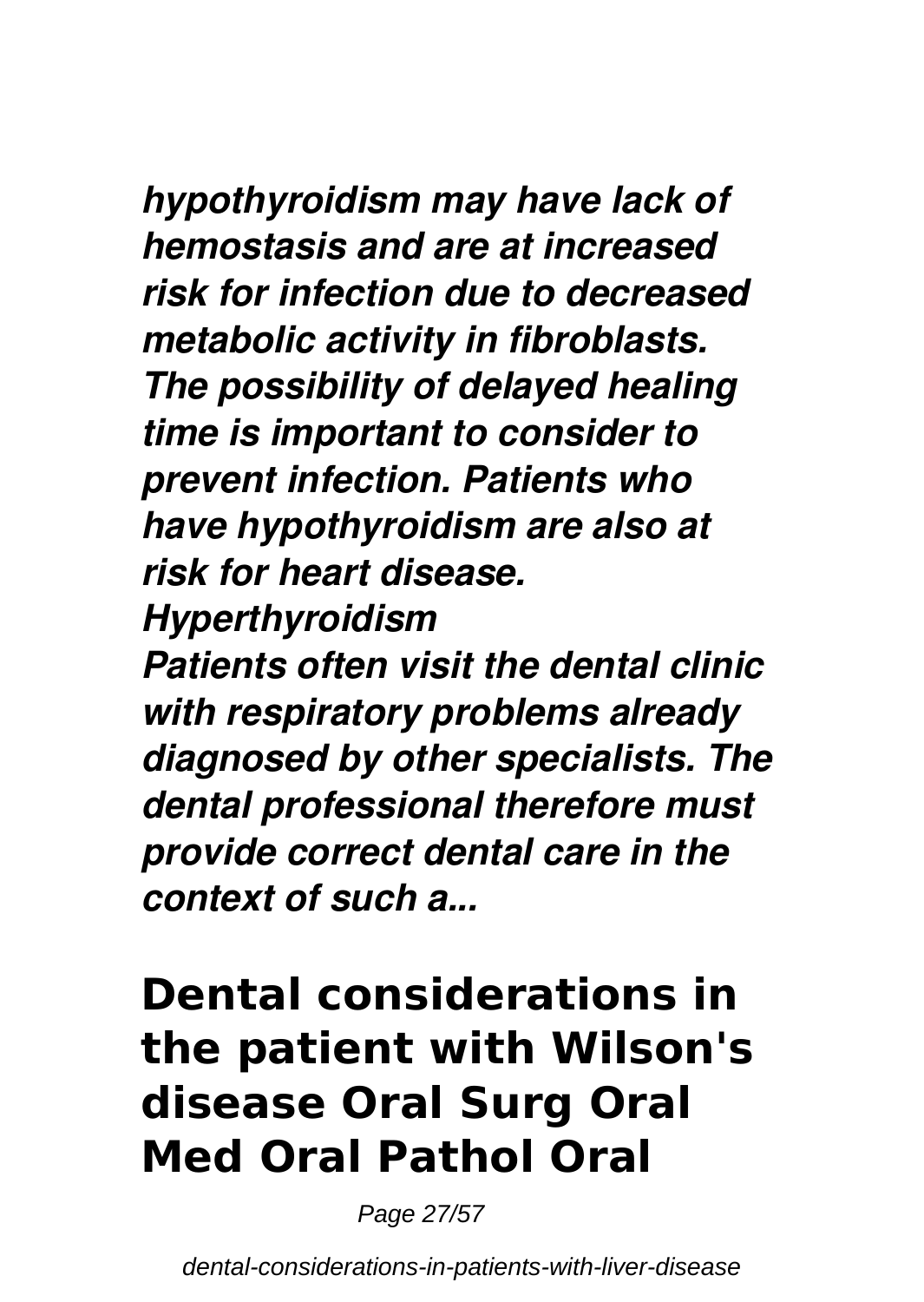## **Radiol Endod. 2011 Jan;111(1):20-3. doi: 10.1 016/j.tripleo.2010.09.008. Authors Vidya K Lohe 1 , Ravindra P Kadu, Shirish S Degwekar, Rahul R Bhowate, Anil K Wanjari, Suwarna B Dangore. Affiliation 1 Department of ...**

**The dentist should be aware of this condition and be part of a multidisciplinary team for comprehensive management to aid in the diagnosis, maintenance of oral hygiene, and prevention of dental** Page 28/57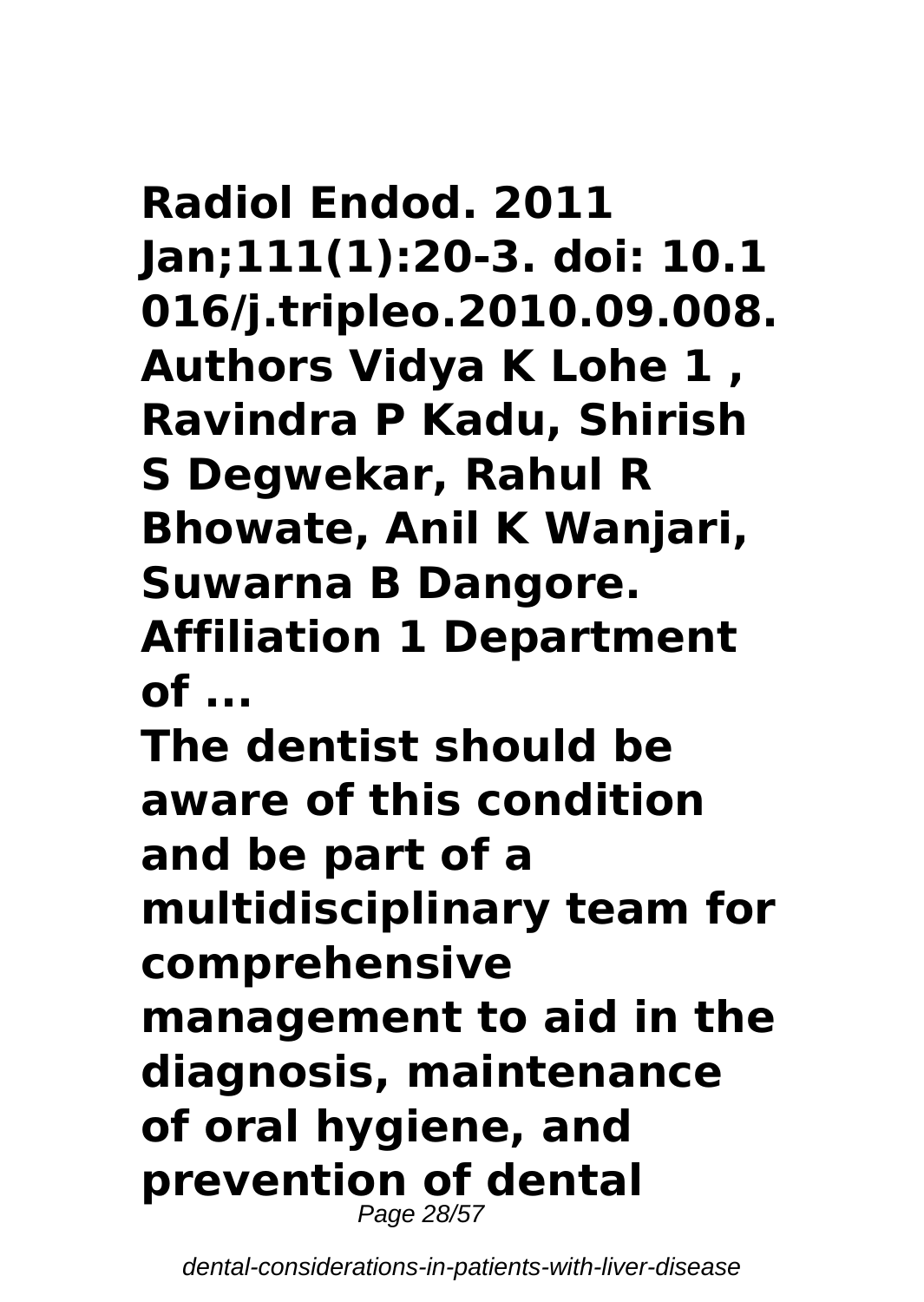## **caries and gingival diseases, as we cannot afford poor oral hygiene in these cases considering the other complications which can be associated with dental treatment.**

**An increase in the rate of dental caries has been reported in young patients with diabetes and may relate to salivary dysfunction. 34 One study showed that patients with diabetes did not have a higher coronal or root-surface caries rate than patients** Page 29/57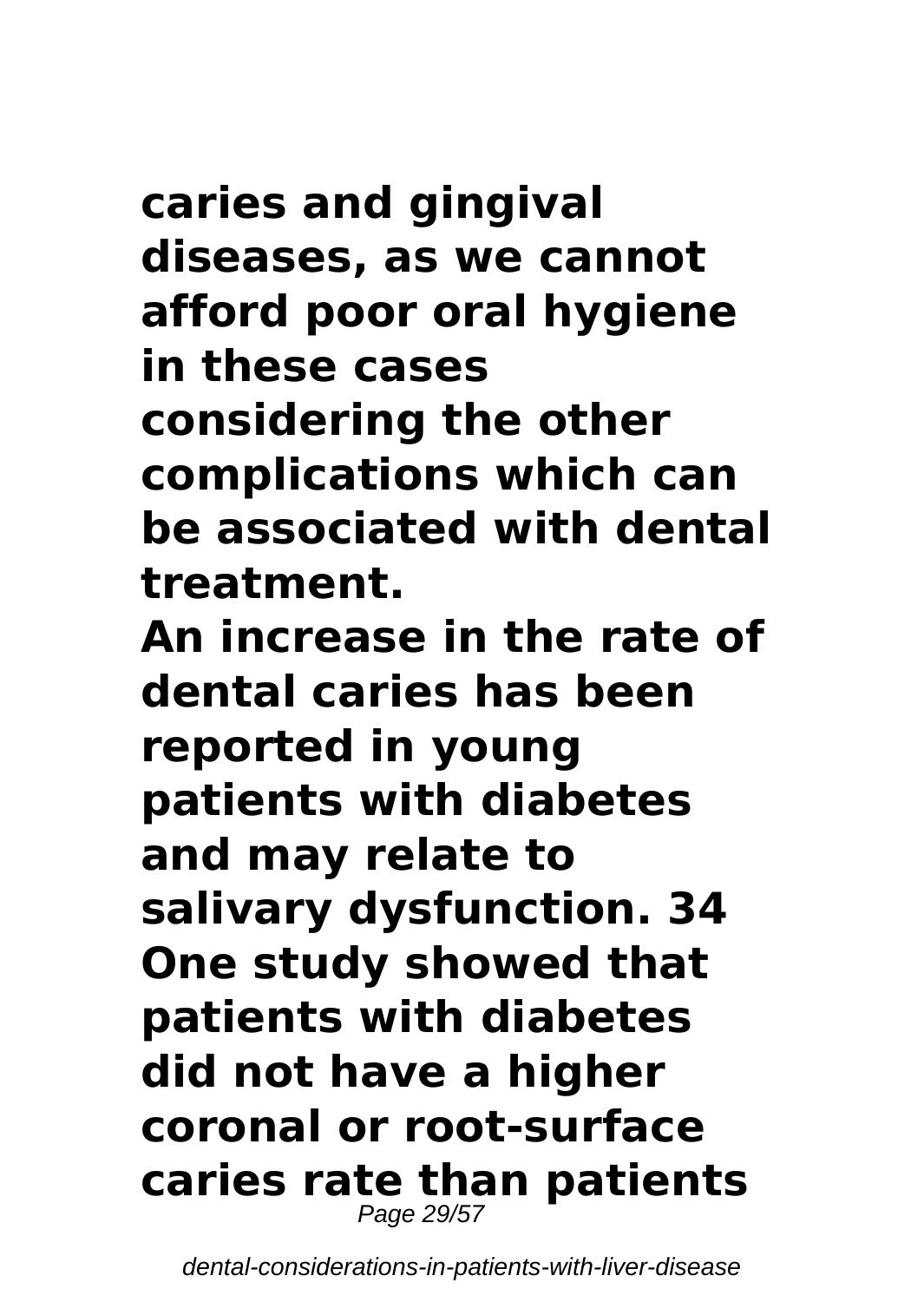## **without diabetes, independent of glycemic control. 35 Nonetheless, an association existed between older adults with diabetes and active caries ... Oral and dental implications of the Ehlers-Danlos ...**

*4.5. Special Considerations about Dental Treatment in HSCT Patients. The considerations of the dental treatment in the pre-, immediate post-, and late post-HSCT are summarized in Table 6. The American Academy of Pediatric Dentistry recommends* Page 30/57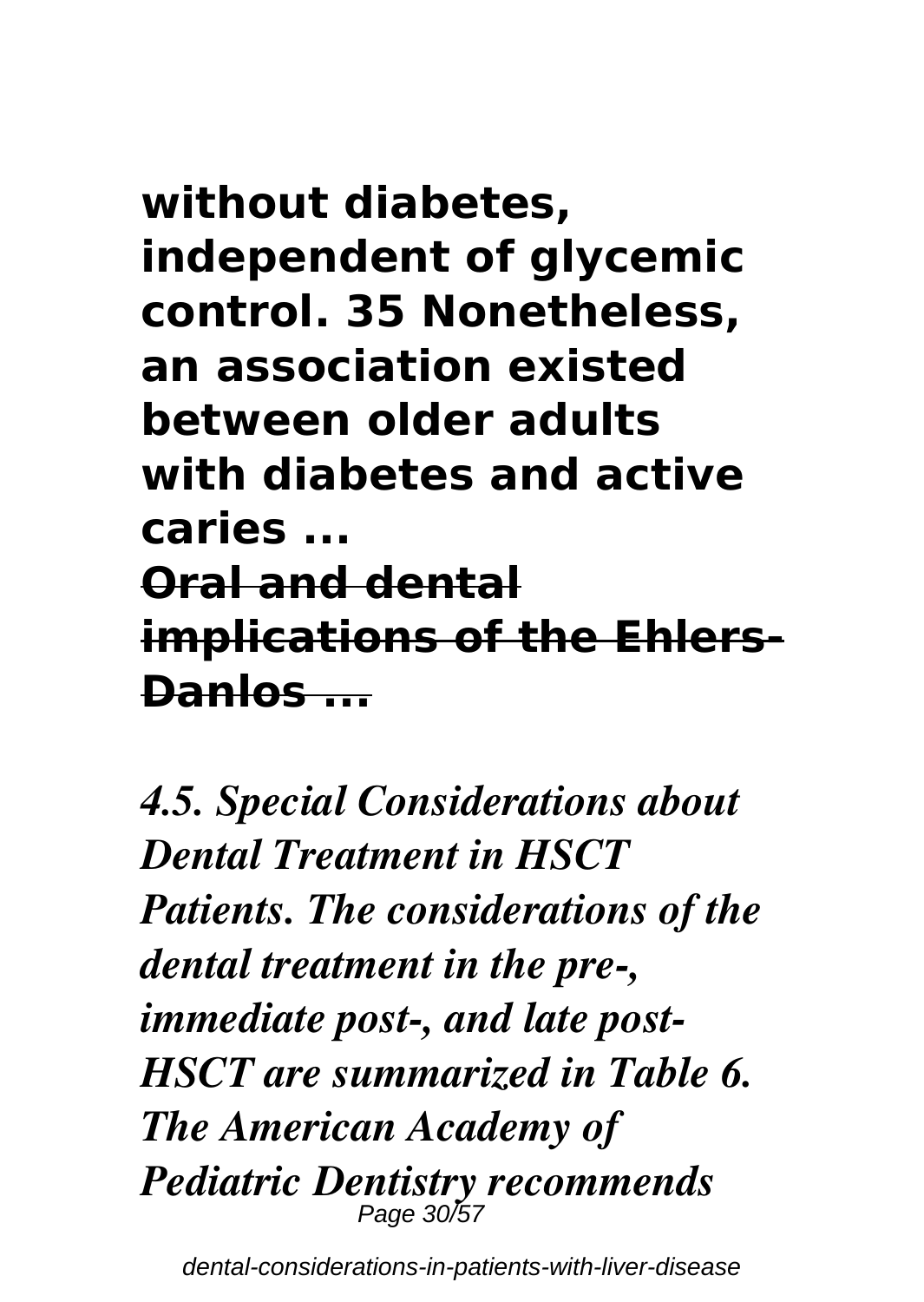*that dental treatment is made dependent on each phase of HSCT. In the preconditioning phase, all dental treatment should be completed before the patient becomes immunosuppressive. Dental considerations in patients with respiratory ... Dental considerations for the treatment of patients with ... This increased risk of infection and the underlying reason for the organ's removal both may affect the provision of dental care. This article reviews the structure and function of the spleen, conditions that may require its removal or cause its dysfunction, and provides considerations for dentists who* Page 31/57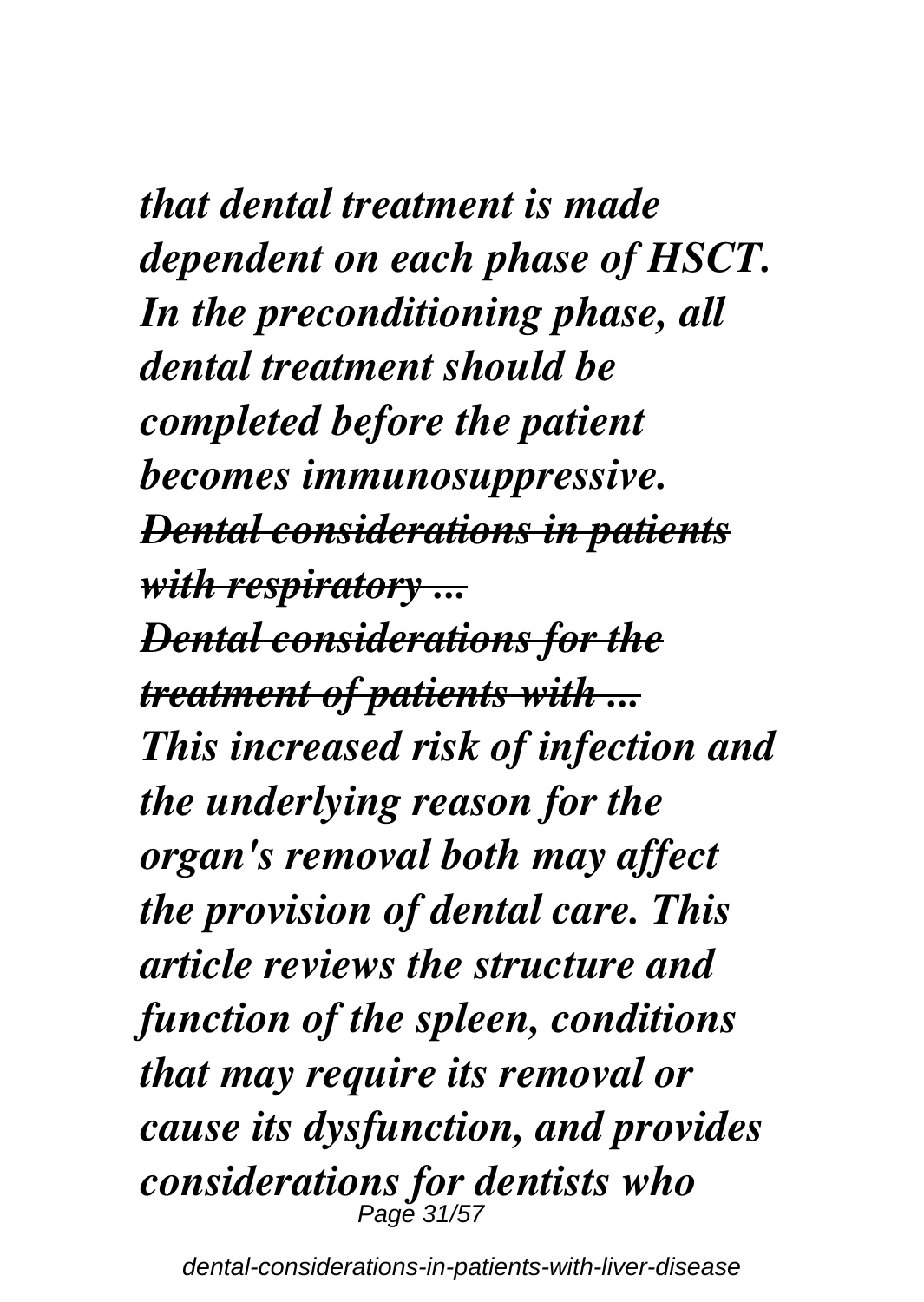#### *care for asplenic patients.*

Working with the physician, nutritionist and dental hygienist, the dentist can maintain the patient's oral health and possibly improve the patient's metabolic control of diabetes. In consultation with the patient's physician, the dentist can discuss the indications and contraindications of medications for the treatment of oral complications in patients with systemic complications resulting from diabetes.

Dental considerations in patients with respiratory problems Such patients require special consideration with regard to when Page 32/57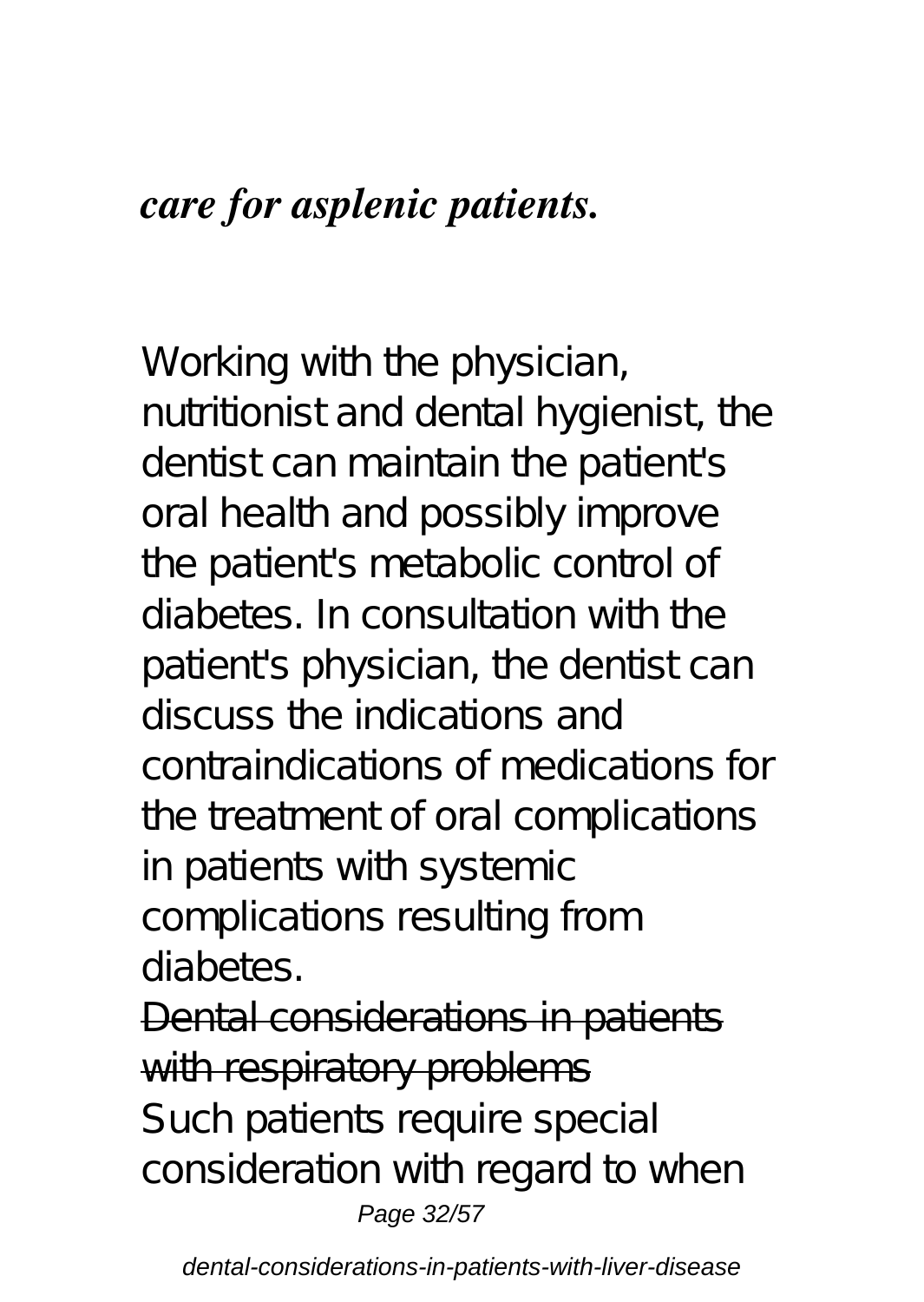# and which dental treatment is

appropriate and what precautions are required. Alertness to potential oral adverse drug reactions enables referral of patient's to his physician or cardiologist. Cardiovascular drugs are also known to have mild to potentially fatal drug interactions.

#### *Dental Considerations In Patients With Liver Disease*

*Dental Considerations in Patients with Down Syndrome*

*How to present dental treatment plans and why this presentation is so important!Patient Management | Communication \u0026 Interpersonal Skills | NBDE Part II Breakfast Session ? ? | Diabetes Mellitus - Dental*

Page 33/57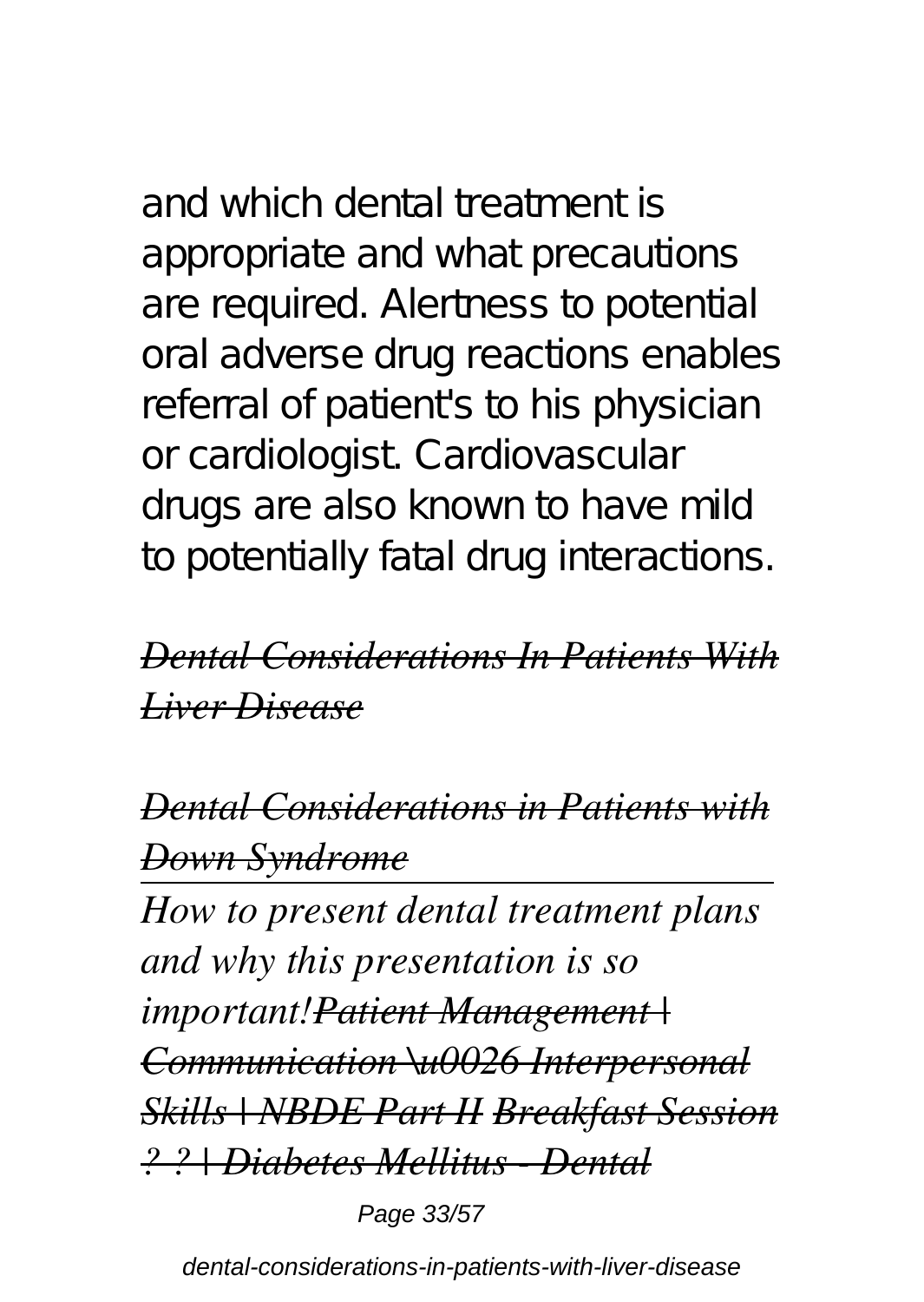*Considerations | Textbook Discussion Patient Management | Evidence-Based Dentistry | NBDE Part II Do's \u0026 Don'ts | COVID-19 Pandemic | Dental Considerations Prosthodontics | Complete Dentures - Phonetics | NBDE Part II Patient Management | Epidemiology | NBDE Part II Why do patients postpone dental treatment? Dental Patient Marketing | 2020 Proven System Prosthodontics | Gypsum Materials | NBDE Part II Dental Care for Children and Adults with DD: Special Considerations Dental Trauma Mini-Course - Part 1 - Introduction Dentists Reveal Secrets About Teeth Cleanings How to Build, Market, and Grow Your Dental Practice How I take Occlusal Dental Photographs on my patients - Dental*

Page 34/57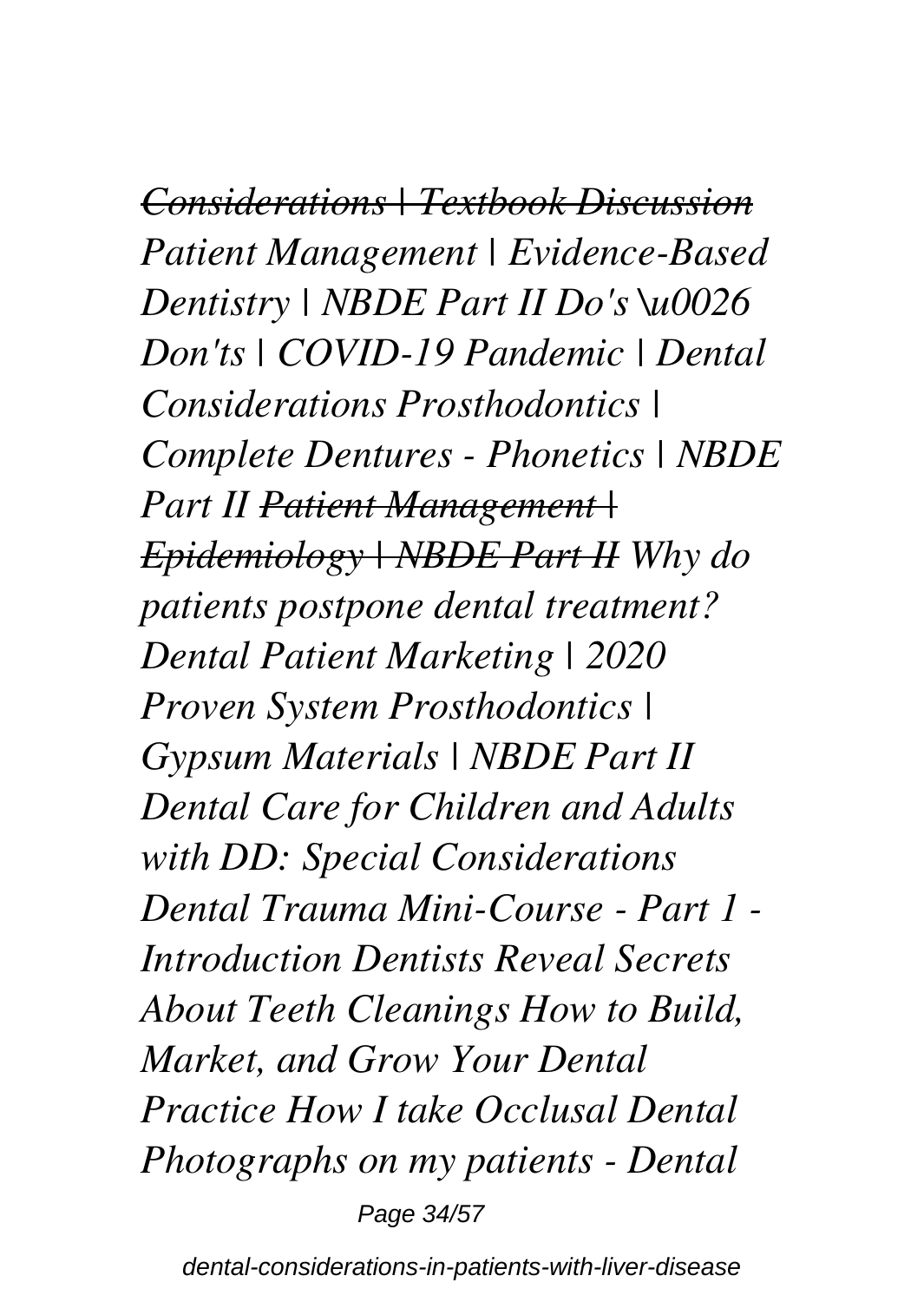*Tutorial Diabetes ( dental management of medically compromised patients) 3 Things Patients Want From Their Dentist Effective Dental Patient Communication Dental Medical Emergencies Diabetes 3 Ways to Boost Treatment Acceptance | Dental Practice Management Tip! 4 Secrets all Dentists should know - Dental Practice Management Secrets By Major Dr Pravin Prathip J Dental management of diabetes patients I - Dr Ashank Mishra MCQs on Medically Compromised Dental Patients - General Dentistry Prometric Viva Questions/Dentistry/Management Of A Renal Disease Patient In Dental Office-2 Oral Surgery | Medical Emergencies | NBDE Part II Drugs safe for pregnant dental patients Why* Page 35/57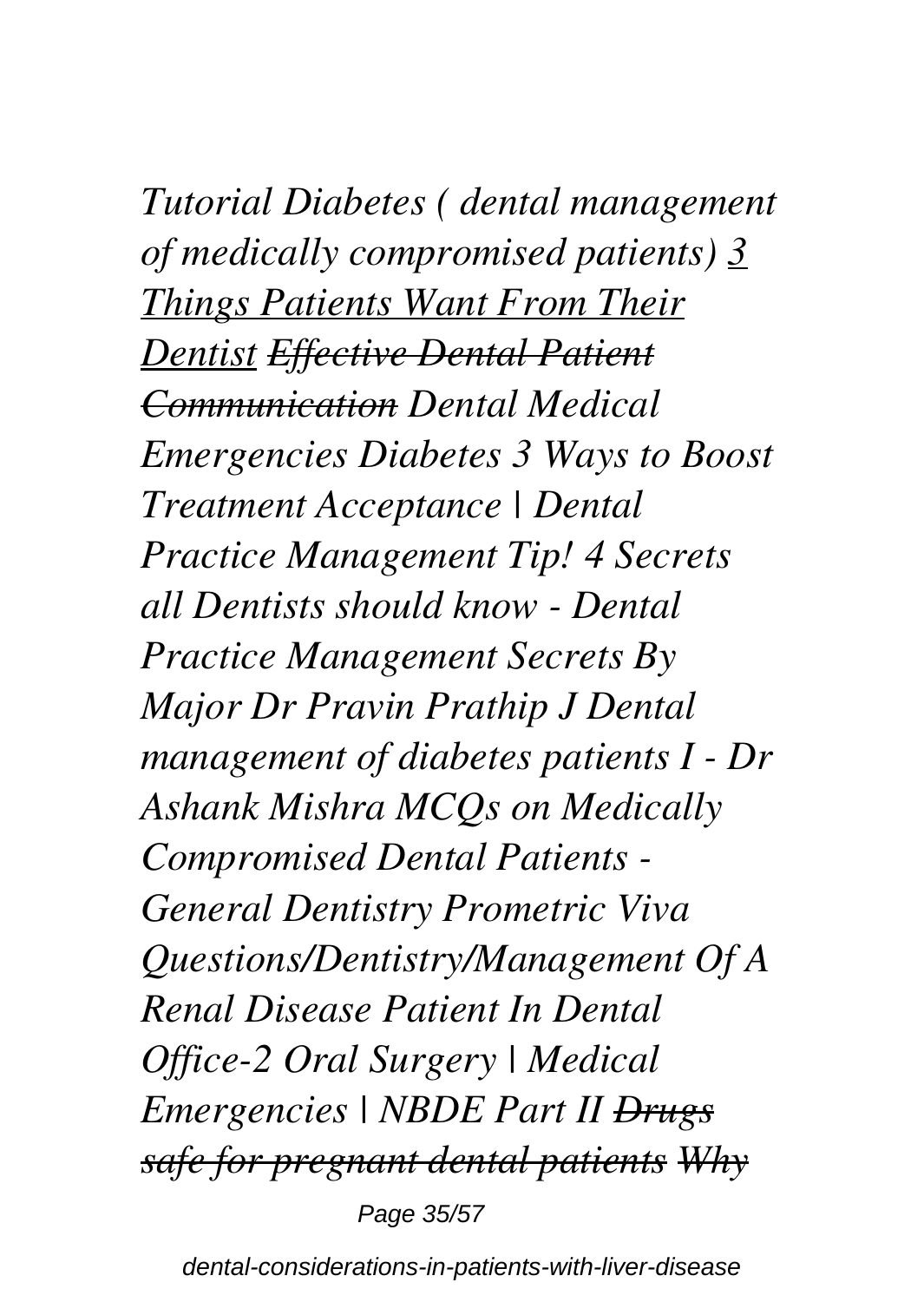*Some Patients Think That Dentists \"Over-diagnose\" | Dental Practice Management Tip The Best Book for Dentists Who Want to Build, Market, and Grow Their Practice Smiles Dental Group Edmonton Dental Considerations In Patients With Working with the physician, nutritionist and dental hygienist, the dentist can maintain the patient's oral health and possibly improve the patient's metabolic control of diabetes. In consultation with the patient's physician, the dentist can discuss the indications and contraindications of medications for the treatment of oral complications in patients with systemic complications resulting from diabetes.*

*Dental considerations for the treatment*

Page 36/57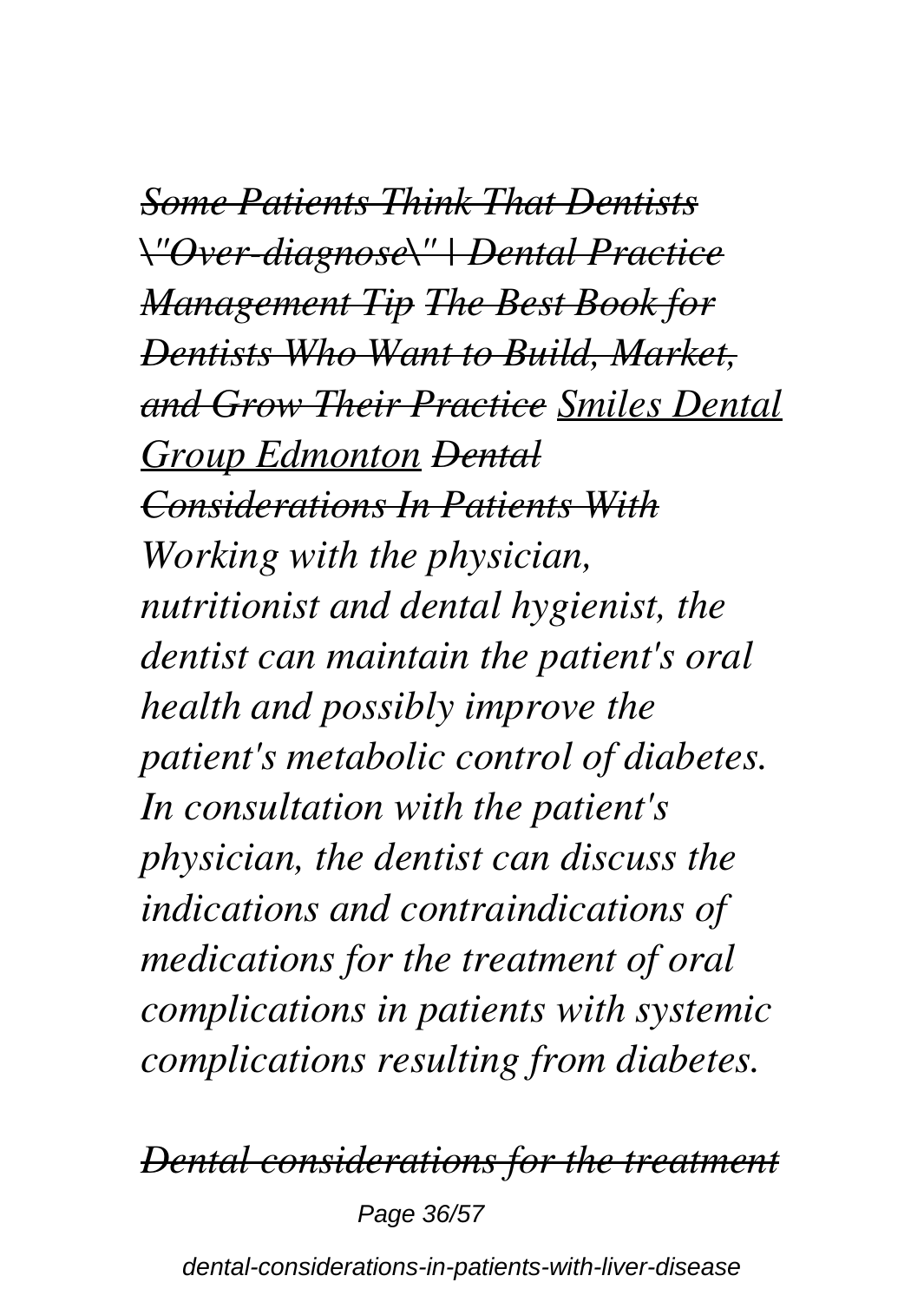*of patients with ...*

*Such patients require special consideration with regard to when and which dental treatment is appropriate and what precautions are required. Alertness to potential oral adverse drug reactions enables referral of patient's to his physician or cardiologist. Cardiovascular drugs are also known to have mild to potentially fatal drug interactions.*

*Dental considerations in cardiovascular patients: A ... Sometimes, having the conversation with the patient can defuse the situation and the patient may accept that their behaviour was inappropriate. Terminating relationship with a patient It is entirely understandable that*

Page 37/57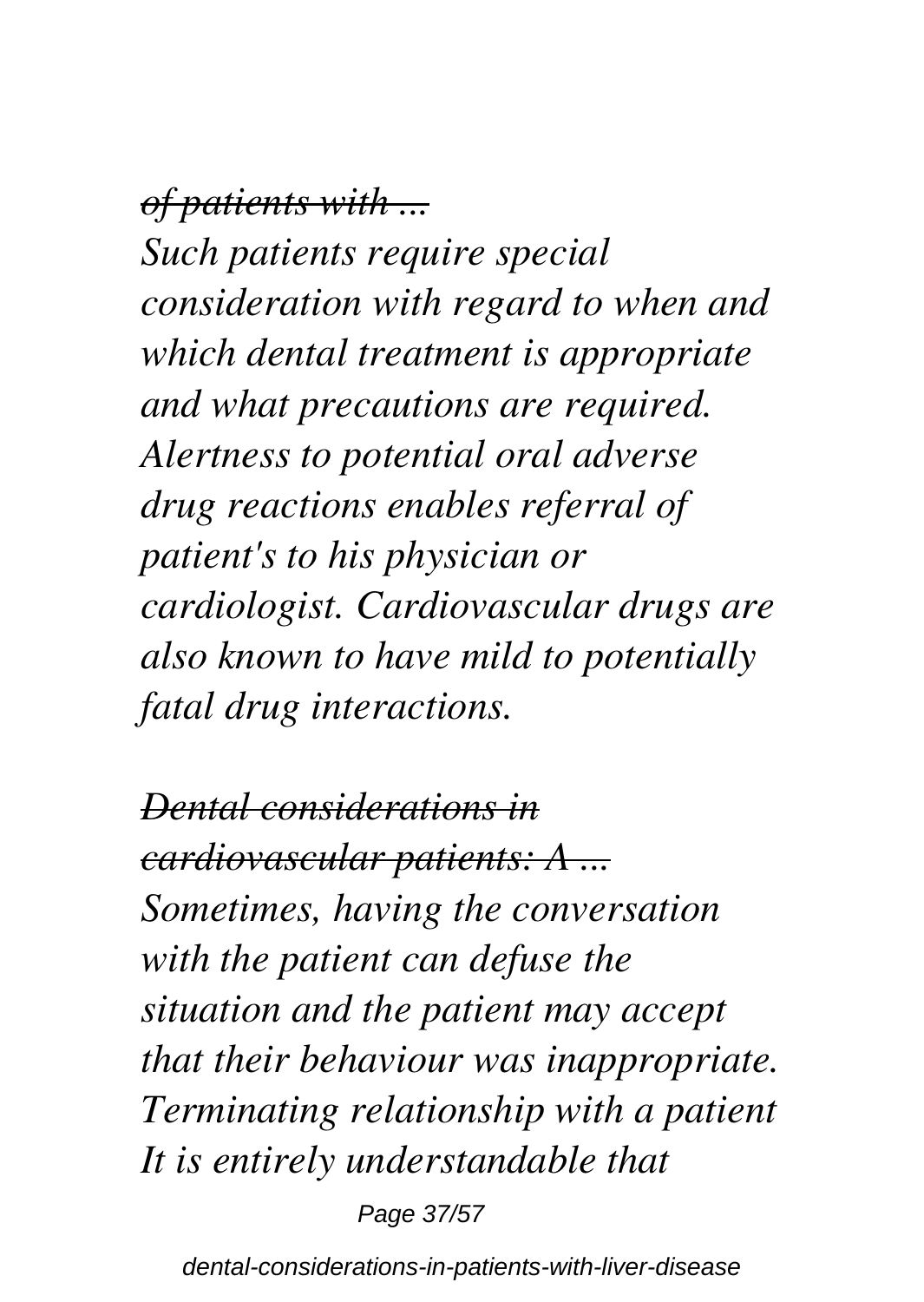*following a difficult interaction one of the first considerations is whether or not to remove the patient from the practice list.*

*Dealing with a difficult patient - Home - Dental Protection Request PDF | Dental considerations in patients with heart disease | Cardiovascular diseases are one of the main causes of death in the developed world, and represent the first cause of mortality ...*

*Dental considerations in patients with heart disease ...*

*Patients often visit the dental clinic with respiratory problems already diagnosed by other specialists. The dental professional therefore must*

Page 38/57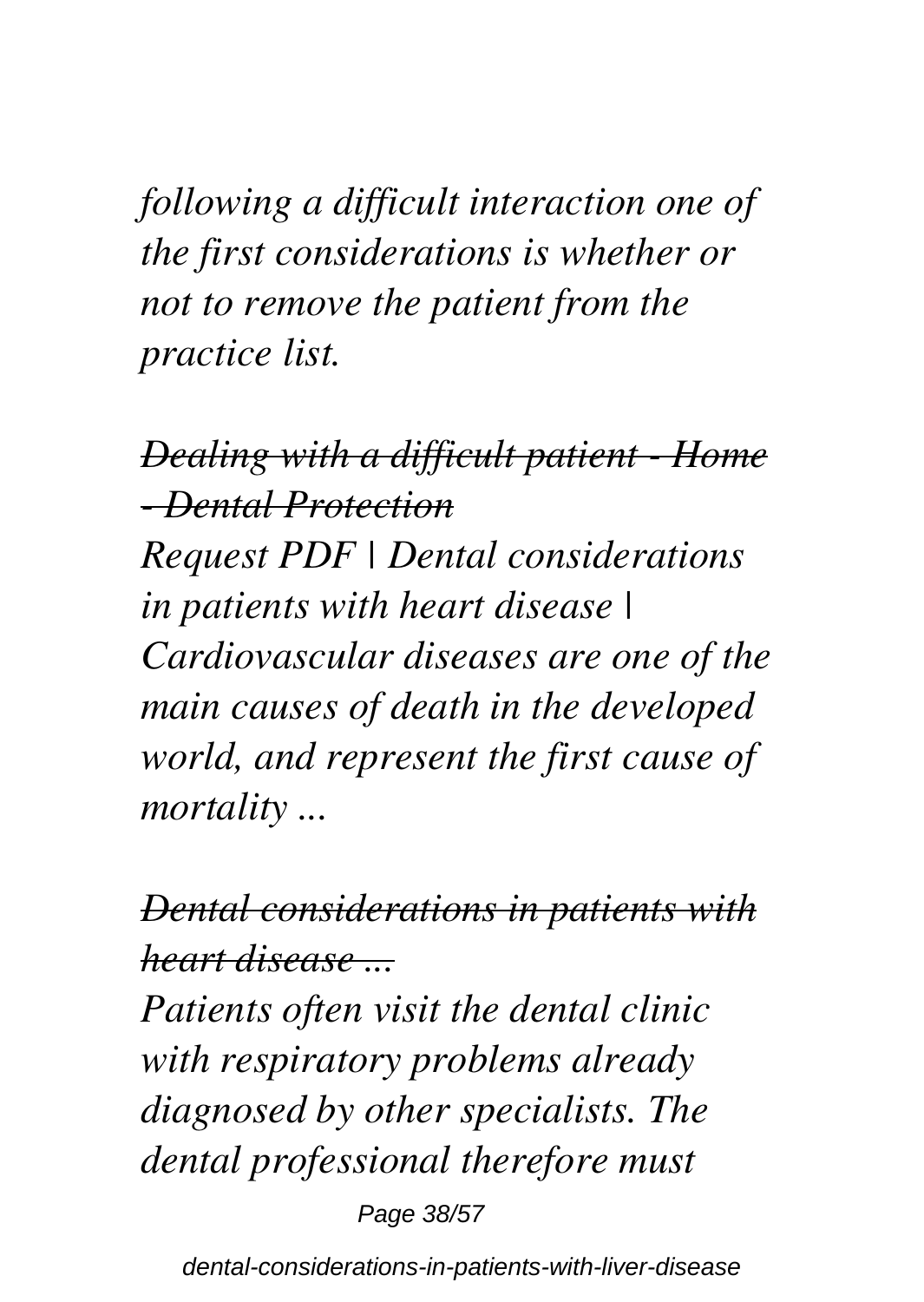*provide correct dental care in the context of such a...*

*Dental considerations in patients with respiratory ...*

*Dental considerations in the patient with Wilson's disease Oral Surg Oral Med Oral Pathol Oral Radiol Endod. 2011 Jan;111(1):20-3. doi: 10.1016/j.tripleo.2010.09.008. Authors Vidya K Lohe 1 , Ravindra P Kadu, Shirish S Degwekar, Rahul R Bhowate, Anil K Wanjari, Suwarna B Dangore. Affiliation 1 Department of ...*

*Dental considerations in the patient with Wilson's disease An increase in the rate of dental caries has been reported in young patients with diabetes and may relate to*

Page 39/57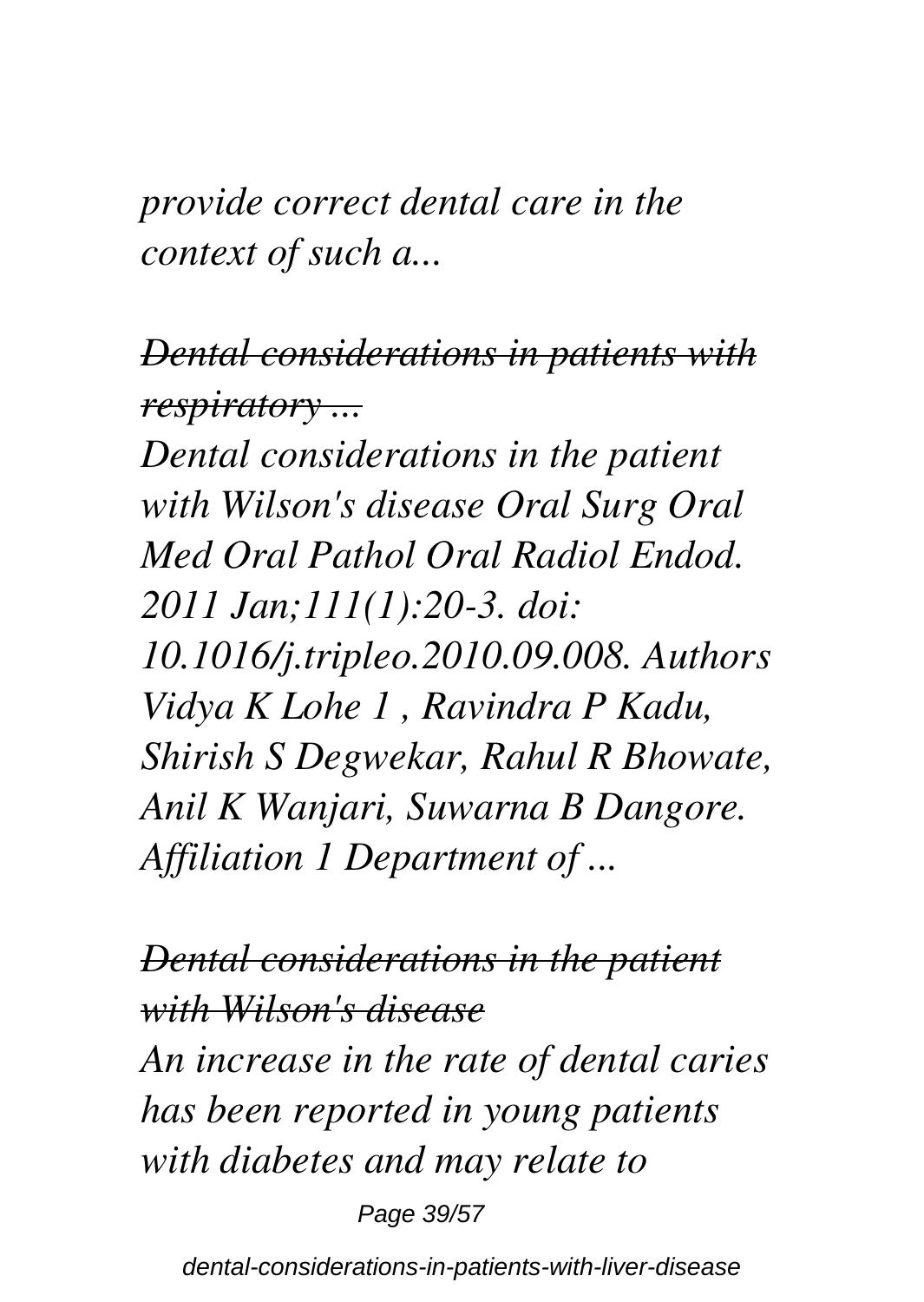*salivary dysfunction. 34 One study showed that patients with diabetes did not have a higher coronal or rootsurface caries rate than patients without diabetes, independent of glycemic control. 35 Nonetheless, an association existed between older adults with diabetes and active caries ...*

#### *Dental considerations for the treatment of patients with ...*

*An important consideration among dental professionals is the risk of percutaneous transmission through punctures or cuts with instruments infected from HBV-positive patients, or absorption through the mucosal surfaces (eyes, oral cavity). Transmission through saliva can occur as a*

Page 40/57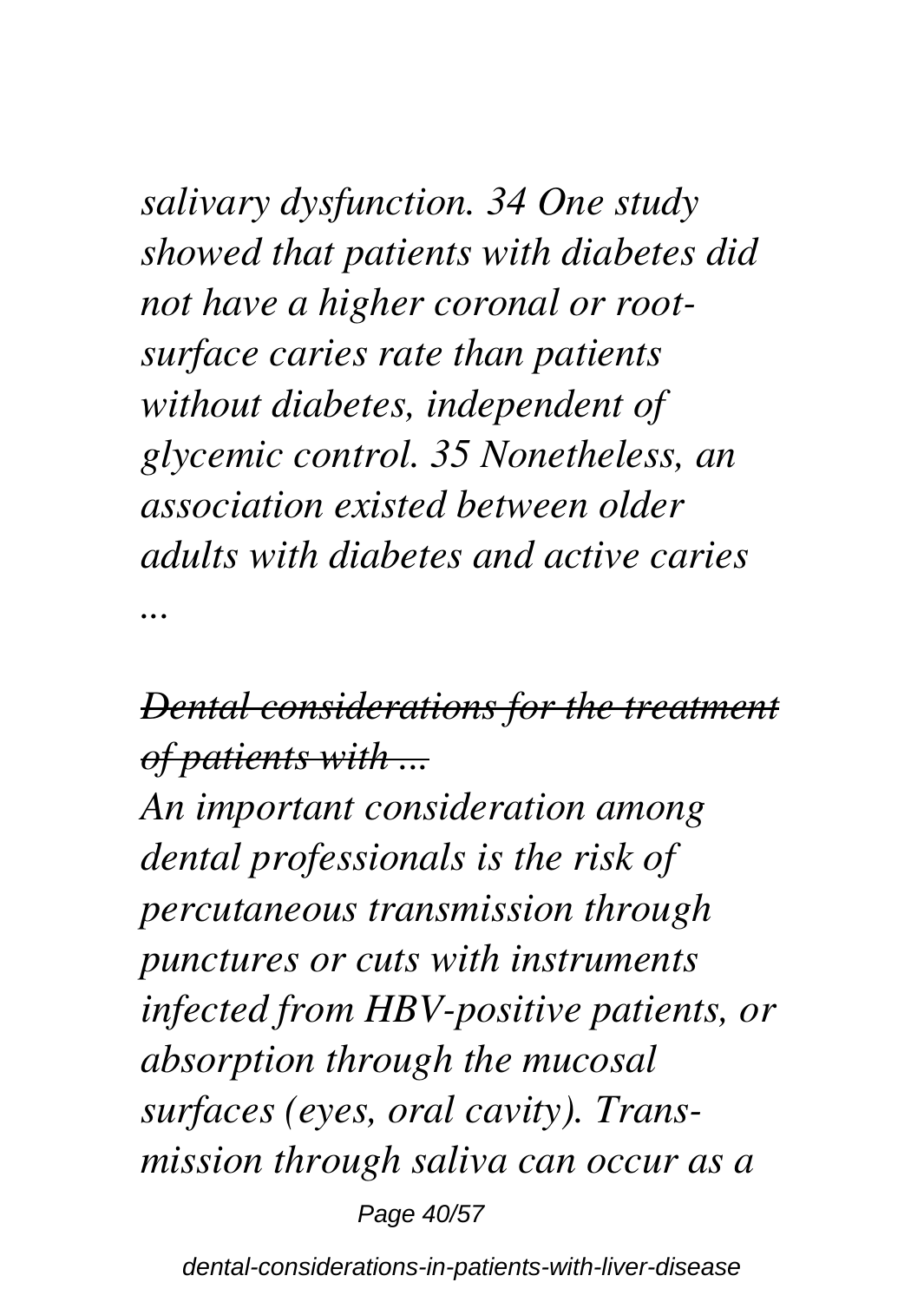*result of absorp- tion from mucosal surfaces (2).*

#### *Dental considerations in patients with liver disease*

*Patients with COPD may experience worsening of res-piratory function during dental treatment; a number of precautions are therefore recommended. Specifically, it is advisable to treat the patient in the vertical position. The way in which rubber dams are used should also be modified in some cases, since the patients may complain*

*Dental considerations in patients with respiratory problems This increased risk of infection and the underlying reason for the organ's*

Page 41/57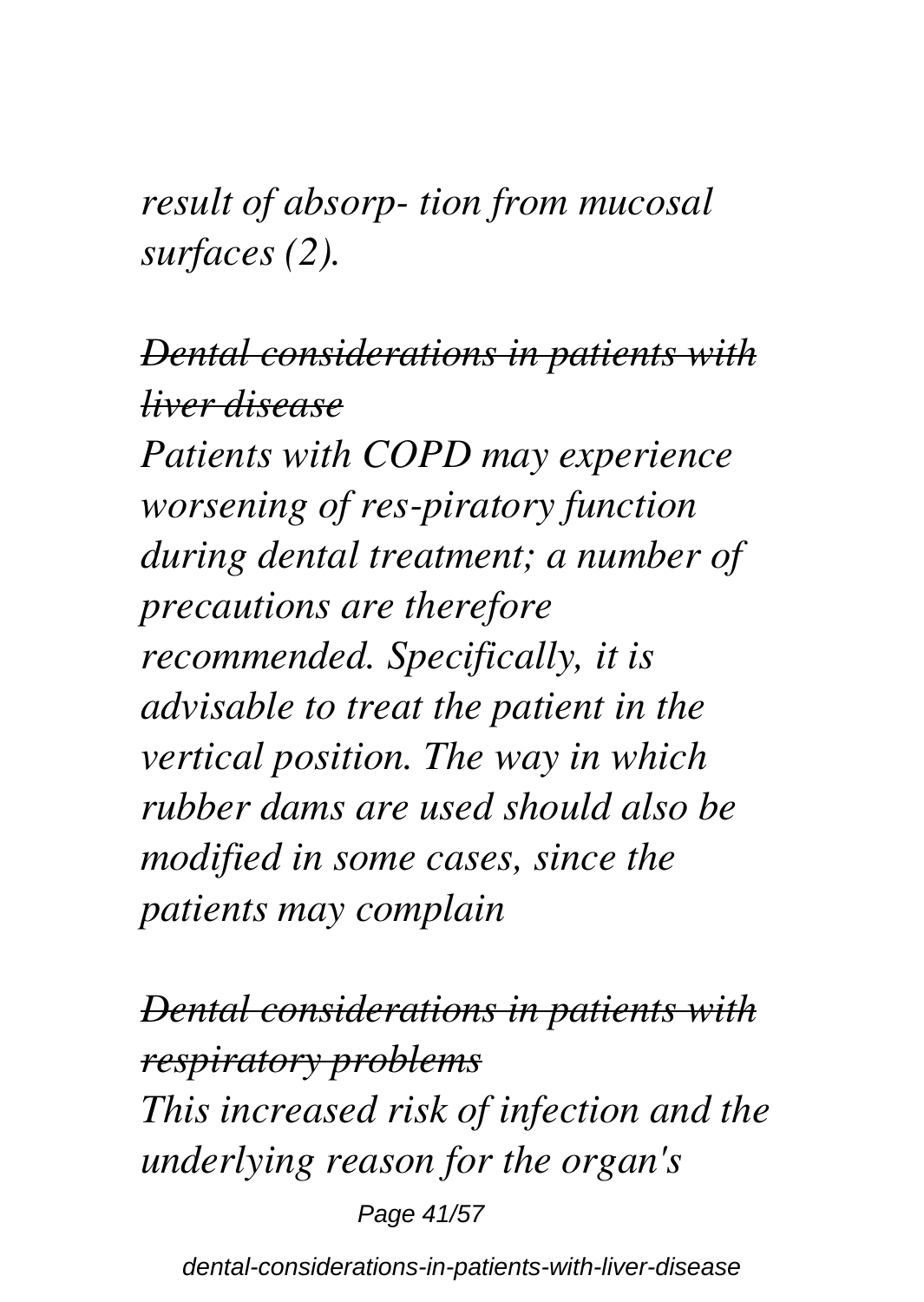*removal both may affect the provision of dental care. This article reviews the structure and function of the spleen, conditions that may require its removal or cause its dysfunction, and provides considerations for dentists who care for asplenic patients.*

#### *Dental considerations in asplenic patients*

*DENTAL MANAGEMENT Anxiety associated with dental treatment causes increase in BP. Preoperative reassurance and sedation . Early morning appointments of short duration Adequate anesthesia /analgesia . Long term NSAIDS are best avoided. Patients with hypertension can be treated with adrenaline in the ratio of 1:80,000.*

Page 42/57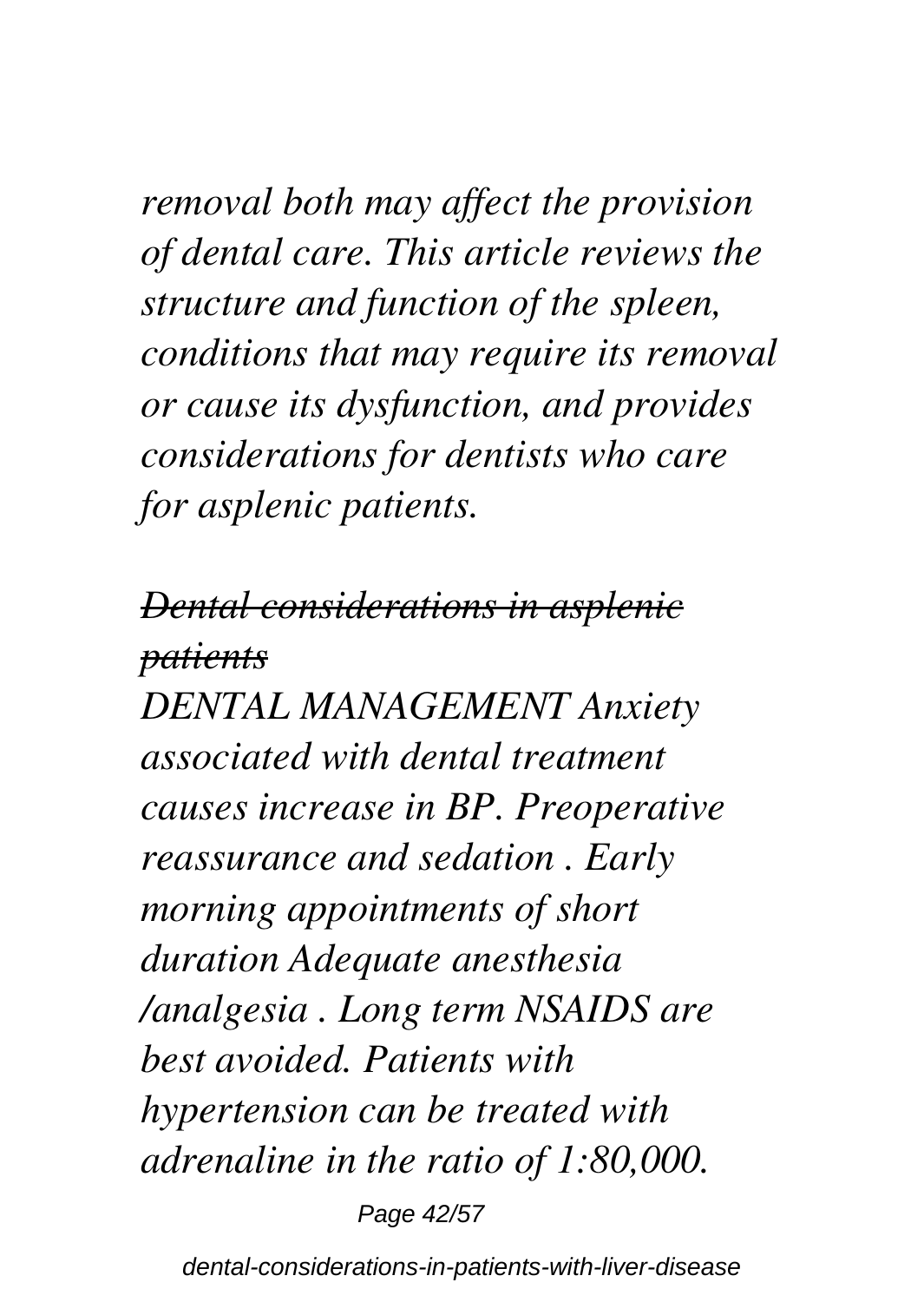*Dental Consideration in Cardiac Patients | Intelligent Dental The dentist should be aware of this condition and be part of a multidisciplinary team for comprehensive management to aid in the diagnosis, maintenance of oral hygiene, and prevention of dental caries and gingival diseases, as we cannot afford poor oral hygiene in these cases considering the other complications which can be associated with dental treatment.*

*Dental considerations in a paediatric patient with Diamond ... Prior to dental procedures, certain considerations should be evaluated. Patients with hypothyroidism may have* Page 43/57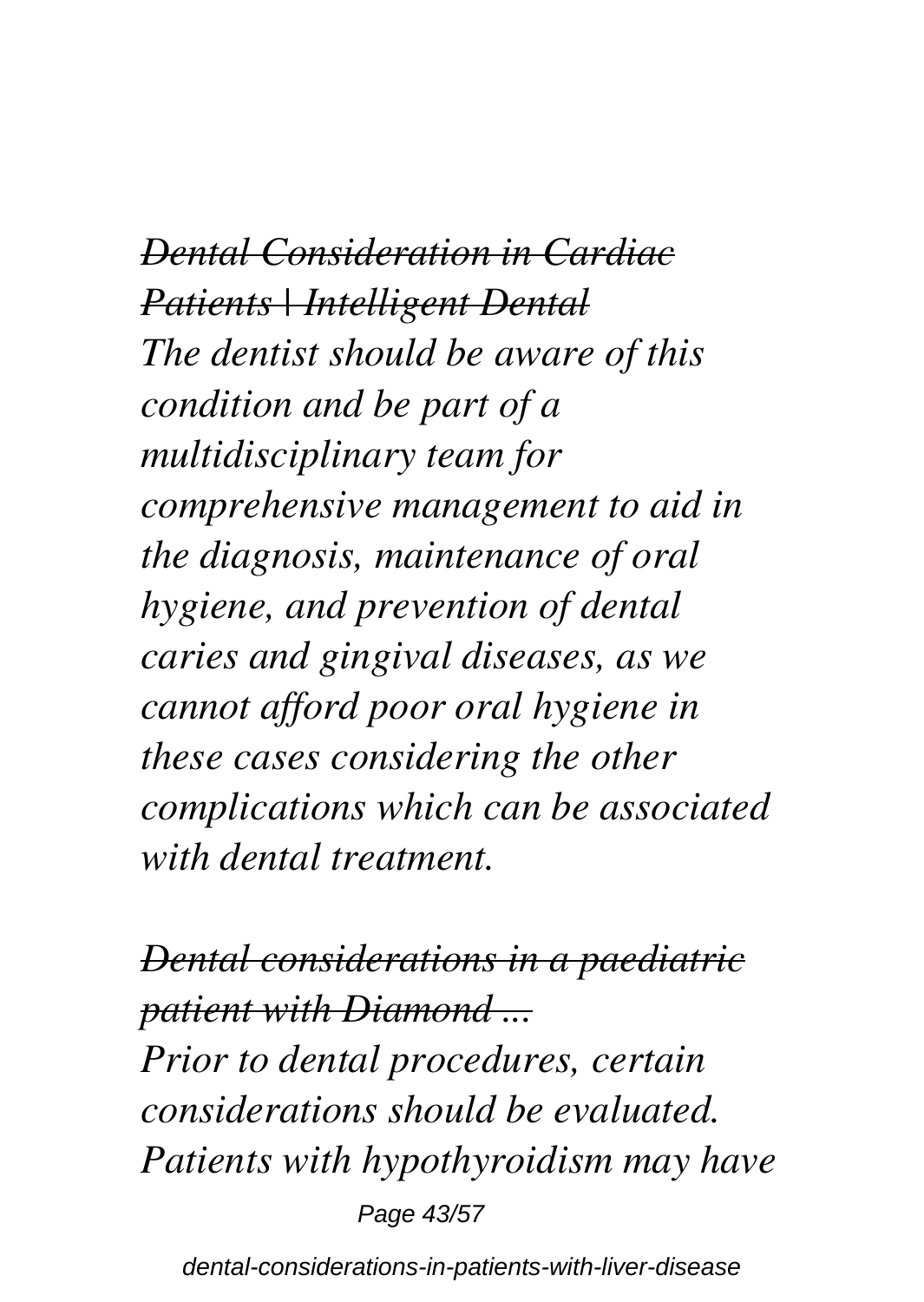*lack of hemostasis and are at increased risk for infection due to decreased metabolic activity in fibroblasts. The possibility of delayed healing time is important to consider to prevent infection. Patients who have hypothyroidism are also at risk for heart disease. Hyperthyroidism*

*How dental hygienists can help patients with thyroid ...*

*Oral infections and/or stress of anticipating or undergoing dental treatment may precipitate or worsen myasthenic symptoms. Short-duration morning appointments may minimize fatigue and take advantage of the typically greater muscle strength experienced by most people with MG during the morning hours.*

Page 44/57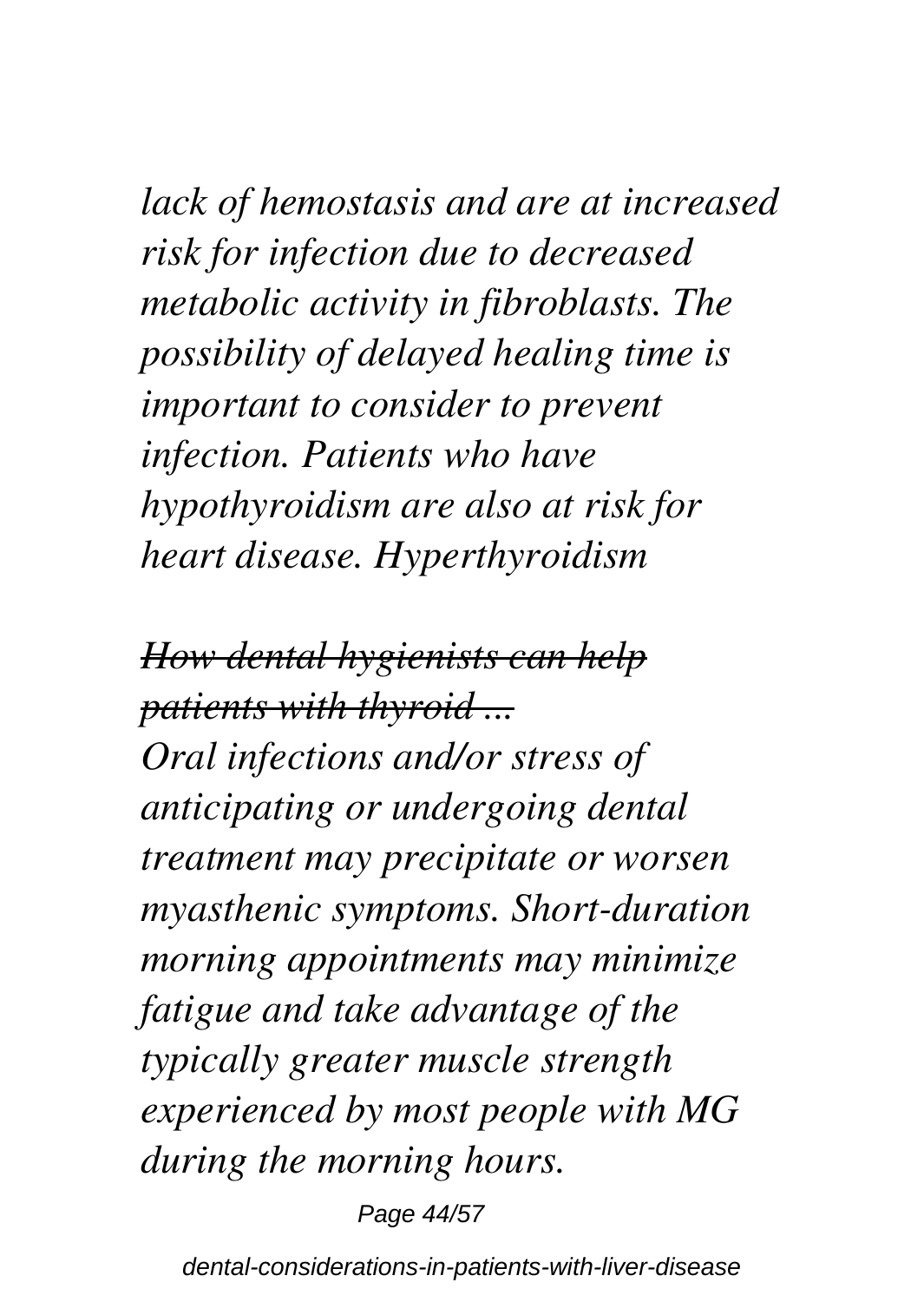#### *Dental Treatment Considerations - Myasthenia Gravis*

*Dental Patients with Liver Disease 1. Medical considerations of Patients with Liver Disease Dr. , DDS Periodontology Resident UTHSC October 7, 2013 2. What is the liver? • The liver is a large organ, and occupies the upper right quadrant of the abdomen.*

#### *Dental Patients with Liver Disease SlideShare*

*Considerations for different oral problems. Dental extractions . There are two concerns with regard to dental extractions of individuals with EDS – risk of endocarditis and excessive postextraction bleeding. Risk of*

Page 45/57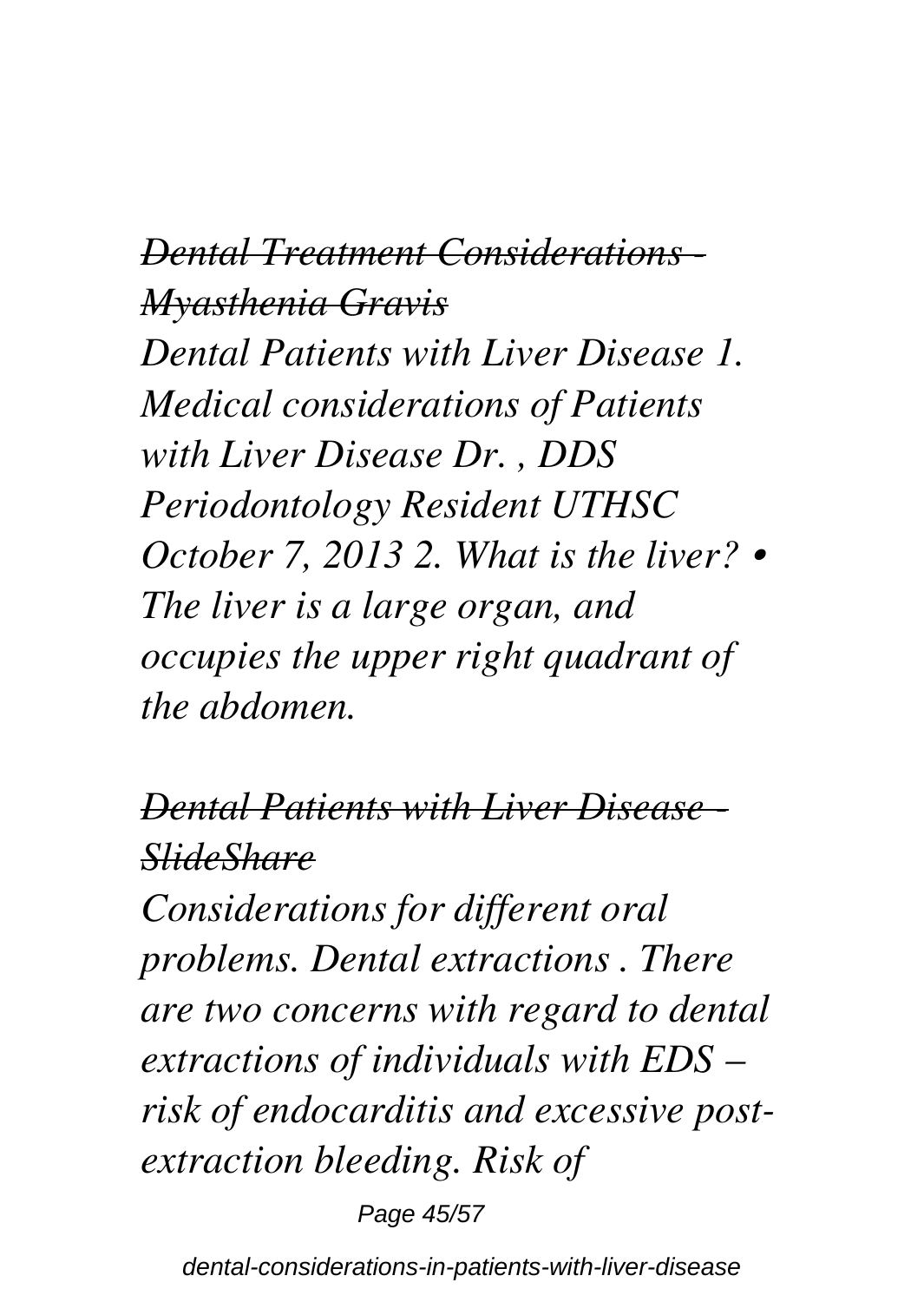*endocarditis . When teeth are extracted, bacteria from the gums pass into the bloodstream.*

*Oral and dental implications of the Ehlers-Danlos ... Download Ebook Dental Considerations In Patients With Liver Disease Dental Considerations In Patients With Liver Disease pdf free dental considerations in patients with liver disease manual pdf pdf file Page 1/6*

#### *Dental Considerations In Patients With Liver Disease*

*Endodontic Considerations in Patients with Cardiac Arrhythmias. Patients with cardiac arrhythmias are at greater risk for more serious cardiac*

Page 46/57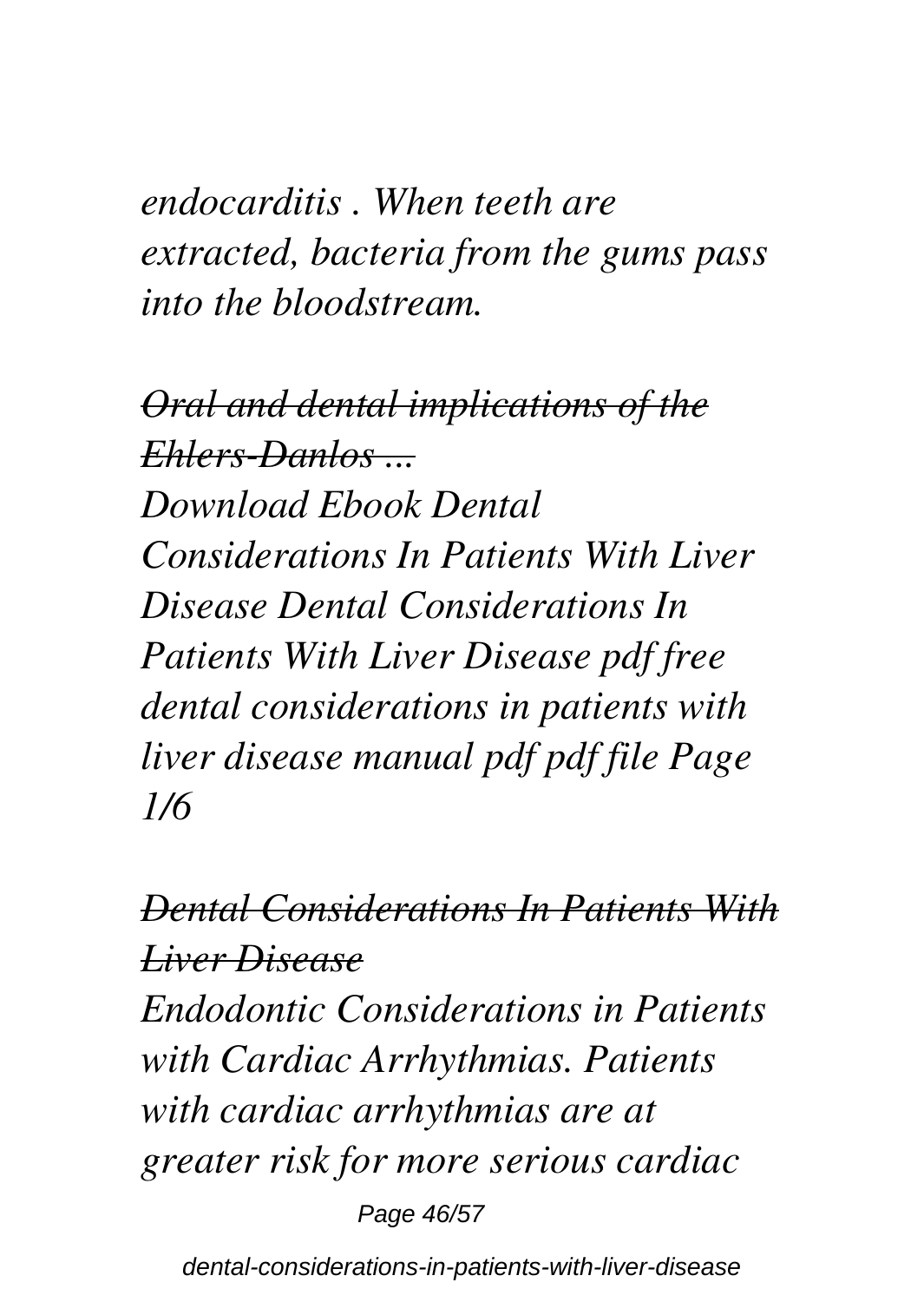*complications including cardiac arrest. Most patients presenting for dental treatment will know they have an arrhythmia and will be taking controlling medication such as procainamide, quinidine, or propranolol.*

*Endodontics in Systemically Compromised Patients ... 4.5. Special Considerations about Dental Treatment in HSCT Patients. The considerations of the dental treatment in the pre-, immediate post-, and late post-HSCT are summarized in Table 6. The American Academy of Pediatric Dentistry recommends that dental treatment is made dependent on each phase of HSCT. In the preconditioning phase, all dental* Page 47/57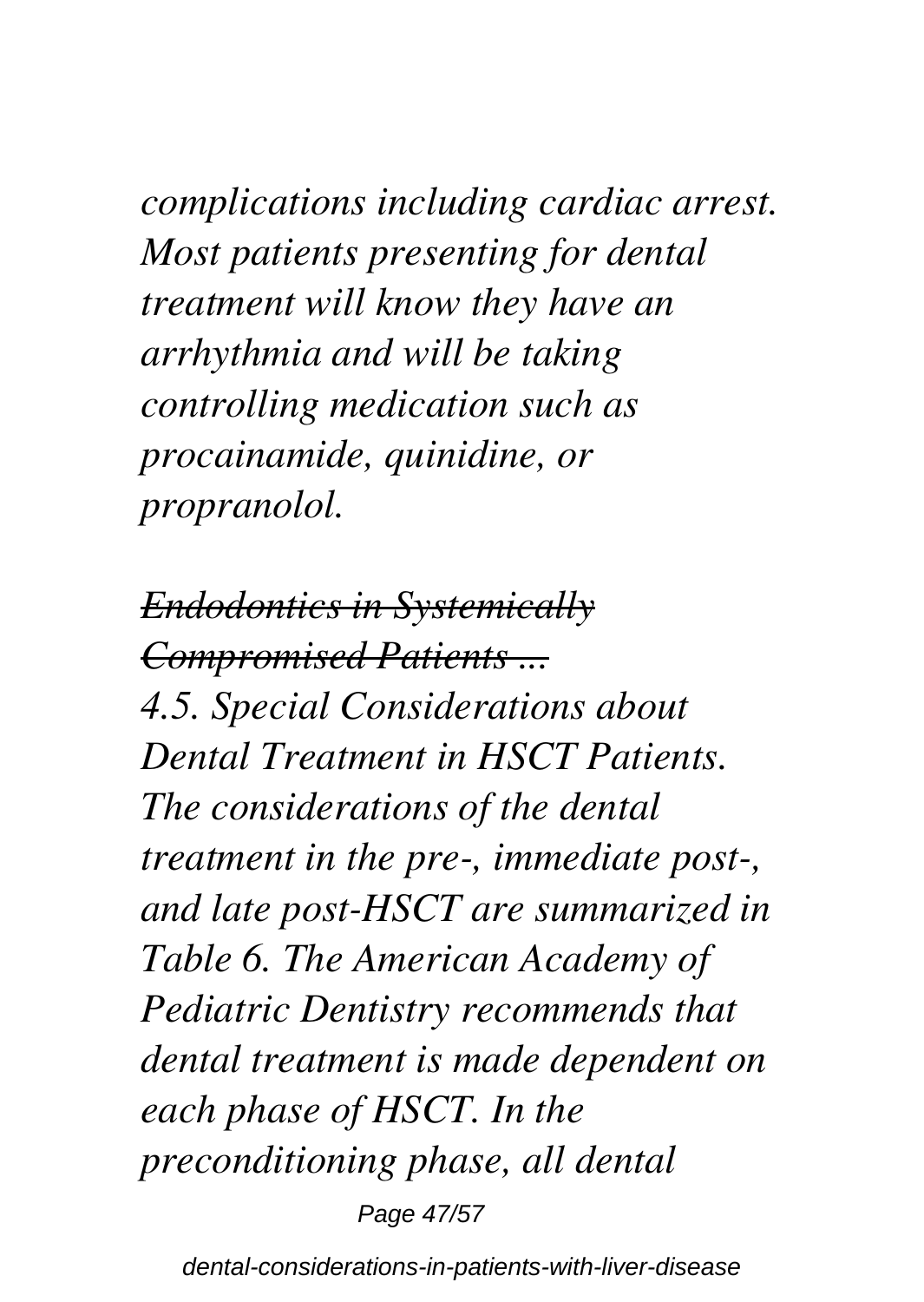*treatment should be completed before the patient becomes immunosuppressive.*

*Sometimes, having the conversation with the patient can defuse the situation and the patient may accept that their behaviour was inappropriate. Terminating relationship with a patient It is entirely understandable that following a difficult interaction one of the first considerations is whether or not to remove the patient from the practice list.*

*An important consideration among dental professionals is the risk of percutaneous transmission through punctures or cuts with instruments infected from HBV-positive patients, or*

Page 48/57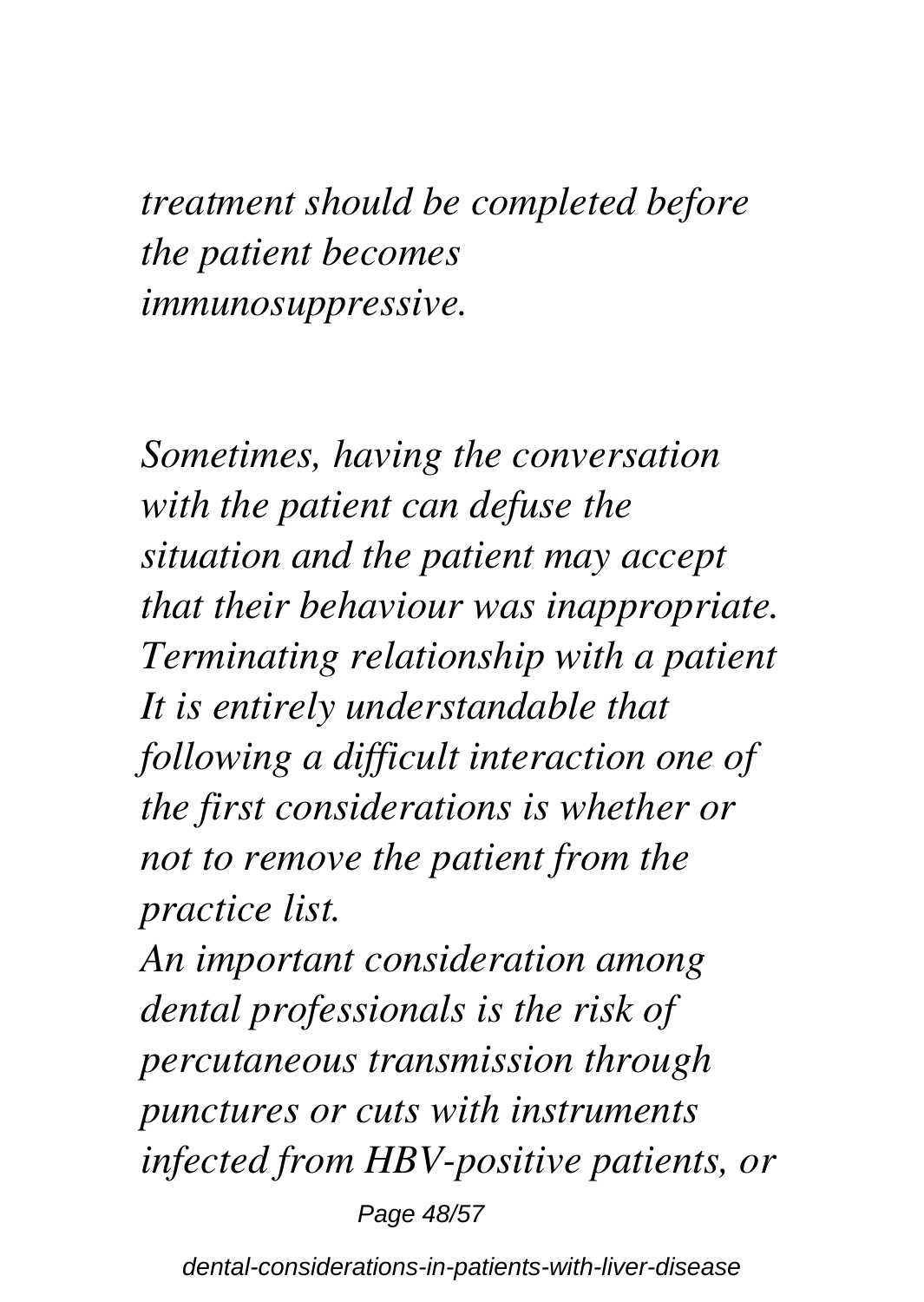*absorption through the mucosal surfaces (eyes, oral cavity). Transmission through saliva can occur as a result of absorp- tion from mucosal surfaces (2).*

Dental considerations in patients with liver disease Dental Consideration in Cardiac Patients | Intelligent Dental Patients with COPD may experience worsening of res-piratory function during dental treatment; a number of precautions are therefore recommended. Specifically, it is advisable to treat the patient in the vertical position. The way in which rubber dams are used should also be modified in some cases, since the patients may complain

Page 49/57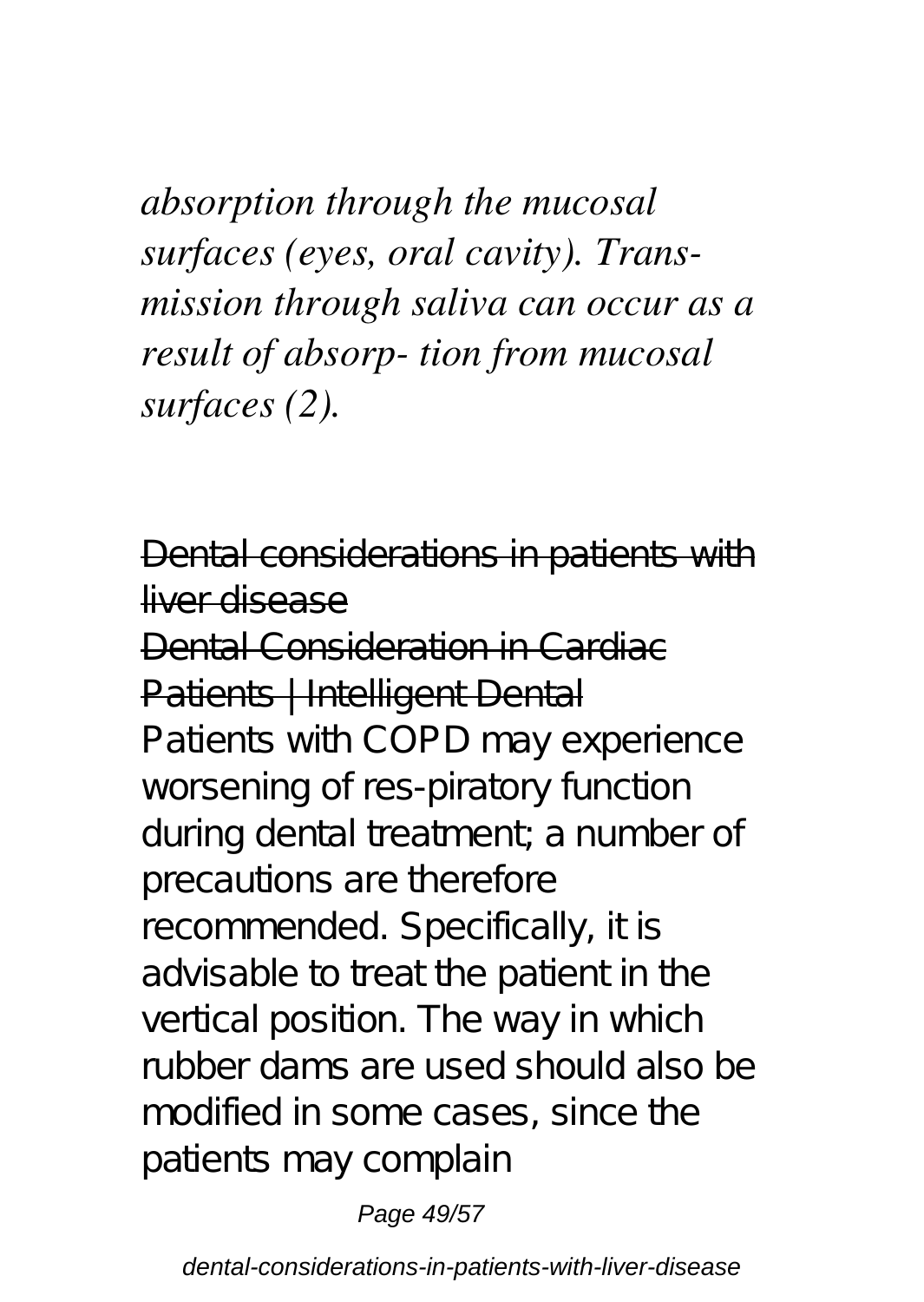Dental considerations in a paediatric patient with Diamond ...

*DENTAL MANAGEMENT Anxiety associated with dental treatment causes increase in BP. Preoperative reassurance and sedation . Early morning appointments of short duration Adequate anesthesia /analgesia . Long term NSAIDS are best avoided. Patients with hypertension can be treated with adrenaline in the ratio of 1:80,000. How dental hygienists can help patients with thyroid ...*

*Considerations for*

Page 50/57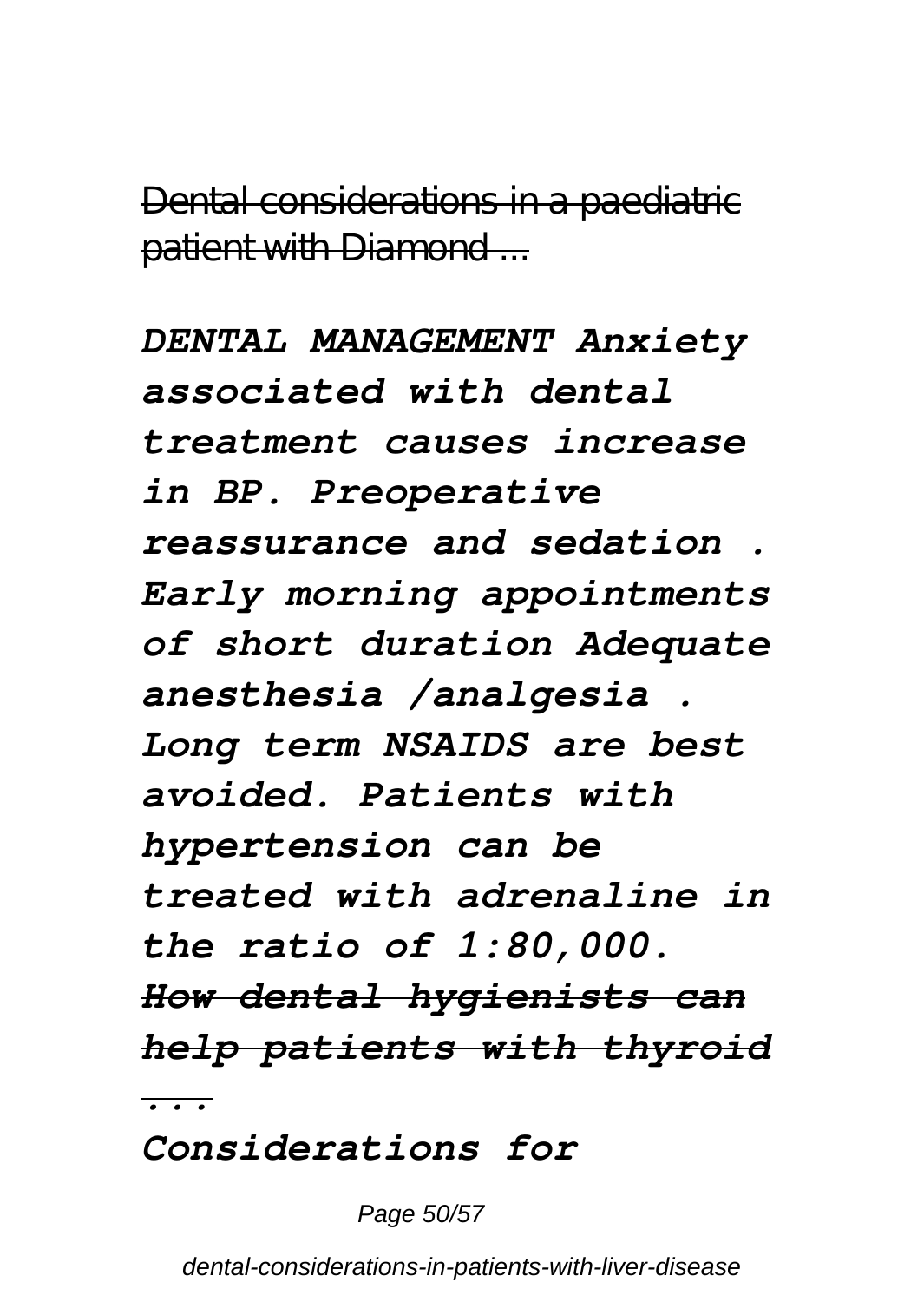*different oral problems. Dental extractions . There are two concerns with regard to dental extractions of individuals with EDS – risk of endocarditis and excessive post-extraction bleeding. Risk of endocarditis . When teeth are extracted, bacteria from the gums pass into the bloodstream. Dental Patients with Liver Disease 1. Medical considerations of Patients with Liver Disease Dr. , DDS Periodontology Resident UTHSC October 7, 2013 2. What is the liver?*

*• The liver is a large*

Page 51/57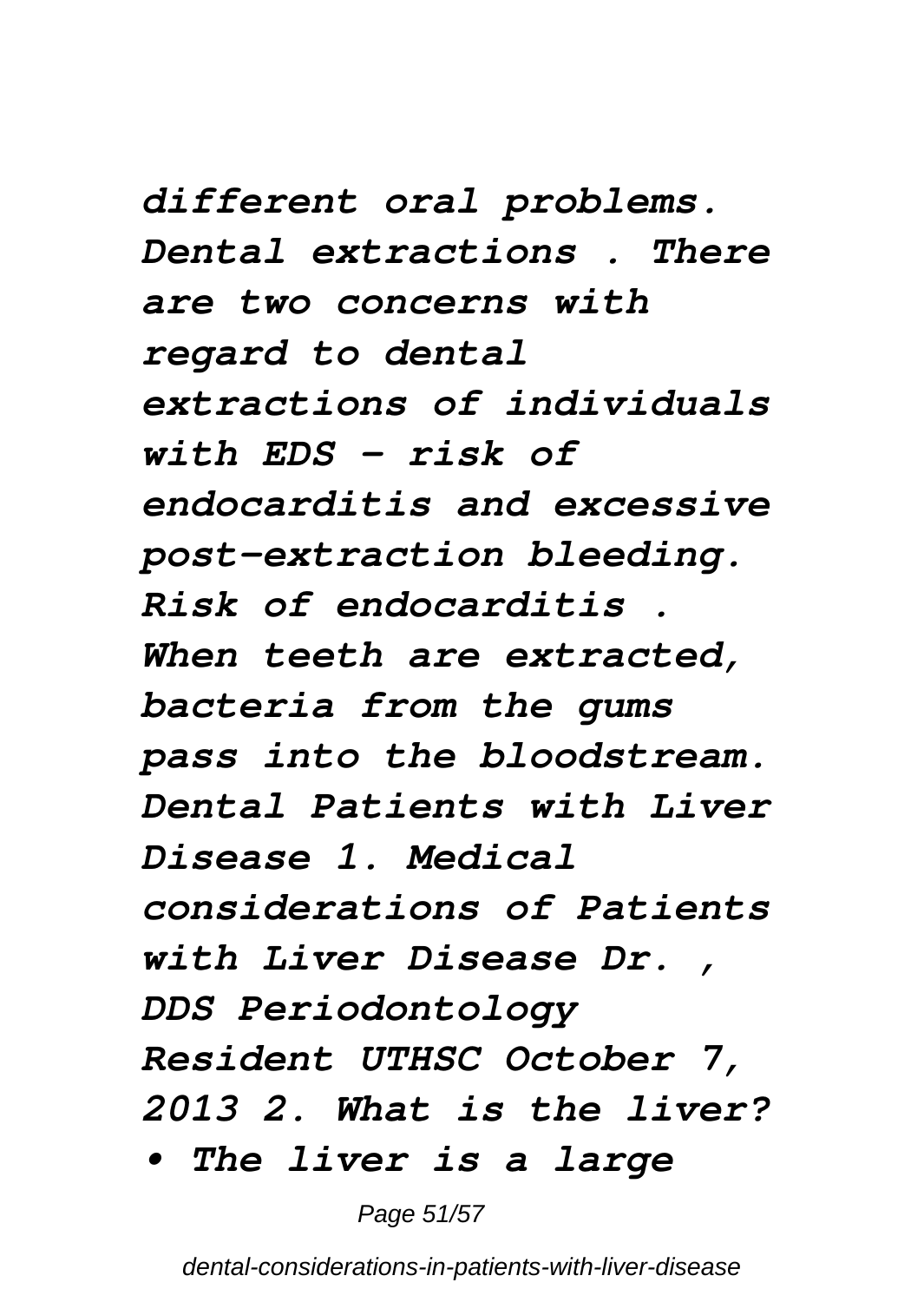*organ, and occupies the upper right quadrant of the abdomen.*

**Request PDF | Dental considerations in patients with heart disease | Cardiovascular diseases are one of the main causes of death in the developed world, and represent the first cause of mortality**

**...**

**Endodontic Considerations in Patients with Cardiac Arrhythmias. Patients with cardiac arrhythmias are at greater risk for more serious cardiac complications including**

Page 52/57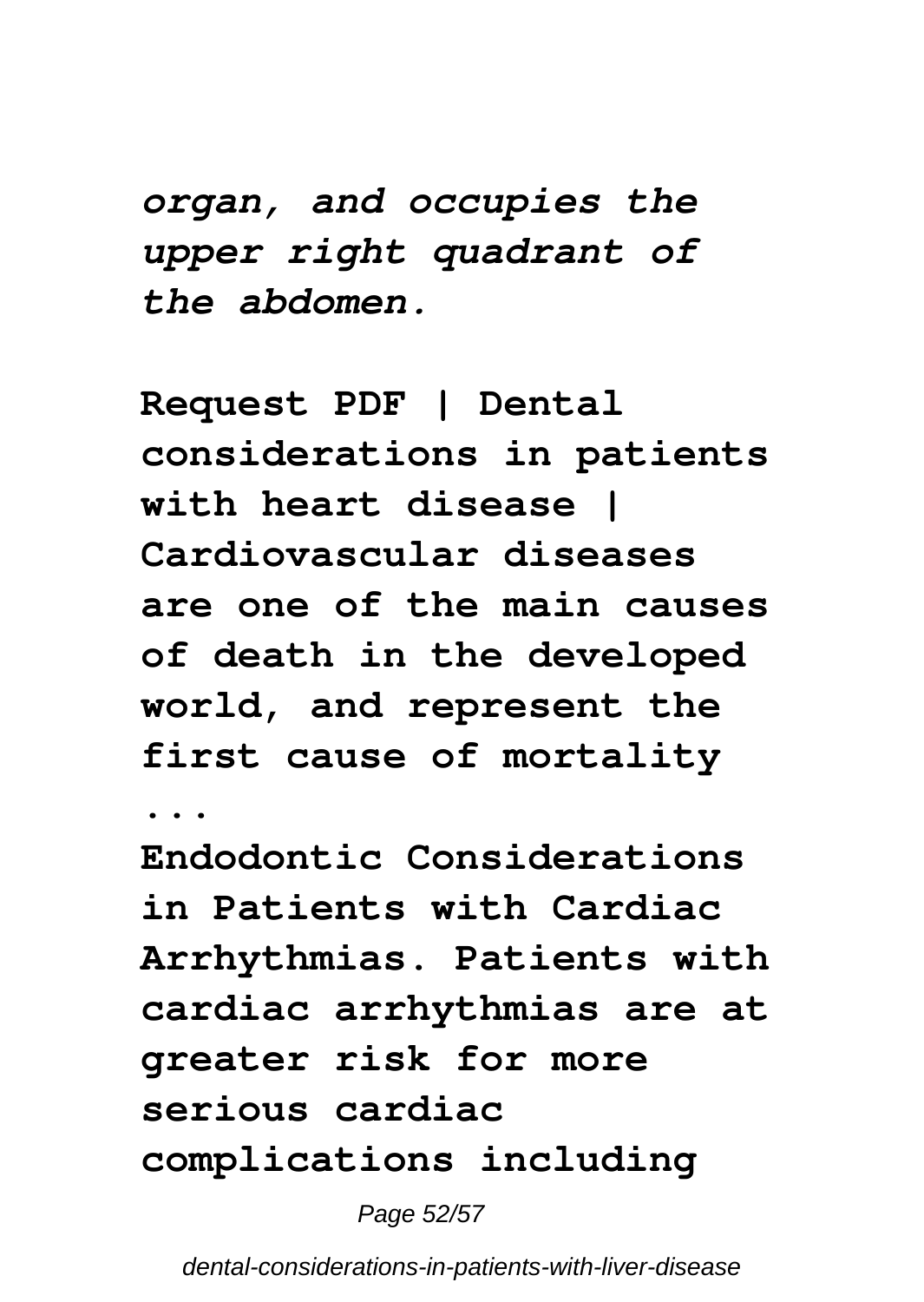**cardiac arrest. Most patients presenting for dental treatment will know they have an arrhythmia and will be taking controlling medication such as procainamide, quinidine, or propranolol. Dealing with a difficult patient - Home - Dental Protection**

**Dental Considerations in Patients with Down Syndrome How to present dental treatment plans and why this presentation is so important!Patient Management | Communication**

Page 53/57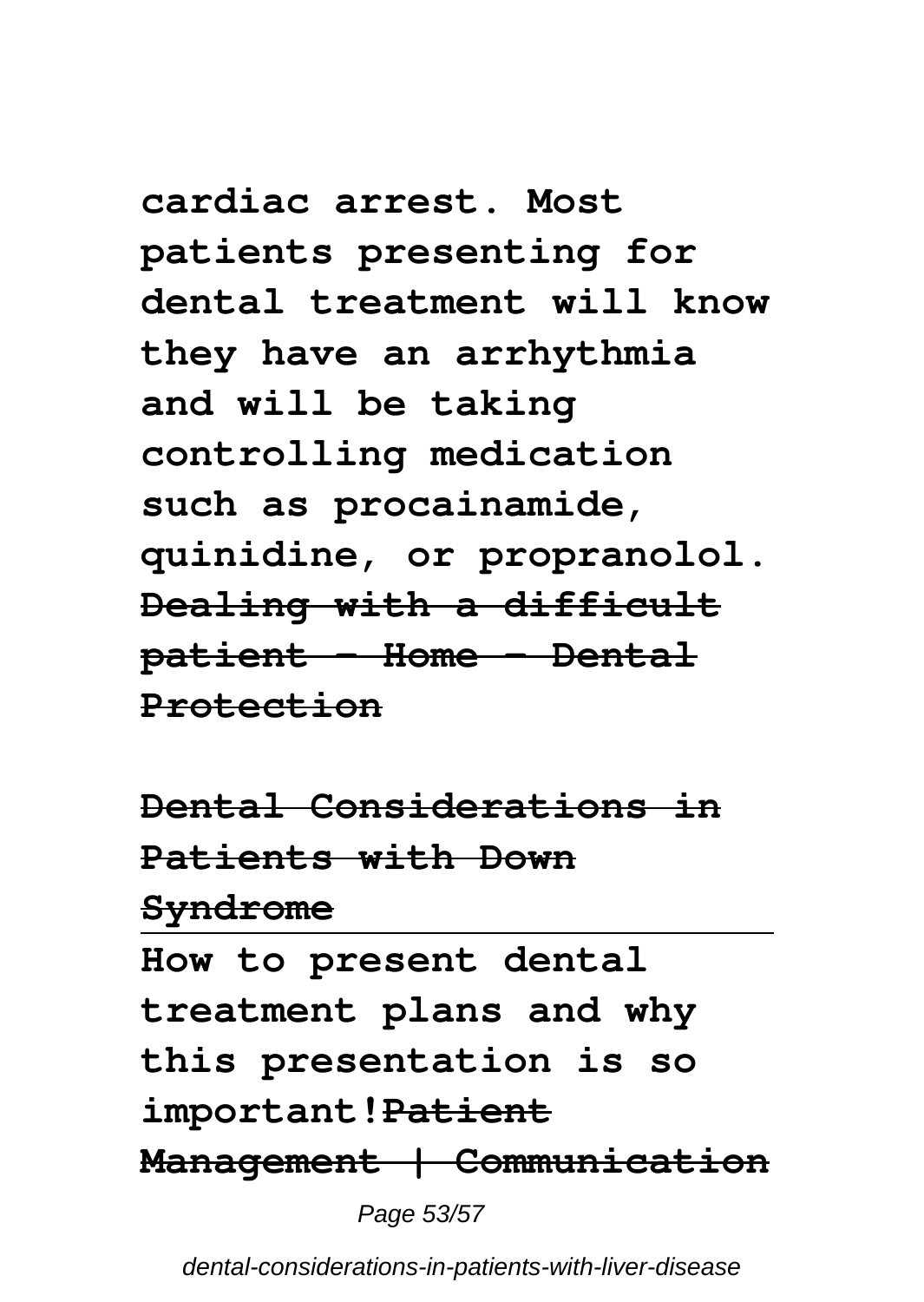**\u0026 Interpersonal Skills | NBDE Part II Breakfast Session | Diabetes Mellitus - Dental Considerations | Textbook Discussion Patient Management | Evidence-Based Dentistry | NBDE Part II** *Do's \u0026 Don'ts | COVID-19 Pandemic | Dental Considerations Prosthodontics | Complete Dentures - Phonetics | NBDE Part II* **Patient Management | Epidemiology | NBDE Part II Why do patients postpone dental treatment?** *Dental Patient Marketing | 2020 Proven System Prosthodontics |*

Page 54/57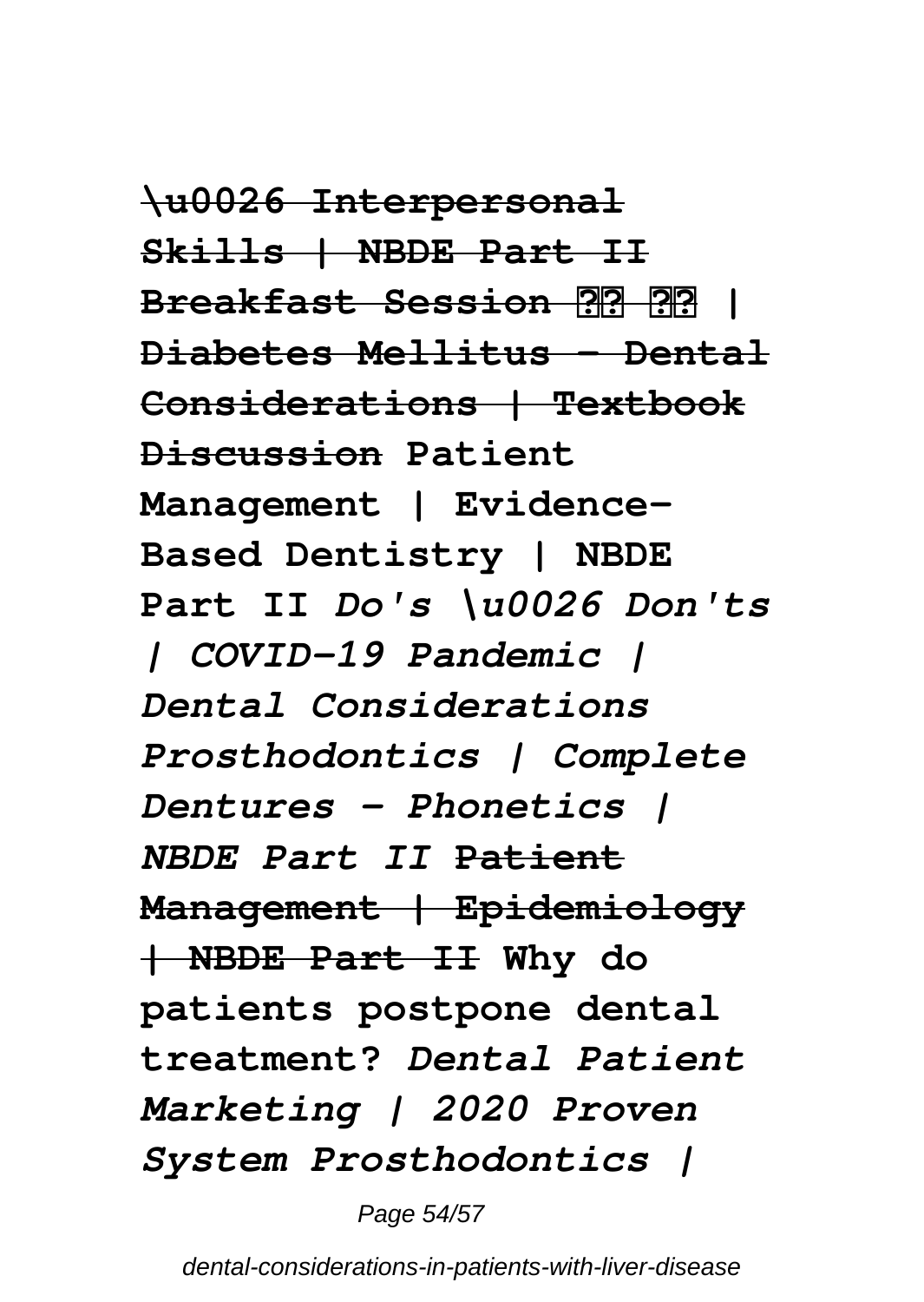*Gypsum Materials | NBDE Part II Dental Care for Children and Adults with DD: Special Considerations Dental Trauma Mini-Course - Part 1 - Introduction Dentists Reveal Secrets About Teeth Cleanings* **How to Build, Market, and Grow Your Dental Practice How I take Occlusal Dental Photographs on my patients - Dental Tutorial Diabetes ( dental management of medically compromised patients) 3 Things Patients Want From Their Dentist Effective Dental Patient Communication Dental Medical Emergencies**

Page 55/57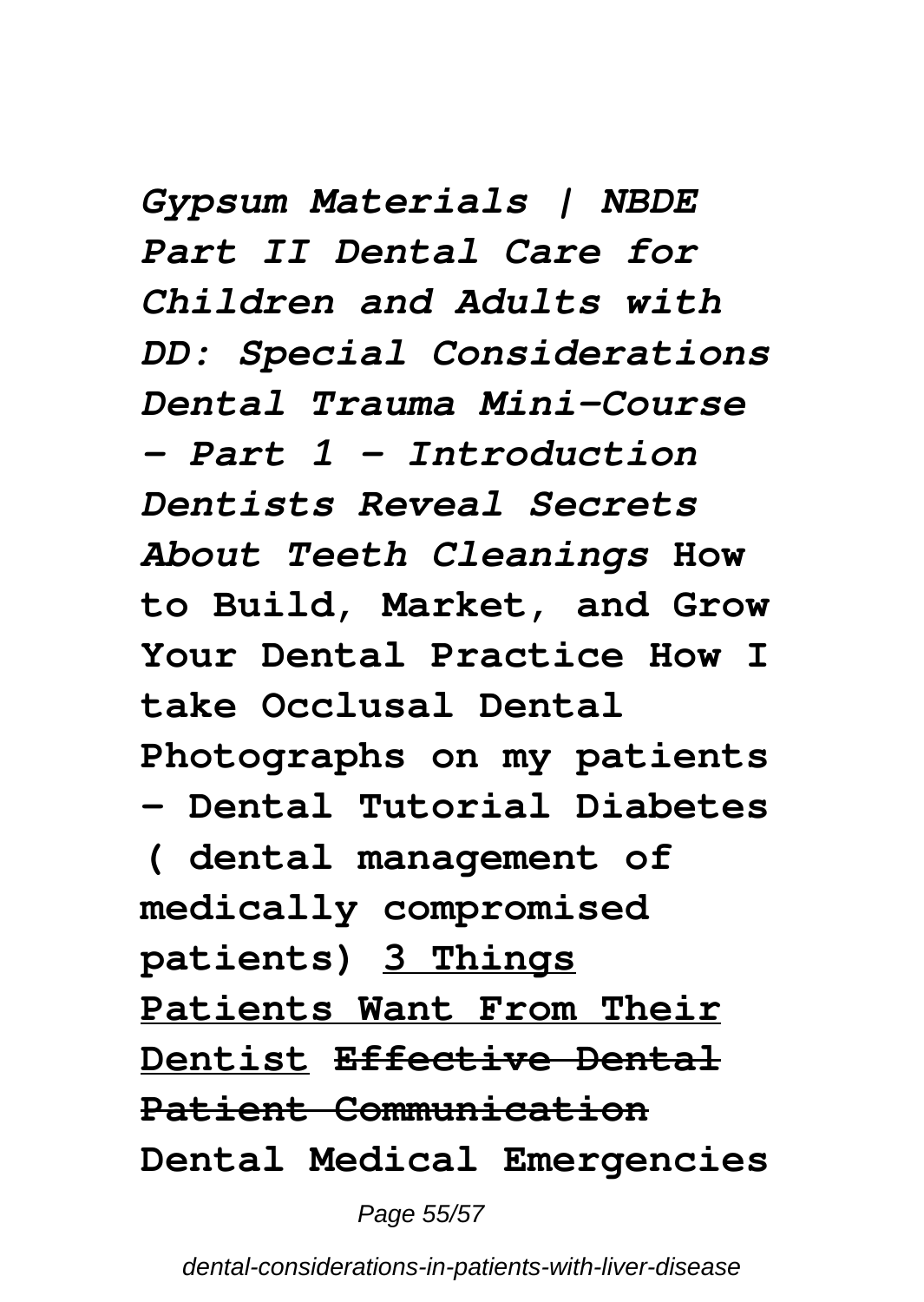**Diabetes** *3 Ways to Boost Treatment Acceptance | Dental Practice Management Tip!* **4 Secrets all Dentists should know - Dental Practice Management Secrets By Major Dr Pravin Prathip J Dental management of diabetes patients I - Dr Ashank Mishra MCQs on Medically Compromised Dental Patients - General Dentistry Prometric Viva Q uestions/Dentistry/Managem ent Of A Renal Disease Patient In Dental Office-2** *Oral Surgery | Medical Emergencies | NBDE Part II* **Drugs safe for pregnant**

Page 56/57